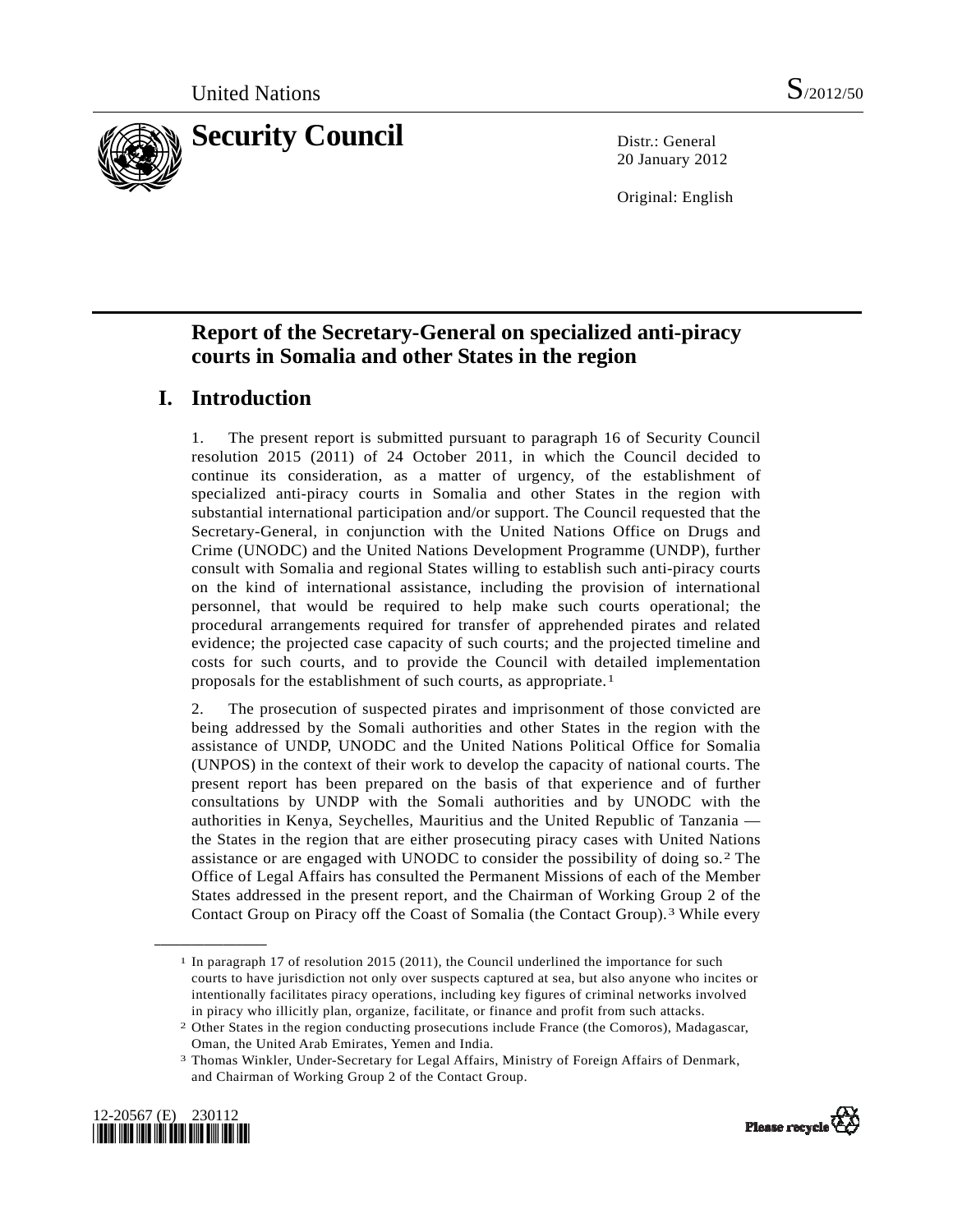effort has been made to ensure the accuracy of the information set out in the report, it has not been possible to verify it independently in every instance. The State of Qatar has written to the Secretary-General to indicate its readiness to host an anti-piracy court and has requested that the United Nations follow up with a view to determining the next steps.

3. Section II of the present report updates the information given in previous reports concerning incidents of piracy off the coast of Somalia and prosecutions by States. The international assistance received and the further international assistance that would be required for specialized anti-piracy courts in Somalia, Seychelles, Kenya, Mauritius and the United Republic of Tanzania are set out in section III. In section III the proposal for the establishment of an extraterritorial Somali antipiracy court is also briefly reviewed and the proposed establishment of a regional prosecution centre in the Seychelles is discussed. Possible detailed implementation proposals are set out in section IV, and section V contains conclusions. In each of the concerned jurisdictions, the courts conducting piracy prosecutions do so under national law within the framework of their existing court structure. The UNDP and UNODC consultations indicate that the national authorities would not favour establishing new special courts with jurisdiction exclusive to piracy offences, which they consider may constrain scarce prosecution and judicial resources to piracy cases in the absence of any certainty that they would be consistently and fully occupied. The term "specialized anti-piracy court", as used in the present report, should therefore be understood to refer to a court operating under national law, with international assistance and with a focus on the prosecution of piracy offences.

4. In respect of each jurisdiction, the present report assesses the current capacity and international assistance received to date to conduct piracy cases and the further international assistance that would be required for a specialized anti-piracy court to conduct cases in accordance with international standards of fairness.[4](#page-1-0) For each jurisdiction, a projection is made of the caseload capacity that could be achieved, as well as timelines and costs. Although the request of the Security Council does not refer to international assistance for the imprisonment of suspected and convicted pirates, this has been included in the report because consultations have demonstrated that it is a key element in the capacity of States to receive transfers of suspects from patrolling naval States.[5](#page-1-1) 

5. In the consultations conducted by the Office of Legal Affairs, each of the Permanent Missions referred to above confirmed the commitment of their Government to combating piracy off the coast of Somalia. It was clear that those

<span id="page-1-0"></span><sup>4</sup> Articles 10 and 11 of the Universal Declaration of Human Rights and articles 9, 14 and 15 of the International Covenant on Civil and Political Rights. The protection of the human rights of the suspects under applicable international human rights instruments is incorporated in the transfer arrangements between naval States and organizations and regional prosecuting States, as well as in the agreements between Seychelles and the Transitional Federal Government, "Puntland" and "Somaliland" for the transfer of convicted pirates for imprisonment in Somalia.

<span id="page-1-1"></span><sup>5</sup> UNODC and UNDP assist States in the region with prison facilities, with the goal of achieving imprisonment in accordance with international standards: the Standard Minimum Rules for the Treatment of Prisoners, adopted by the First United Nations Congress on the Prevention of Crime and Treatment of Offenders, held at Geneva in 1955, and approved by the Economic and Social Council in its resolutions 663 C (XXIV) of 31 July 1957 and 2076 (LXII) of 13 May 1977, and the Body of Principles for the Protection of All Persons under Any Form of Detention or Imprisonment, adopted by the General Assembly in its resolution 43/173 of 9 December 1988.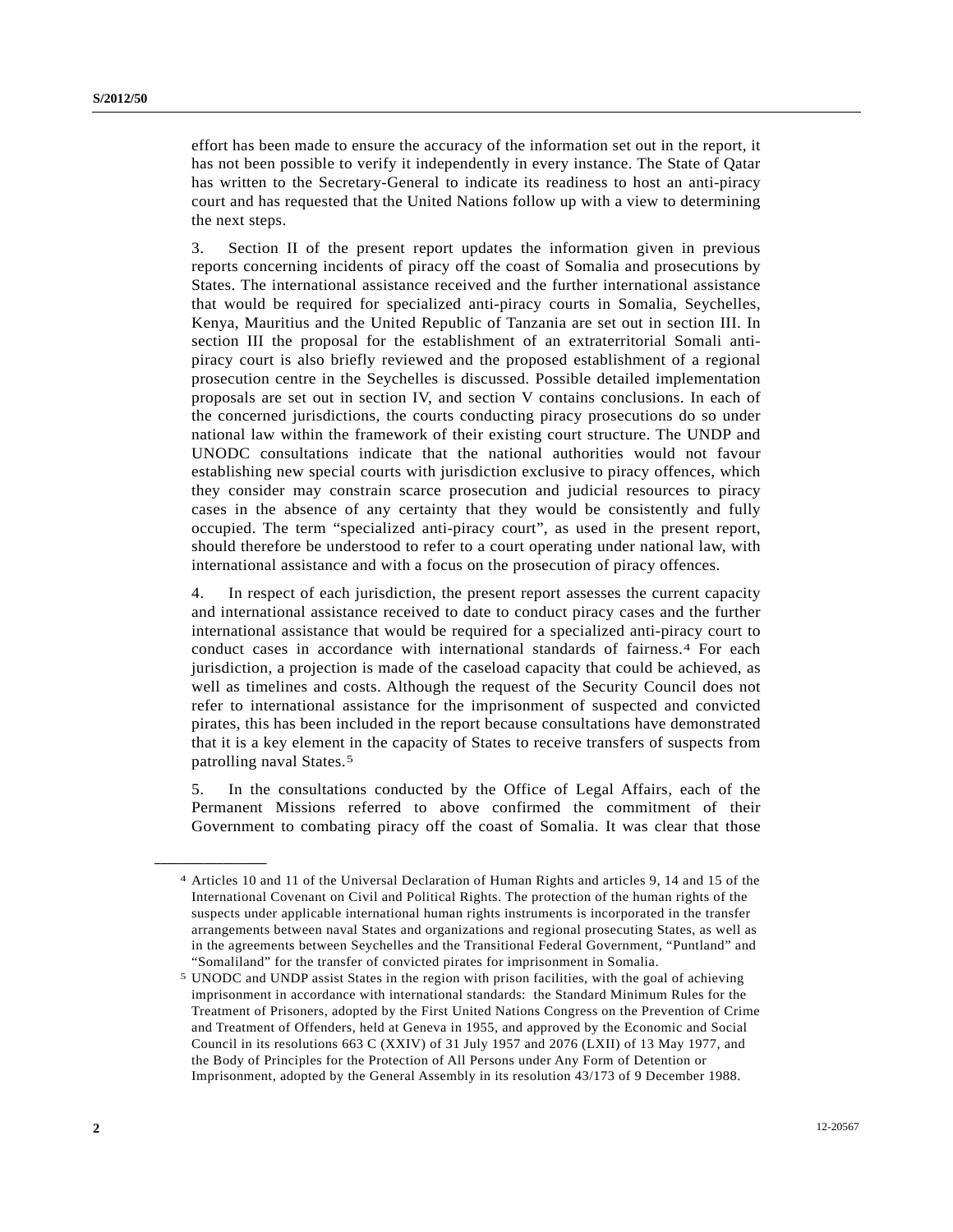States in the region that are conducting piracy prosecutions consider that they have taken on a heavy responsibility that entails a commitment of national resources as well as security risks. It is important both to acknowledge the important prosecution role that they are playing and to strive to ensure that their national commitment is matched by strong support and assistance from the international community. They emphasized the continuing need for contributions by States, international organizations and the shipping industry to the Trust Fund to Support Initiatives of States Countering Piracy off the Coast of Somalia. They also underlined that a sustainable response to piracy off the coast of Somalia requires the re-establishment of peace, security and the rule of law in Somalia and social and economic development for the Somali people.

6. The consultations reinforced the need for clarity in the present report concerning the projected capacities of specialized anti-piracy courts in States in the region. The projections made in section III and the detailed implementation proposals set out in section IV present the maximum caseload capacities that UNDP and UNODC consider could be achieved through the further international assistance set out in the present report. However, planning for the caseload capacities of specialized anti-piracy courts in States in the region should take account of the anticipated numbers of piracy suspects likely to be apprehended at sea and transferred to those States for prosecution. The three naval coalitions<sup>6</sup> engaged in anti-piracy operations off the coast of Somalia have made only three requests to regional States for the transfer of piracy suspects during 2011, and only one incident was reported in which the suspects were released in circumstances where there may have been sufficient evidence to pursue prosecution.<sup>[7](#page-2-1)</sup> In 2011, Kenya received one request for the transfer of 24 piracy suspects, and Seychelles received two requests for the transfer of a total of 18 piracy suspects.[8](#page-2-2) 

7. In other words, of the total of 286 reported piracy attacks in 2011, only 4 resulted in any of the 3 naval coalitions considering that there would be sufficient evidence to warrant transfer of persons in their custody to a regional State for prosecution. It would therefore be prudent to make an assessment, with the assistance of the naval coalitions and other States active in naval operations, of the underlying reasons for the low number of requests for transfer of suspects to regional States and the likely anticipated demand for prosecution capacity in regional States for the foreseeable future. With the assistance of the various naval coalitions and States, such an assessment could help to determine the number of incidents in which piracy suspects were apprehended, the number in which the suspects were released and the reasons for each release. This may provide valuable

<span id="page-2-0"></span><sup>6</sup> The Combined Task Force 151 of the Combined Maritime Forces; the European Union Naval Force Somalia (EU NAVFOR); and the Standing Naval Group of the North Atlantic Treaty Organization. The efforts of these coalitions are complemented by the naval forces of other States, including China, India, Iran (Islamic Republic of), Japan, Kenya, Malaysia, the Russian Federation, Saudi Arabia, South Africa and Yemen.

<span id="page-2-1"></span><sup>7</sup> Enquiries were made of each of these naval coalitions, and only one such release was indicated by the Combined Task Force. No similar information is available about releases by other States' naval forces.

<span id="page-2-2"></span><sup>8</sup> At the time of issuance of the present report, there were four groups of suspects held on naval vessels at sea, by the United States of America, Denmark, the United Kingdom of Great Britain and Northern Ireland and the European Union (Spain). The Secretary-General understands that the six suspects held by Spain may be transferred to Spain. It is unclear at this stage where the other groups of suspects may be transferred.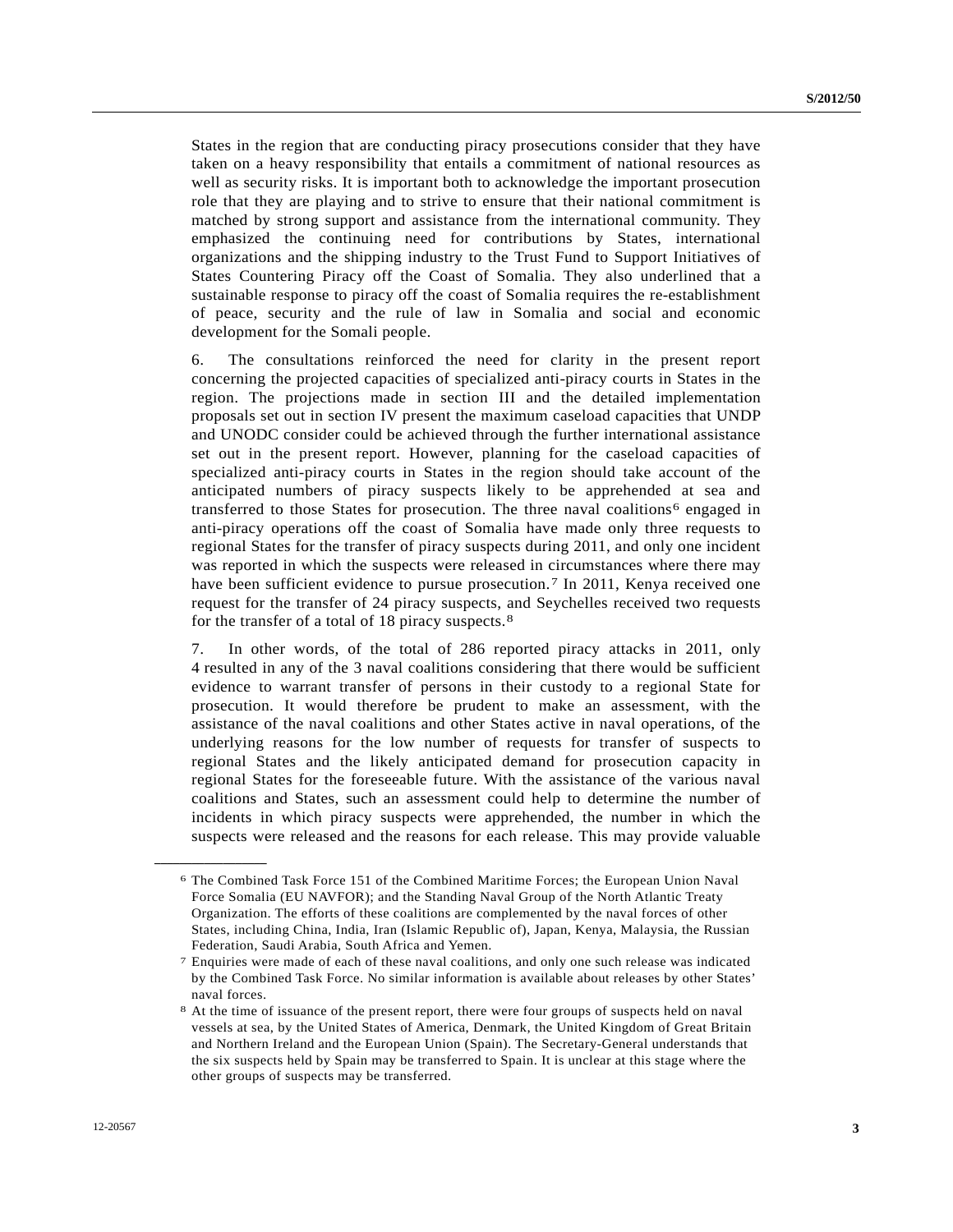information concerning the extent to which releases are caused, for example, by naval operational considerations or legal and evidentiary considerations. Such information may assist the Security Council and the Contact Group in their consideration of the most effective measures to combat piracy off the coast of Somalia.

# **II. Incidents of piracy off the coast of Somalia and numbers of prosecutions by States**<sup>[9](#page-3-0)</sup>

8. Reports by the International Maritime Organization (IMO) indicate that during 2011, there were 286 attacks against ships in the waters off the coast of Somalia, of which 31 were successful. As of 20 December 2011, 13 ships were held by pirates, with a total of 265 hostages. This compares with 28 ships and 656 hostages held by pirates on 31 December 2010. The number of attacks per month declined throughout 2011, from a high of 45 in January 2011 to 14 in the month of November 2011. The success rate of attacks has also steadily declined from 21 per cent at the end of 2010 to 7 per cent in November 2011. The majority of attacks leading to vessels being hijacked during 2011 took place in the western Indian Ocean. The reduction in successful attacks was achieved through a combination of: (a) actions by naval forces; (b) the improved implementation of the IMO guidance and industrydeveloped best management practices for protection against Somalia-based piracy; and (c) the imprisonment of more than 1,000 suspects or convicted pirates and the fact that several hundred died or were lost at sea. The increase in privately contracted armed security personnel on ships may also have contributed to the reduction in successful attacks.

9. The presence of naval forces close to the coast of Somalia to contain and disrupt the activities of pirate groups has proved effective for the Gulf of Aden, but has led to a geographical expansion of pirate operations into the Red Sea, the Somali Basin and further off the coast of Somalia into the Indian Ocean. Pirates now operate in the high seas at distances of up to 1,750 nautical miles from the coast of Somalia, covering a geographical area of roughly 2.8 million square miles. Despite a reduction in the number of successful attacks, the total number of pirate attacks continues to be high. The geographic spread of pirate activities has put increased strain on scarce naval resources. The pirates have continued to deter action by the navies through the greater use of captured ships and dhows as "mother ships", often retaining the captured crews on-board as human shields. Violence against seafarers continues to be reported and is a growing concern.

10. Since the issuance of the report of the Secretary-General of 15 June 2011 (S/2011/360), the number of States prosecuting acts of piracy off the coast of Somalia in their courts has remained at 20, and the total number of prosecutions taking place has increased from 1,011 to 1,063. The following table provides a breakdown of global piracy prosecutions from 2006 to the present.

<span id="page-3-0"></span><sup>9</sup> The information in this section was provided by the International Maritime Organization and the Department of Peacekeeping Operations.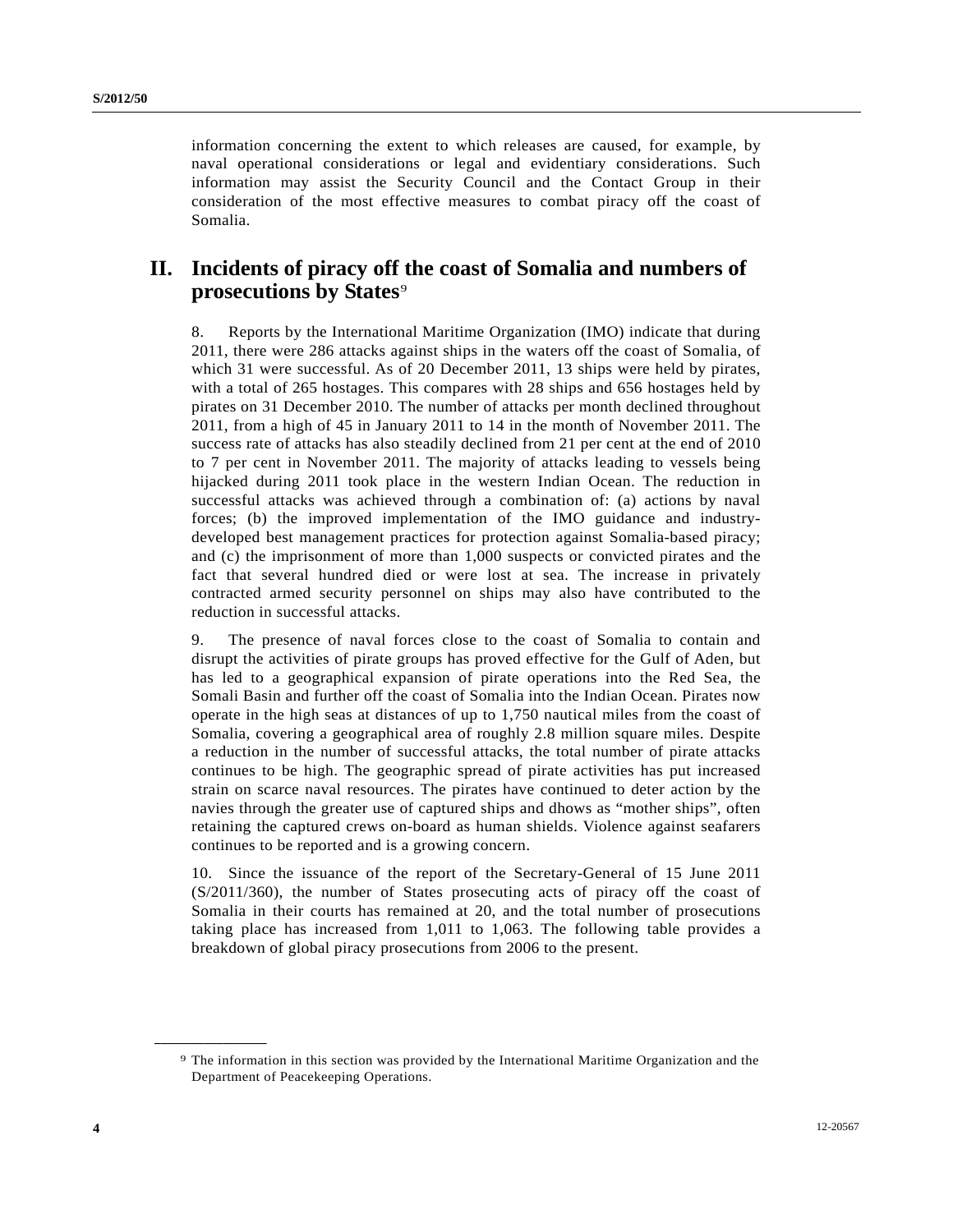| Country                     | Number held    | <b>Notes</b>                                                         |
|-----------------------------|----------------|----------------------------------------------------------------------|
| Belgium                     | $\mathbf{1}$   | 1 convicted                                                          |
| Comoros                     | 6              |                                                                      |
| France                      | 15             | 5 convicted                                                          |
| Germany                     | 10             |                                                                      |
| India                       | 119            |                                                                      |
| Japan                       | 4              |                                                                      |
| Kenya                       | 143            | 50 convicted                                                         |
| Madagascar                  | 12             |                                                                      |
| Malaysia                    | 7              |                                                                      |
| Maldives                    | 37             | Awaiting deportation in absence of a law under<br>which to prosecute |
| <b>Netherlands</b>          | 29             | 10 convicted                                                         |
| Oman                        | 22             | All convicted                                                        |
| Seychelles                  | 70             | 63 convicted                                                         |
| Somalia                     |                |                                                                      |
| "Puntland"                  | 290            | Approximately 240 convicted                                          |
| "Somaliland"                | 94             | 68 convicted (approximately 60 subsequently<br>released)             |
| South Central               | 18             | Status of trial unclear                                              |
| Republic of Korea           | 5              | 5 convicted, appeal pending before the<br>Supreme Court              |
| Spain                       | $\overline{c}$ | Both convicted                                                       |
| <b>United Arab Emirates</b> | 10             |                                                                      |
| United Republic of Tanzania | 12             | 6 convicted                                                          |
| United States of America    | 28             | 17 convicted                                                         |
| Yemen                       | 129            | 123 convicted and 6 acquitted                                        |
| <b>Total States: 20</b>     | 1 063          |                                                                      |

# **III. International assistance for specialized anti-piracy courts in Somalia, Seychelles, Kenya, Mauritius and the United Republic of Tanzania**[1](#page-4-0)0

11. The consideration of specialized anti-piracy courts in this section focuses on the legal framework in each of the above jurisdictions, the current capacity to conduct piracy prosecutions, the international assistance received to date and the further assistance that would be needed for a specialized anti-piracy court. Consideration is given to each of the main components of the criminal process investigations, prosecution, the courts, legal aid and defence representation, and prisons. The scope for participation by international judges, advocates and other

<span id="page-4-0"></span><sup>10</sup> The information in this section and the assessments made are provided by UNDP and UNODC.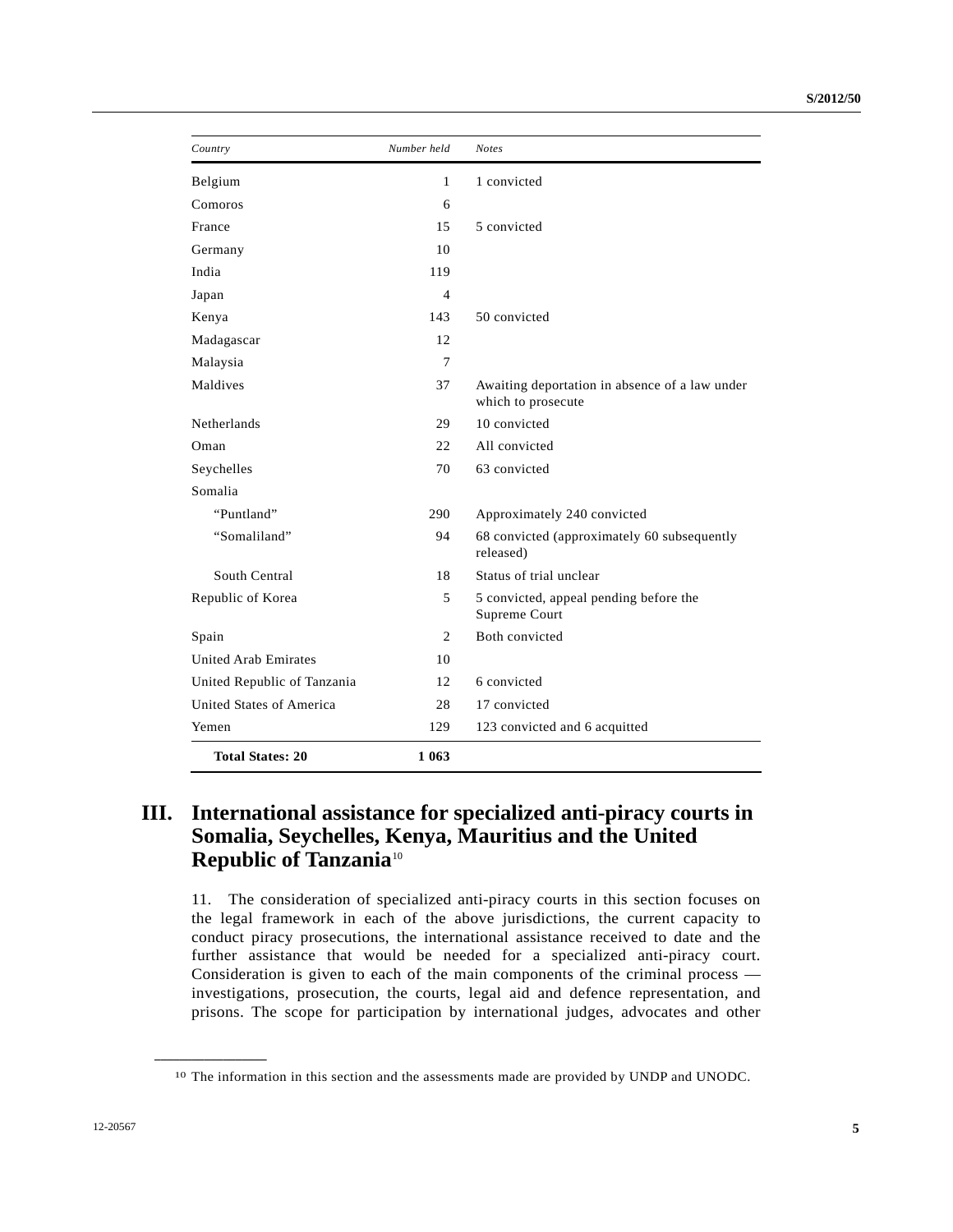legal professionals is assessed. In the case of Somalia, this includes the possibility for participation by experts from the Somali diaspora.<sup>[11](#page-5-0)</sup>

## A. Somalia<sup>[12](#page-5-1)</sup>

<span id="page-5-1"></span><span id="page-5-0"></span>**\_\_\_\_\_\_\_\_\_\_\_\_\_\_\_\_\_\_** 

## *Legal framework*

12. Somalia's legal system consists of a formal legal sector, Sharia law and customary law, known as "Xeer". These three elements operate in parallel, and the distinction in their application is not always clear. The formal justice system, which reflects both civil and common law traditions, is not administered systematically, even where more formal governmental structures are in place in "Puntland" and "Somaliland". The Penal Code and the Criminal Procedure Code have largely not been updated since 1960, and are not available in the Somali language. UNDP and UNODC assessments indicate that the criminal and procedural codes in the three main regions of Somalia are out of date and contain numerous inconsistencies and deficiencies. They have assisted legal experts from the Transitional Federal Government, "Puntland" and "Somaliland" to form a Somalia Law Reform Programme Expert Group (the Law Reform Group), which has drafted and agreed upon anti-piracy legislation, prison and prisoner transfer legislation. UNPOS is encouraging the transitional federal institutions to pass appropriate counter-piracy legislation before the end of the transitional period, and the Somalia End of Transition Road Map (see S/2011/759, annex) tasks the Transitional Federal Government with enacting anti-piracy legislation by 18 May 2012.[13](#page-5-2)

13. Against this background, and given the low numbers and level of training of legal professionals in each of the regions of Somalia (see S/2011/360, annex III, sect. A), increasing the capacity to conduct the prosecution of piracy cases is a major, long-term challenge. To investigate or conduct more complex prosecutions involving those suspected of financing, planning or organizing acts of piracy would be even more challenging. The capacity-building assistance in "Puntland" and "Somaliland" referred to in this section focuses on the prosecution of piracy rather than those more complex crimes. Training and mentoring by international experts is an integral part of the assistance being provided by UNDP, but there is currently no legislative basis for the participation of foreign nationals in proceedings in judicial or prosecutorial posts, and the authorities do not favour such participation. UNDP will actively explore the possibility of using experts drawn from the Somali diaspora as it moves forward with its plans for assistance. Details of the availability of legal professionals from the Somali diaspora were set out in the report of the Secretary-General of 15 June 2011 (S/2011/360, annex III, sect. B). The security situation in Somalia, including in "Somaliland" and "Puntland", is also a limitation on efforts to

<sup>11</sup> In the case of the other States considered in this section, there may also be scope for participation by experts from their diasporas.

<sup>12</sup> UNDP assesses that the security situation in Somalia is such that it is not possible at this stage to provide assistance for specialized anti-piracy courts other than in "Puntland" and "Somaliland". Some limited judicial and prosecutorial training has been possible; UNDP has supported 27 legal aid centres throughout Somalia, working through bar associations, university law faculties and local non-governmental organizations (see S/2011/759).

<span id="page-5-2"></span><sup>13</sup> In consultations with the Permanent Mission of Somalia, it was indicated to the Office of Legal Affairs that the prospects for the adoption of legislation may be enhanced after the end of the transitional period, when a newly elected Parliament is in place.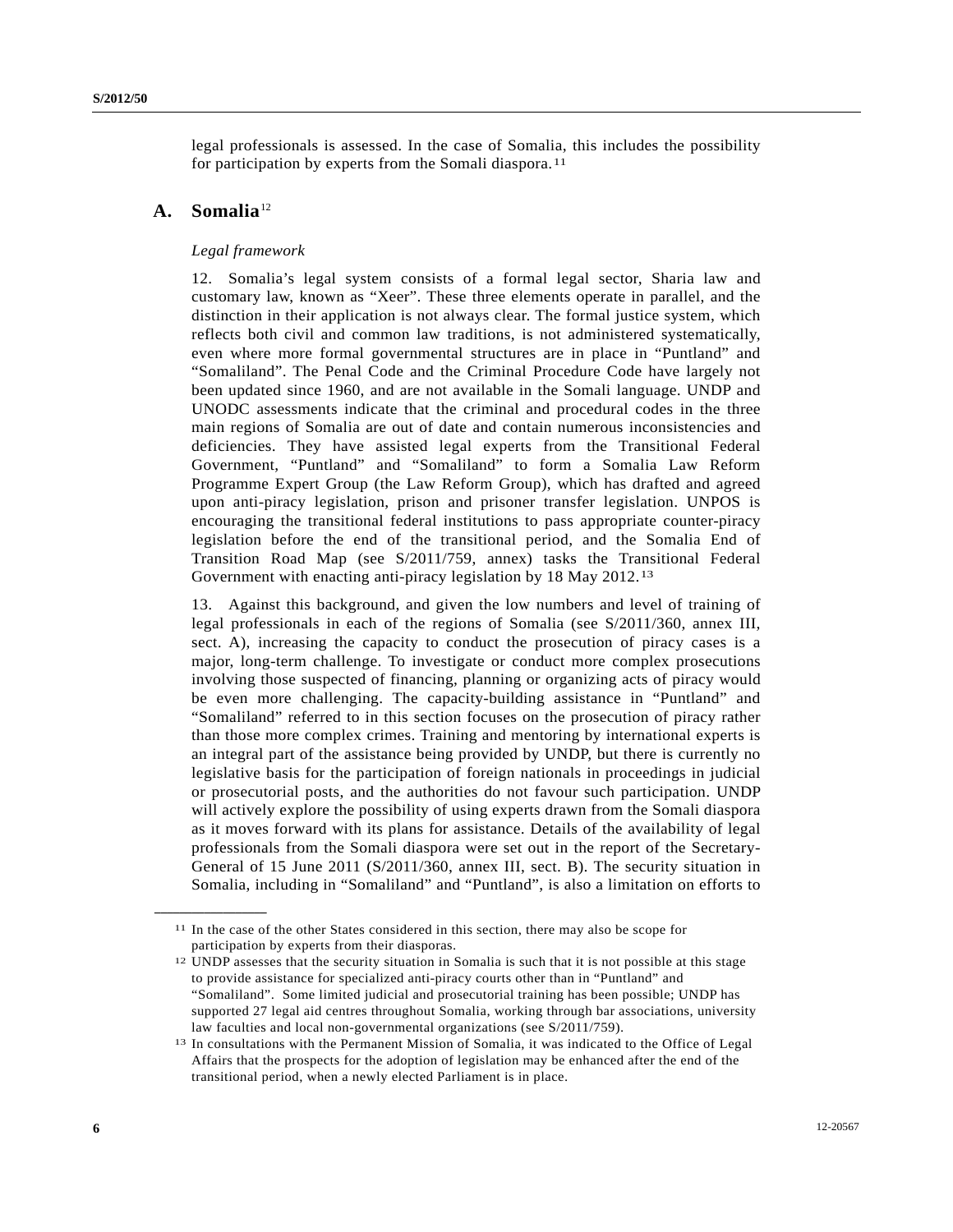increase capacity, and in particular, on the possibilities for the deployment of international experts.

## **"Puntland"**

## *Legal framework*

14. "Puntland's" penal code and code of criminal procedure are those of Somalia, which do not expressly cover piracy offences. "Puntland" Piracy Law No. 6 of 18 December 2010 was passed by the "Puntland" parliament, based on legislation drafted by the Law Reform Group with the assistance of UNODC, but was amended in terms that are not consistent with the definition of piracy set out in the United Nations Convention on the Law of the Sea. The legislation, if amended appropriately and adopted, will make it an offence for anyone to finance, provide transport by air, land or sea, or provide weapons or any other equipment which facilitates the abduction of marine transport. The jurisdiction of "Puntland" over piracy offences would extend to acts committed anywhere on the high seas, and does not require a connection to "Puntland" (such as the nationality of the ship attacked, or the perpetrators or crew).

## *Current capacity, international assistance received and further assistance needed for a specialized anti-piracy court*

15. "Puntland" courts have conducted some 30 cases involving about 290 piracy suspects. They have been heard in the assize courts in Boosaaso, Garoowe and Galkayo by a total of 18 judges. Approximately 240 of the suspects have been convicted. The challenges that the proceedings have faced include delays, lack of defence counsel, the lack of formal legal training of judges and other legal professionals, lack of secure and properly equipped courtrooms, and other infrastructure and resource issues. There have been concerns about bribery, and this is being tackled through a code of conduct, approved by the "Puntland" High Judicial Council, that will apply to the judiciary and the prosecution service.

16. The security situation in "Puntland" for prosecutors and judicial personnel is a major concern. Since the end of 2009, seven judges and prosecutors have been assassinated, and the Attorney General, the Deputy Chief Justice and a further prosecutor have escaped assassination attempts. Around 10 per cent of the prosecutors and judiciary in "Puntland" have been the subject of attacks. UNDP will develop options to address the problem, including enhancement of the "Puntland" police close protection capacity and provision of equipment to enhance security in courtrooms, such as metal detectors.

#### *Investigations*

17. There are approximately 150 officers assigned to investigations of the Criminal Investigation Division of the police force at key locations, including the main cities of Garoowe, Boosaaso, Qardho and Galkayo. They investigate serious criminal cases, including piracy, and present evidence in court. They face severe challenges, including a low level of basic investigation skills and the lack of established operational procedures, infrastructure, transport, and search or forensic equipment. Over the last 12 months, UNDP has trained 100 Criminal Investigation Division officers in investigations, operational procedures and basic forensic skills, and has provided police equipment. UNDP has improved police management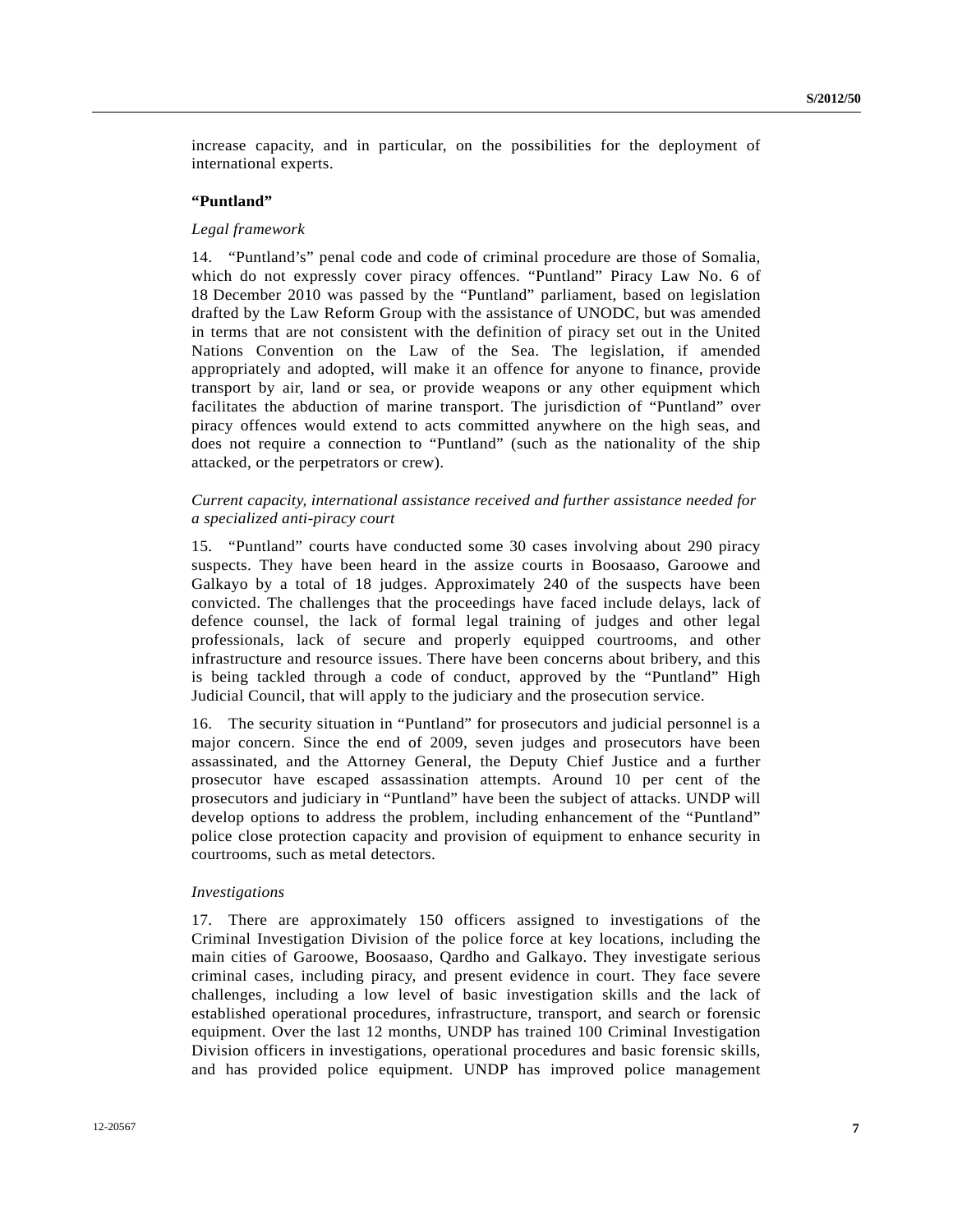capabilities and will provide police mentoring and advice through specialized Criminal Investigation Division experts, and international and national UNDP civilian police staff. UNDP is constructing a new police headquarters in Garoowe, rehabilitating a police station in Boosaaso and providing additional vehicles. It will also assist with the drafting of a police act, regulations and a code of conduct. UNDP plans are advanced to establish a national crime directorate in 2012, which will incorporate a counter-piracy unit with operational teams based in Boosaaso, Garoowe and Galkayo.

18. With further training of Criminal Investigation Division officers on investigative techniques, the rehabilitation of Division offices and the provision of forensic equipment, UNDP assesses that the "Puntland" police could have the capacity to investigate piracy crimes effectively within 20 months. UNDP will also conduct a maritime policing needs assessment in the first half of 2012.

## *Prosecution*

19. There are 10 prosecutors in the "Puntland" Attorney General's Office, 3 of whom have conducted piracy prosecutions. UNDP has provided basic training in substantive and procedural criminal law and a six-month programme through "Puntland" State University and the East African University to key prosecution staff and the judiciary. The prosecutors have received training by international Criminal Investigation Division prosecution experts. UNDP will train an additional 12 serving police officers to work as police prosecutors to support the prosecution service. It will also construct an Attorney-General's Office in Garoowe, provide vehicles for the Attorney-General's Offices in Garoowe and Boosaaso, help to establish a case management system and provide further training and mentoring by international experts, as well as equipment. UNDP estimates that, with this further assistance, the Attorney-General's Office will achieve the capacity to prosecute piracy cases effectively within 20 months.

#### *Courts, including legal aid and representation*

20. Piracy trials in "Puntland" are heard in the assize courts, which are the courts of first instance and comprise a bench of three judges. Appeals go to the assize section of the appeals courts and can possibly go on to the Supreme Court. There are a total of 53 judges sitting in 17 assize courts, 4 appeal courts and the Supreme Court. Basic training has been provided in substantive and procedural law to 80 members of the judiciary, registrars and court support staff. UNDP has constructed and/or rehabilitated court premises in Garoowe, Qardho, Boosaaso and Galkayo, and established four mobile courts to travel to rural areas to hear cases. UNDP has also piloted a case management system in Garoowe, trained lawyers and staff in the Ministry of Justice, supported legal studies at the "Puntland" State University in Garoowe and provided copies of laws, as well as information technology equipment and vehicles. UNDP funds legal aid, including eight lawyers to provide free legal assistance and representation. All piracy suspects who do not have their own counsel are now provided with legal representation.

21. UNDP has received funds from the Trust Fund to Support Initiatives of States Countering Piracy off the Coast of Somalia to implement a three-year piracy trials programme to assist the authorities to conduct piracy trials in "Puntland" in accordance with international standards. It includes construction of a dedicated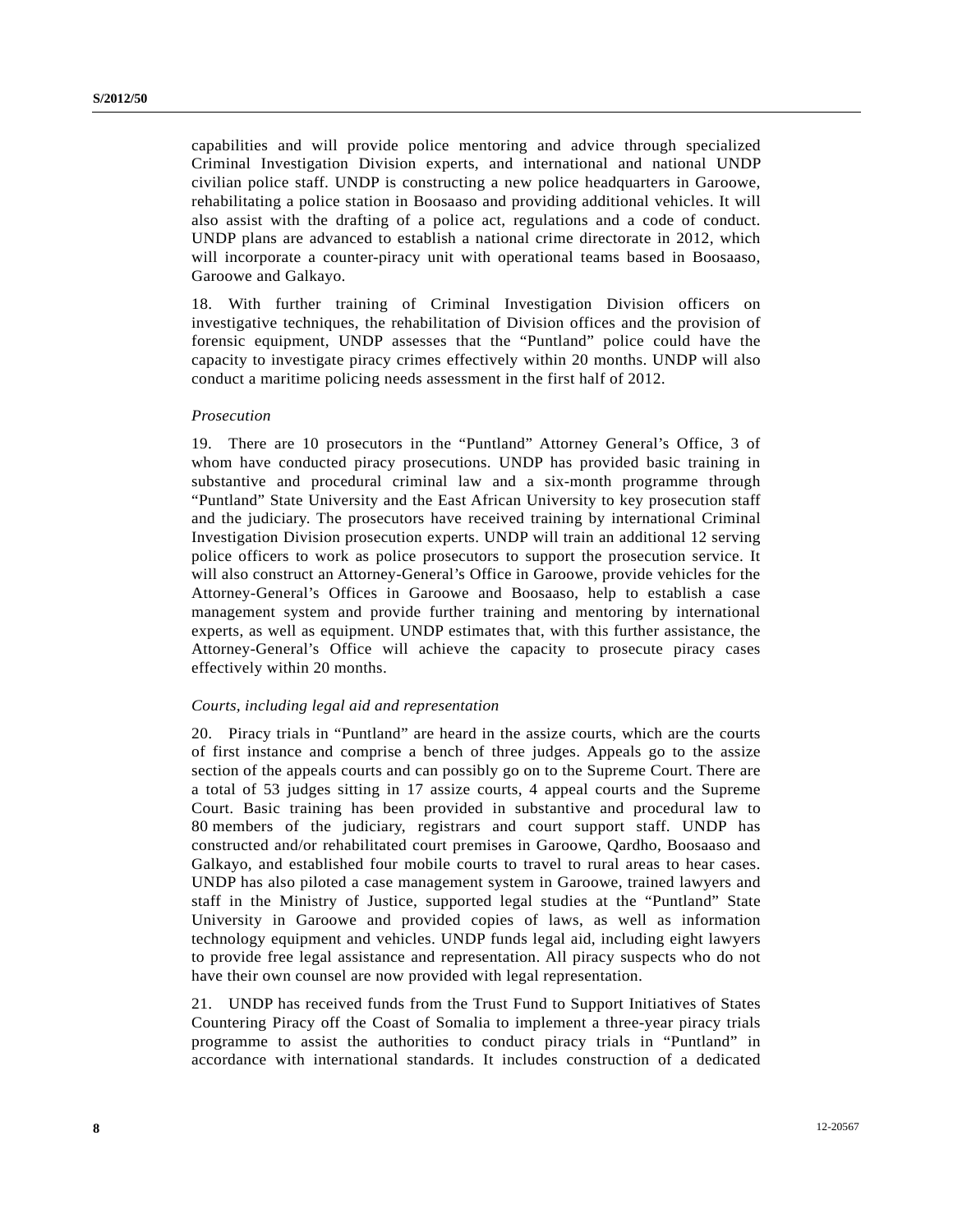court to hear piracy cases, further amendment of the Piracy Law, the Penal Code and the Code of Criminal Procedure and their translation into Somali, capacitydevelopment of the High Judicial Council, a package of training and mentoring for judges and support staff, and provision of courtroom equipment, including to enable evidence to be given by video link. There will be periodic monitoring by international experts to ensure that trials are in accordance with international standards. UNDP assesses that, with this further assistance, the "Puntland" courts could have capacity to try piracy cases in accordance with international standards within two years.

#### *Prisons*

22. UNDP and UNODC assess that current prison capacity is not sufficient and faces challenges, including overcrowding and a lack of basic medical facilities, water and sanitation, as well as a lack of opportunities for rehabilitative study and exercise. UNDP is building a new prison in Qardho, with an additional capacity of 266 inmates, which will be completed and handed to the "Puntland" authorities in April 2012 or thereabouts. UNODC has worked to expand prison space and to improve water and sanitation facilities at the prison in Boosaaso and is building a new prison, a prison headquarters and a training academy in Garoowe. The prison will have the capacity to hold 500 persons and will be made available to the "Puntland" authorities in 2013. It will be primarily for convicted pirates repatriated from other jurisdictions. It will be mentored and subject to independent monitoring to enable it to operate in accordance with international standards. Further, UNODC has assisted the Law Reform Group to draft a prison law to place the running of prisons on a sound footing and to provide a legal basis for the receipt of prisoners convicted of piracy in other jurisdictions. The Government of Norway has seconded two prison advisers for two years from November 2011 to assist UNODC with this work.

#### *Projected capacity, timeline and costs of a specialized anti-piracy court*

23. The assistance set out above would enable effective piracy investigations within 20 months, and within two years would result in trials in accordance with international standards in two courts with a capacity to hear 24 trials per year, with up to 10 defendants per case. The assistance in support of investigations would be provided for three years, and would cost a total of \$1.1 million. Support to the courts would be for two years, with a further year thereafter of mentoring and monitoring. The total cost of that support over the three-year period, including 12 additional prosecutors would be \$2.6 million. The Garoowe prison project will cost \$9.8 million over 3 years, of which the first two (\$8 million) are fully funded. The Qardho prison will cost a total of \$1.5 million.

#### *Transfers of suspects, evidence and prisoners*

24. "Puntland" does not have any agreements with naval States or organizations to receive piracy suspects for trial in its courts. In practice, such agreements will not be entered into until naval States are satisfied that trials in "Puntland" are capable of meeting the human rights provisions that naval States and organizations include in such agreements. "Puntland" entered into a memorandum of understanding with Seychelles in April 2011, which follows the same framework as the agreement between the Transitional Federal Government of Somalia and Seychelles, for the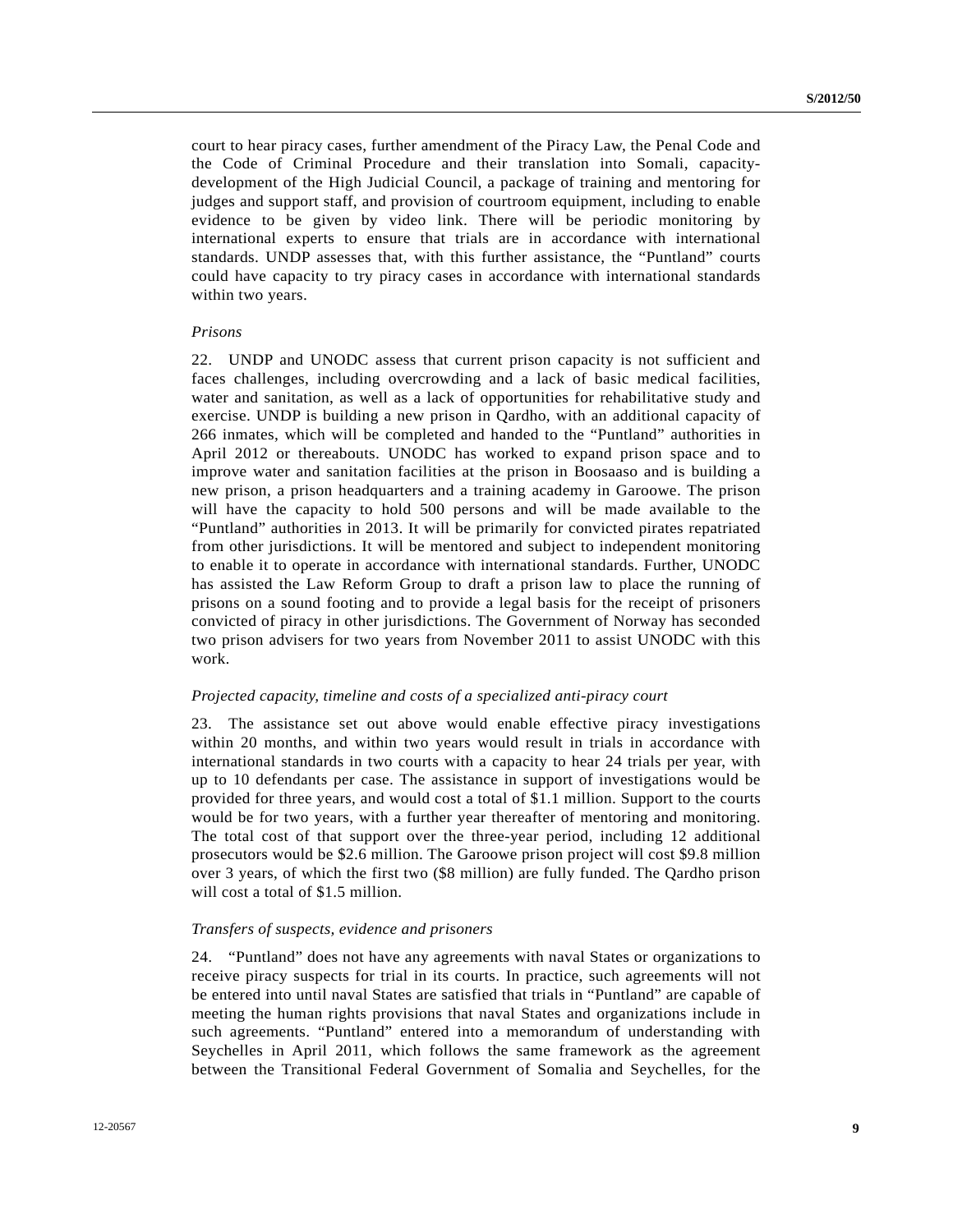transfer of convicted pirates for imprisonment in "Puntland". The memorandum of understanding provides for transfers to be considered on a case-by-case basis; that is, it requires requests to be made by Seychelles in respect of each proposed transfer of a convicted person and consent by the "Puntland" authorities. The consent of the person proposed for transfer is also required. In the event of a transfer, "Puntland" is required to continue to enforce the sentence as if it had been imposed in "Puntland". The transferred person must be treated in accordance with applicable international human rights obligations, and Seychelles has the right to monitor that those obligations are complied with. The necessary next steps include the adoption of the legislation necessary in "Puntland"[14](#page-9-0) to receive transferred prisoners and the completion of construction of appropriate prison facilities at Garoowe in 2013.

#### **"Somaliland"**

#### *Legal framework*

25. "Somaliland" also has a hybrid common and civil law system. Piracy offences are not explicitly covered in either the penal code or the code of criminal procedure. Article 486 of the Penal Code is usually applied to acts of piracy, which is the offence of "detention of a person for the purpose of robbery or extortion". UNODC and UNDP have assisted the Law Reform Group to draft a specific piracy law, which is in the process of amendment and will soon be presented to the "Somaliland" parliament for approval.[1](#page-9-1)5 The "Somaliland" courts exercise jurisdiction exclusively in respect of offences for which there is a connection with "Somaliland". This includes, for example, offences committed on the territory of "Somaliland" and offences where the perpetrators are from "Somaliland".

## *Current capacity, international assistance received and further assistance needed for a specialized anti-piracy court*

26. "Somaliland" courts have heard about 16 piracy trials involving around 97 suspects. The challenges that the proceedings have faced include delays, lack of defence counsel, the lack of formal legal training of judges and other legal professionals, lack of secure and properly equipped courtrooms, and other infrastructure and resource issues. There have been concerns about bribery, and this is being tackled through a code of conduct, approved by the "Somaliland" High Judicial Council, that will apply to the judiciary and the prosecution service. The courts and prosecution services in the coastal regions, mainly Erigavo and Berbera, have heard almost all of the piracy cases to date. UNDP assesses that the buildings, basic resources and infrastructure of the courts and prosecution offices in those areas are poor and that the proceedings face a number of challenges in meeting international standards of fairness. Although the security situation in "Somaliland" is less severe than in other areas of Somalia, security for prosecutors and judicial personnel involved in piracy cases is nevertheless a concern. Increasing the capacity of "Somaliland" prosecutors and courts to conduct piracy cases would increase the

<span id="page-9-0"></span><sup>14</sup> The Chairman's conclusions of the meeting of Working Group 2 of the Contact Group held on 11 and 12 October 2011 underlined the urgent need for Somalia to pass the necessary legislation, and supported the UNODC plan to revitalize the work of the Law Reform Group.

<span id="page-9-1"></span><sup>15</sup> The "Somaliland" authorities have undertaken to have the law in place within six months. Revision of the penal code and the code of criminal procedure will also be needed.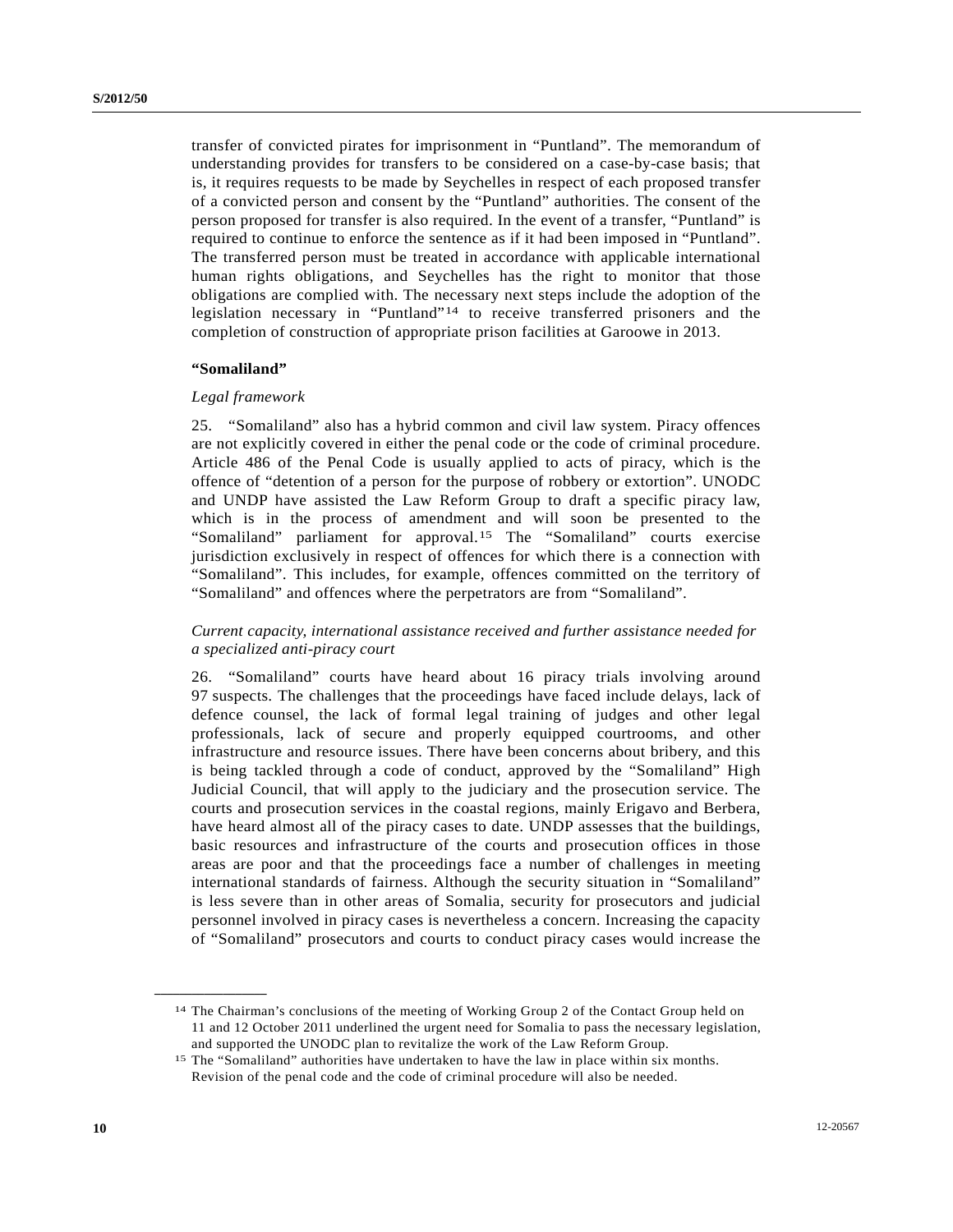threat, and there would be a need to enhance protection for such personnel along similar lines to that required in "Puntland".

#### *Investigations*

27. There are approximately 67 officers assigned as chief investigators in the Criminal Investigation Division at key locations around "Somaliland" who investigate serious crimes, including piracy, and present evidence in court. They face severe challenges, including a low level of basic investigation skills, and the lack of established operational procedures, infrastructure, transport, and search or forensic equipment. UNDP has provided specific counter-piracy training to 100 police officers, including on investigations, operational procedures and basic forensic skills. Further police mentorship and advice will be provided over the next 20 months through international and national UNDP civilian police staff.

28. UNDP is planning construction of a new police headquarters in Hargeysa, and model police stations in other regional centres. UNDP has provided assistance in the development of a police act, which is to be presented to parliament in the first quarter of 2012, and will be followed up with development of regulations and a code of conduct. UNDP is providing support to the Special Protection Unit in "Somaliland", which provides protection to international agencies. Further Criminal Investigation Division training and mentoring will include investigative skills, and will aim to establish a specialized counter-piracy unit. Criminal Investigation Division offices will be rehabilitated and equipped. UNDP is assisting in the establishment of a national crime directorate and a criminal records management system. Specific support for capacity-building of the maritime police will also be provided. UNDP estimates that, with the above assistance, the "Somaliland" police will have the capacity to investigate piracy cases effectively within 20 months.

### *Prosecution*

29. There are currently 36 prosecutors serving the whole of the "Somaliland" criminal court system. UNDP has provided a nine-month foundation programme through Hargeysa University to key prosecution staff, who have also received training by international Criminal Investigation Division experts. UNDP has constructed regional prosecution offices in Hargeysa and Burao, and will also do so in Boromo and Berbera. Assistance has been given to recruit 10 new prosecutors, including 5 female prosecutors. UNDP considers that, within 20 months, this increase in prosecutors should enable up to 24 piracy prosecutions per year to be conducted effectively.

### *Courts, including legal aid and representation*

30. The "Somaliland" court system comprises 65 courts, including 52 district courts, 6 regional courts, 6 appeals courts and the Supreme Court. Piracy trials are heard at first instance in the assize sections of the district and regional courts by a bench of three judges. Appeals go to the assize section of the appeal courts and can possibly go on to the Supreme Court. There are a total of 120 judges sitting in these courts. UNDP has funded legal representation for all of the piracy suspects in the 16 trials, constructed district and regional courts in Hargeysa and offices for the High Judicial Council, and established five mobile courts to travel to rural areas.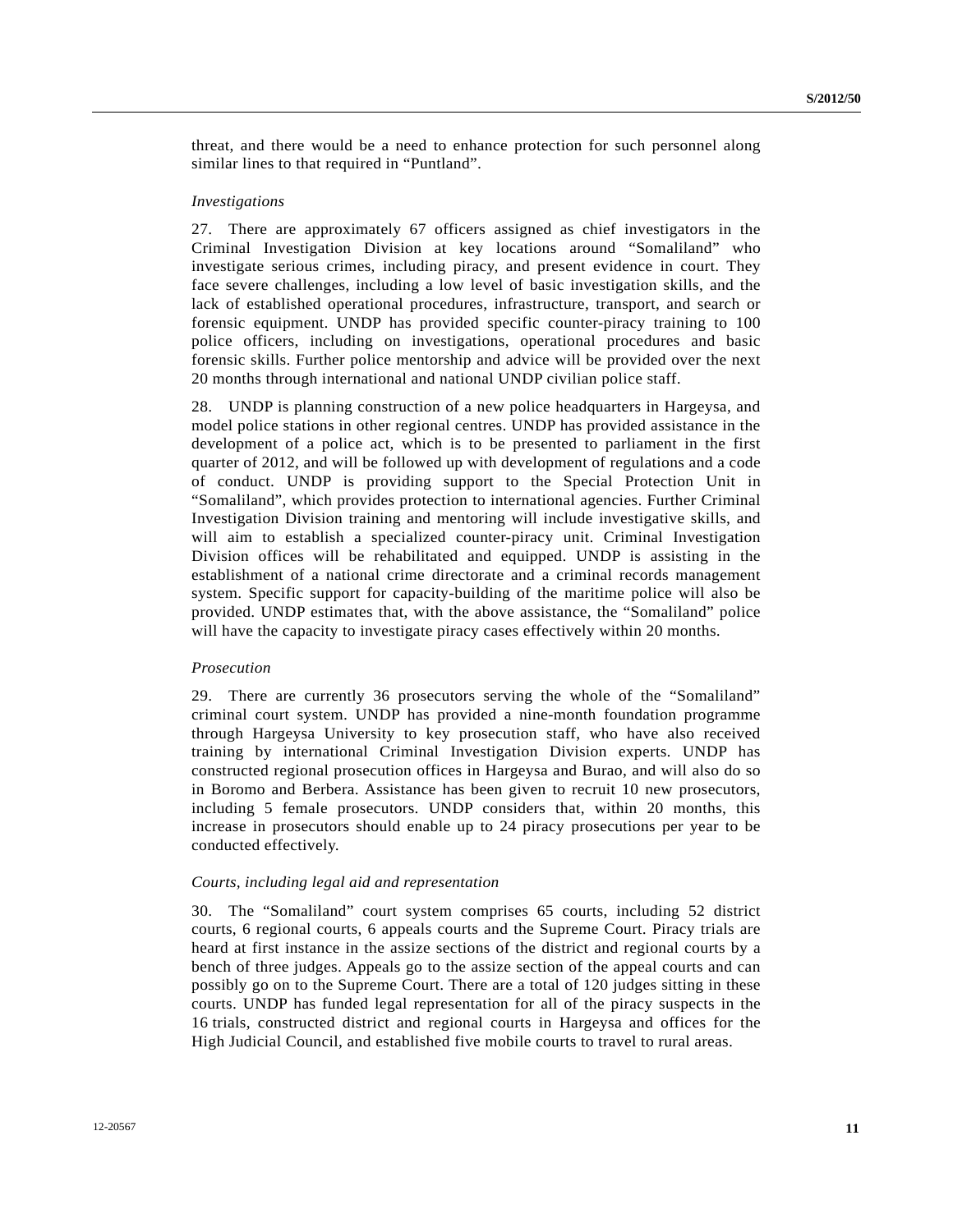31. UNDP has been given funds through the Trust Fund to Support Initiatives of States Countering Piracy off the Coast of Somalia to implement a three-year piracy trials programme to assist the "Somaliland" authorities to conduct piracy trials in accordance with international standards. This includes the amendment of key laws and their translation into Somali, development of the capacity of the High Judicial Council, further training and mentoring of judges and support staff, and provision of essential equipment, including to hear evidence by video link. UNDP assesses that this programme will make it possible to conduct piracy trials in accordance with international standards within two years, with continued mentoring and monitoring for a further year thereafter.

#### *Prisons*

<span id="page-11-0"></span>**\_\_\_\_\_\_\_\_\_\_\_\_\_\_\_\_\_\_** 

32. UNDP and UNODC assess that current prison capacity in "Somaliland" is not sufficient and faces challenges, including overcrowding, a lack of basic medical facilities, water and sanitation, and a lack of opportunities for rehabilitative study and exercise. Although UNDP and UNODC have recently completed construction of Hargeysa prison, it is fully occupied with domestic prisoners and has no capacity to receive those convicted of piracy in other jurisdictions. Now that "Somaliland" has confirmed its readiness to accept the transfer of Somali piracy prisoners into its prisons,[16](#page-11-0) UNODC is revisiting its draft proposal for additional prison capacity with an ongoing monitoring capability. The preference of the "Somaliland" authorities is for increased accommodation at existing prisons, rather than a new prison. This would consist of 200 places each at Mandera and Berbera prisons, and a block of 100 beds at Gabiley prison (for juveniles). The proposed assistance includes training, mentoring and an independent monitoring regime. The two prison advisers seconded to UNODC by the Government of Norway will assist with this work.

## *Projected capacity, timeline and costs of a specialized anti-piracy court*

33. The assistance described above would enable investigation and prosecution of piracy cases to be conducted effectively within 20 months and a maximum of 24 trials per year, with up to 10 defendants per trial, to be conducted in accordance with international standards in two years. Assistance to investigations would continue for a three-year period at a total cost of \$1.05 million. Assistance to prosecution capacity would be provided for three years at a cost of approximately \$2.6 million. Support to the courts would be for two years, with a further year thereafter of mentoring and monitoring, at a total cost of approximately \$2.6 million. The additional prison accommodation of 500 spaces would take two years to complete, and would be likely to cost in the region of \$6 million in total.

## *Transfers of suspects, evidence and prisoners*

34. "Somaliland" does not have any agreements with naval States or organizations to receive piracy suspects for trial in its courts. In practice, such agreements will not be entered into until naval States are satisfied that trials in "Somaliland" are capable

<sup>16</sup> In a statement by the Minister of Foreign Affairs and International Cooperation on 11 December 2011, "Somaliland" declared itself ready to accept prisoners who come from Somalia under the terms of its agreement with Seychelles. It was also indicated in the statement that "Somaliland" would not accept prisoners who come from "Puntland", because "Puntland" is itself in receipt of assistance from the international community.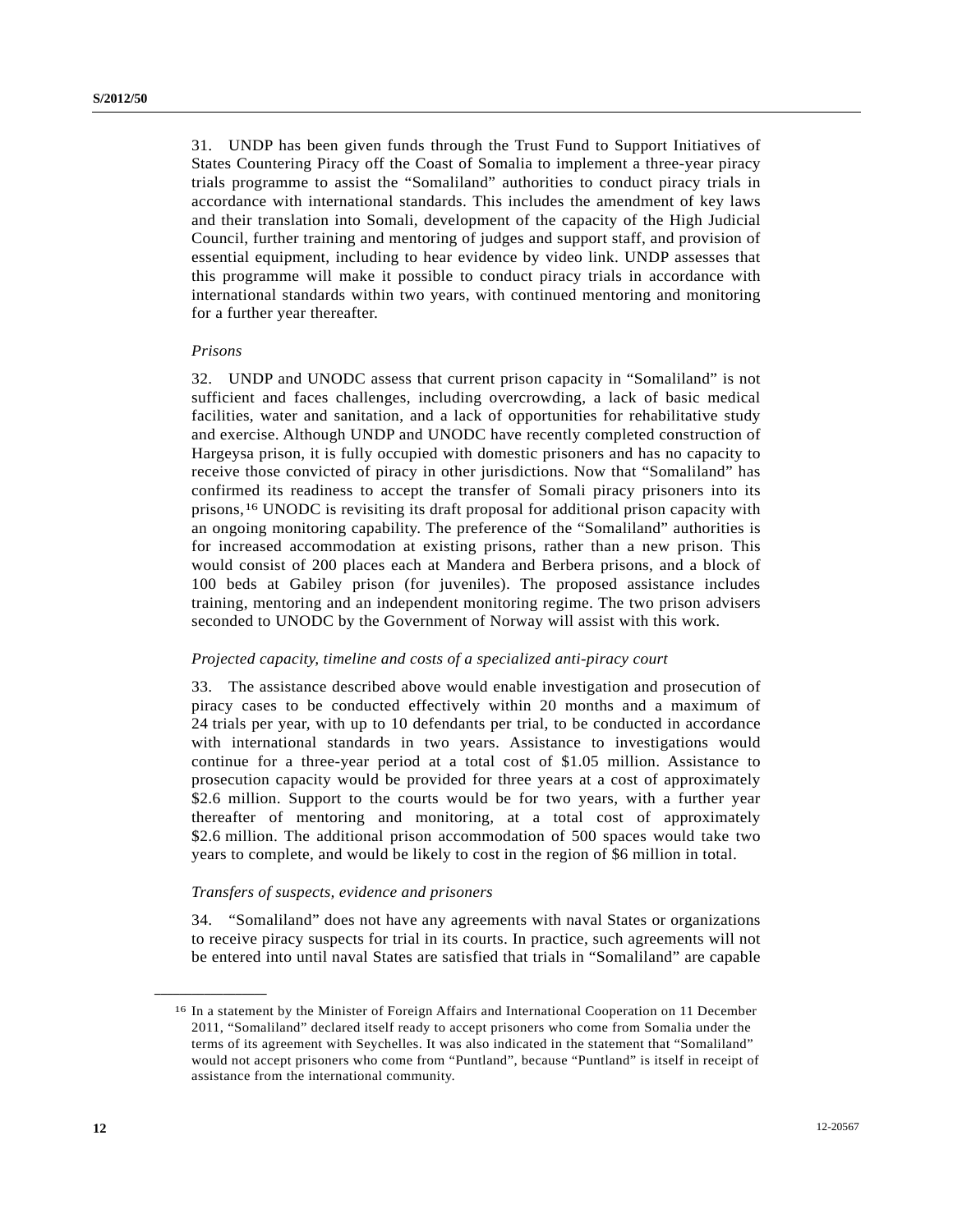of meeting the human rights provisions that naval States and organizations include in such agreements. As "Somaliland's" jurisdiction is limited to cases that have a connection with "Somaliland", any future agreements with naval States for the transfer of suspects may be similarly limited.

35. "Somaliland" entered into a memorandum of understanding with Seychelles in April 2011, which follows the same framework as the agreement between the Transitional Federal Government of Somalia and Seychelles for the transfer of convicted pirates for imprisonment in "Somaliland". The memorandum of understanding provides for transfers to be considered on a case-by-case basis; that is, it requires requests to be made by Seychelles in respect of each proposed transfer of a convicted person and consent by the "Somaliland" authorities. The consent of the person to be transferred is also required. In the event of a transfer, "Somaliland" is required to continue to enforce the sentence as if it had been imposed in "Somaliland". The transferred person must be treated in accordance with applicable international human rights obligations, and the Seychelles has the right to monitor that those obligations are complied with.

36. In his report of 9 December 2011 (S/2011/759, para. 46) the Secretary-General reported that the counter-piracy work carried out in "Somaliland" by UNODC would come to an end early in 2012 following a decision of "Somaliland" to withdraw from the memorandum of understanding with Seychelles and the unexplained release of a large number of pirates from Hargeysa prison. UNODC is reconsidering that position in light of a statement issued by the "Somaliland" authorities on 11 December 2011 reconfirming their commitment to accept transfers of prisoners under the memorandum. The necessary next steps include the adoption of the legislation necessary in "Somaliland" to receive transferred prisoners and completion of construction of appropriate additional prison spaces over the next two years.

## *Brief review of the proposal for an extraterritorial Somali anti-piracy court*

37. In his report, Jack Lang, Special Adviser to the Secretary-General on Legal Issues Related to Piracy off the Coast of Somalia, proposed the establishment of an extraterritorial Somali anti-piracy court in a third State in the region to act as a focal point for regional and international support to help strengthen the rule of law in Somalia, as a swift and inexpensive measure if located within the premises of the International Criminal Tribunal for Rwanda in Arusha, United Republic of Tanzania (see S/2011/30, annex). In his report of 15 June 2011 (S/2011/360), the Secretary-General identified the modalities for the establishment and effective functioning of such a court, which included: consideration of the views of the Somali authorities and of potential host States; the need for an appropriate criminal and procedural legislative framework for piracy prosecutions; the need for trained judges, prosecutors and other legal professionals; and the need for security and premises.

38. Consultations conducted both by the Office of Legal Affairs and by UNDP have indicated that the Somali authorities continue not to favour the establishment of a Somali court outside the territory of Somalia, preferring any assistance for new courts to be implemented within Somalia. Further, the challenges faced by Somalia in relation to the adequacy of the legislative basis for piracy prosecutions, and the level of training and qualifications of Somali judges and other legal professionals,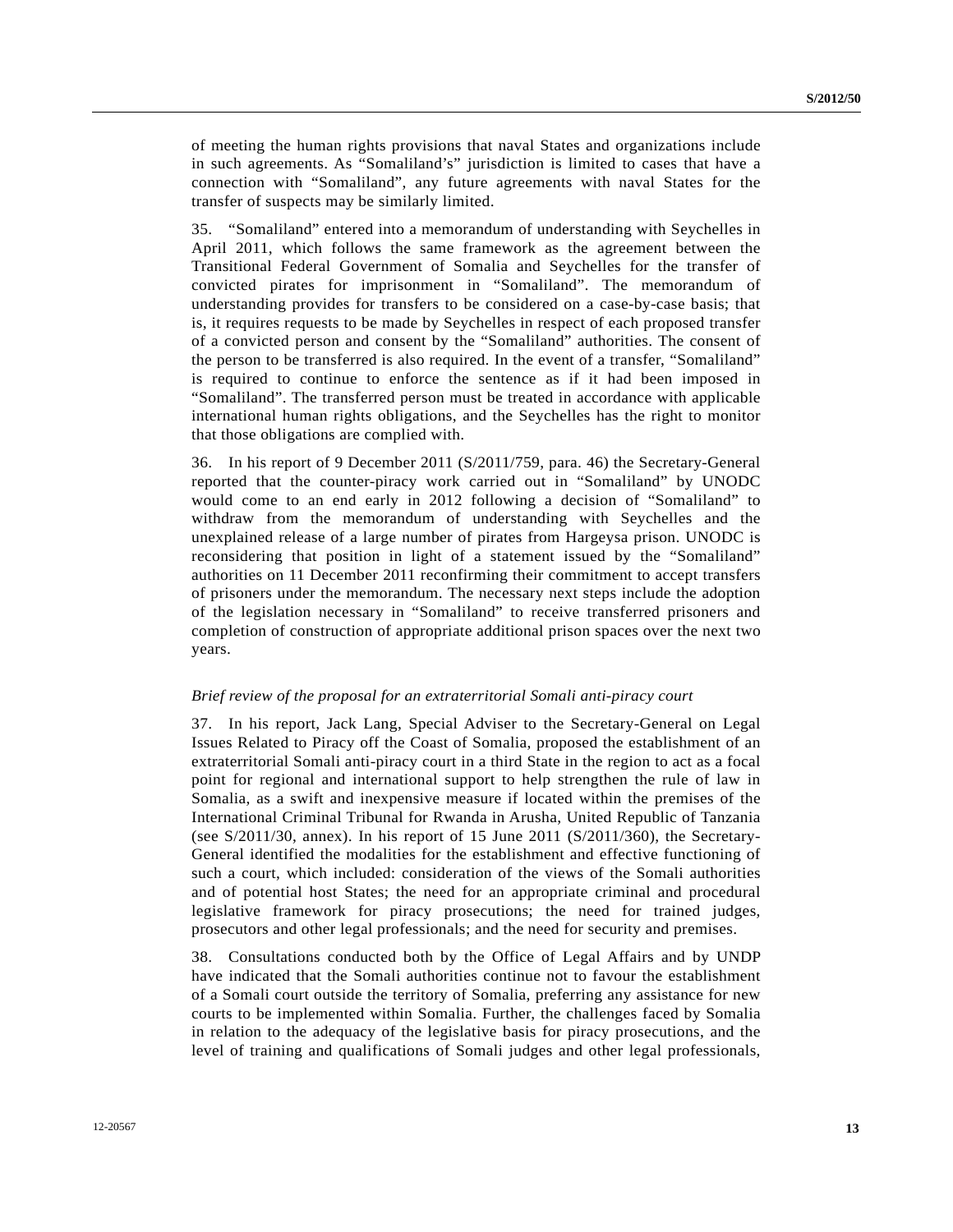remain difficulties.[1](#page-13-0)7 Security experts continue to advise that co-locating an extraterritorial Somali anti-piracy court with the International Criminal Tribunal for Rwanda in Arusha, as proposed by the Special Adviser, would increase dramatically the risks to the Tribunal and its staff. The advice of the Department of Safety and Security remains that stand-alone premises would need to be found. It remains difficult to comment authoritatively on the Special Adviser's estimated annual costs for an extraterritorial Somali court (S/2011/360, para. 91). The need for stand-alone premises, associated security costs, and the salaries and other expenses of international experts, including from the Somali diaspora, may impact on those estimates.

## **B. Seychelles**

39. In view of the continuing challenges facing the establishment of an extraterritorial Somali anti-piracy court at this stage, Working Group 2 of the Contact Group on Piracy off the Coast of Somalia has discussed the possibility of developing a regional prosecution centre, for example in the Seychelles. Consistent with the principles identified by the Special Adviser, the purpose of the centre would be to act as a focal point for regional and international support to the prosecution of piracy suspects and provide a location offering relative logistical ease for their transfer by naval forces. As the regional prosecution centre would be based in the national legal system of the Seychelles, it would enjoy the cost and speed of establishment advantages identified as important considerations by the Special Adviser.

40. The Government of Seychelles has indicated its willingness to host such a regional prosecution centre, contingent upon there being an effective post-trial transfer framework in place for the return of those convicted to Somalia. During 2012, Seychelles will open the Regional Anti-Piracy Prosecution and Intelligence Coordination Centre, under the auspices of the Indian Ocean Commission. The Centre will seek to develop the expertise to track piracy finances and develop cases capable of prosecution in Seychelles or elsewhere. The design of the facility is complete, and construction, supported by the United Kingdom of Great Britain and Northern Ireland, is expected to begin in the first quarter of 2012. A number of States and international agencies have indicated that they may commit resources and staff to the Centre.

## *Legal framework*

<span id="page-13-1"></span><span id="page-13-0"></span>**\_\_\_\_\_\_\_\_\_\_\_\_\_\_\_\_\_\_** 

41. Seychelles has a common law legal system. Section 65 of the Penal Code, as revised with assistance from UNODC in March 2010, covers the offence of piracy and reflects the definition and jurisdiction over piracy offences set out in articles 101 to 107 of the United Nations Convention on the Law of the Sea, read in conjunction with article  $58(2)$ .<sup>[1](#page-13-1)8</sup> The revised provision has been the basis of the offence charged in six of the seven cases that have led to convictions in Seychelles to date. It allows prosecution for the full range of offences, including attempt,

<sup>&</sup>lt;sup>17</sup> Although these may be alleviated to some extent through the recruitment of experts from the Somali diaspora to mentor and advise.

<sup>18</sup> Article 58(2) clarifies that the definition of piracy set out in article 101 and universal jurisdiction over piracy as set out in article 105 apply in the exclusive economic zones of States.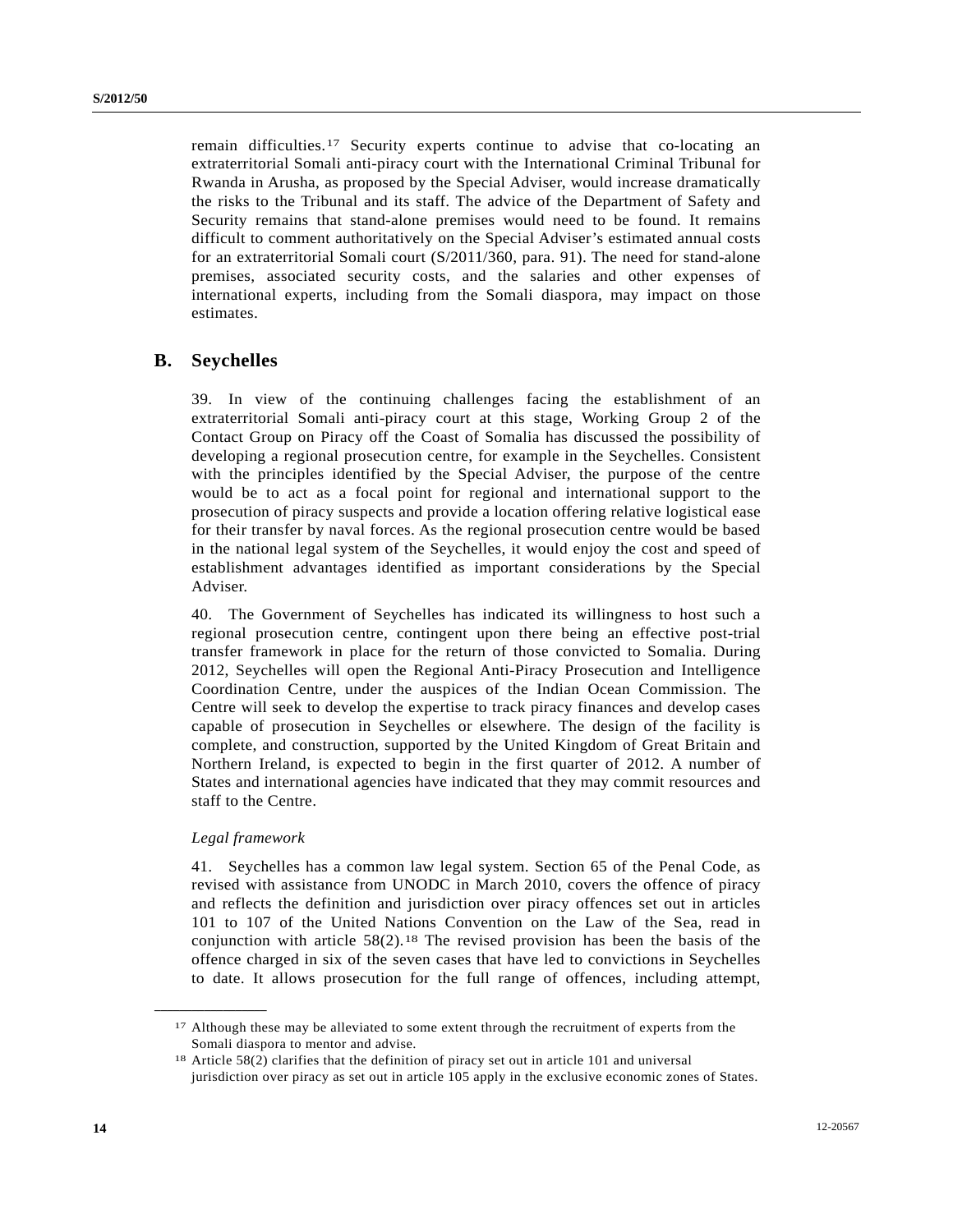incitement and conspiracy. The law thus allows, in the assessment of the Attorney General of Seychelles, for the investigation and prosecution of foreign nationals involved in the financing, planning or organizing of piracy. Such prosecutions would be dependent on extradition of the suspects to Seychelles.[19](#page-14-0) The provisions of the Seychelles Criminal Procedure Code have proved suitable to support piracy prosecutions, and do not need amendment.

## *Current capacity, international assistance received and further international assistance needed for a specialized anti-piracy court*

42. The Supreme Court of Seychelles is the highest trial court in Seychelles and the court of first instance for serious criminal cases, including piracy trials. Appeals would be heard by the Seychelles Court of Appeal, but there have been no appeals against piracy convictions to date. Seychelles has prosecuted eight piracy cases over the last two years. One case was withdrawn for lack of evidence, and the suspects were repatriated to Somalia, while seven cases resulted in convictions. The main challenge for Seychelles is the small size and resources of its judiciary, rather than any difficulty in conducting trials in accordance with international standards.

#### *Investigations*

43. Investigations of acts of piracy are carried out by the Seychelles police force and the Seychelles coastguard. There are a total of 35 investigators for the whole country, of which 5 have been selected to deal with serious crimes, including piracy. The police have received training and mentoring by UNODC and the International Criminal Police Organization (INTERPOL), and the coastguard has received training from UNODC and the European Union Naval Force Somalia (EU NAVFOR). UNODC maintains a full-time police training coordinator and a Central Investigation Division mentor in Seychelles who are assisting the police to improve management and to develop investigation skills, statement taking, operational procedures, forensic skills, case management and trial support. UNODC uses police officers loaned by the Governments of Australia and the Netherlands to provide specialist training, and the Mauritius police have seconded an investigator to provide further capacity. A further 12 investigators trained by the Criminal Investigation Division are needed to increase capacity, and additional international support is required to provide logistical assistance to the police, in particular to increase forensic capacity.

## *Prosecution*

<span id="page-14-1"></span><span id="page-14-0"></span>**\_\_\_\_\_\_\_\_\_\_\_\_\_\_\_\_\_\_** 

44. The Seychelles Attorney General's Office has six Seychellois prosecutors, one of whom (the Attorney General himself) has prosecuted one of the eight piracy cases to date, and two prosecutors seconded by the United Kingdom who have prosecuted the remaining seven cases.[2](#page-14-1)0 UNODC has provided training in the law of the sea, guidance on the handover of suspects and evidence, funding to support the two United Kingdom prosecutors, legal and information technology resources and office equipment, and support for travel and training of prosecutors. UNODC will continue to provide this support. No additional international assistance is required if the

<sup>&</sup>lt;sup>19</sup> Rather than transfer from a naval vessel under the agreement with the European Union.<br><sup>20</sup> The United Kingdom prosecutors prosecute other serious crimes when there are no piracy trials.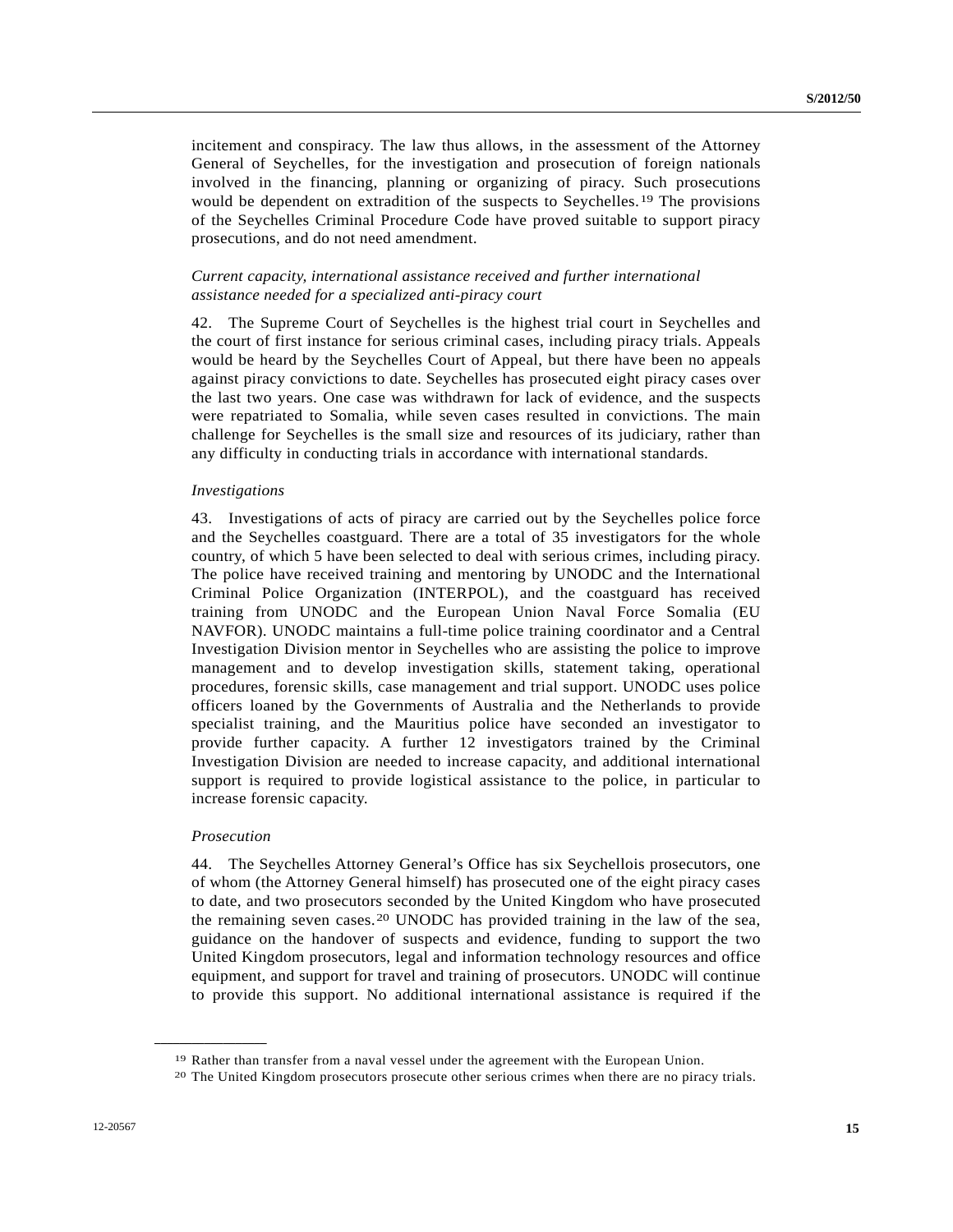United Kingdom, or another Commonwealth country, continues to provide two prosecutors.

## *Courts, legal aid and representation*

45. There are six Supreme Court judges, including the Chief Justice, none of whom are assigned exclusively to piracy trials. There is a backlog of approximately two years of both criminal and civil cases before the Supreme Court, but the judiciary has given priority to processing piracy cases. The seven piracy cases tried to date have taken an average of seven months from the time of arrest to judgment. All piracy suspects are afforded legal representation by Seychelles Legal Aid, which is refunded to the Government by UNODC using, in part, funds from the Trust Fund to Support Initiatives of States Countering Piracy off the Coast of Somalia. UNODC has reviewed piracy legislation and will continue to provide judicial training, legal resources and office equipment, transcription services, travel for foreign witnesses to testify in piracy trials, defence costs and court interpreters.

46. Subject to the approval of funding from the Trust Fund, UNODC will construct a courtroom dedicated primarily to piracy cases. While the Government supports the need for a new courtroom for this purpose, it is not favourable to the establishment under the law of a new court with jurisdiction limited exclusively to piracy. The Government has determined that no advantage would be gained by constraining court space and court staff exclusively to piracy trials, and that it would be wasteful during any lulls in the number of piracy suspects arrested or transferred to Seychelles. Seychelles has received only two requests for the transfer of piracy suspects in the last year.

47. Given the small size and limited resources of the Seychelles judiciary, UNODC assesses that additional Supreme Court judges would be required for a specialized anti-piracy court, and they would need to be recruited internationally. Seychellois law and practice allows judges and lawyers from other Commonwealth jurisdictions to practice in Seychelles.[21](#page-15-0) The Commonwealth Secretariat is therefore a natural interlocutor for this purpose, and has been approached by the Government with a view to initiating a recruitment process. The Government would be favourable to the assignment of Commonwealth judges primarily, but not exclusively, to piracy cases.

### *Prisons*

<span id="page-15-0"></span>**\_\_\_\_\_\_\_\_\_\_\_\_\_\_\_\_\_\_** 

48. Seychelles has one prison, with a maximum capacity of 420. It is full and currently holds 63 convicted pirates and 7 persons suspected of piracy. UNODC assesses that conditions in the main prison block suffer from a lack of therapeutic, rehabilitative and vocational opportunities, and that the building does not provide a fully safe and secure environment. Refurbishment is under way, funded in part by UNODC. The Secure Incarceration Unit, constructed by UNODC, provides an additional 60 prisoner spaces.

49. UNODC assesses that Seychelles has very limited capacity to accept any further piracy prisoners until prison renovation work is complete in late 2012. Further, the Government of Seychelles considers it a precondition for an increased

<sup>21</sup> The current Chief Justice and the Head Judge of the Supreme Court, Criminal Division, are both Ugandan judges. The Court of Appeal includes judges from Sri Lanka and Mauritius.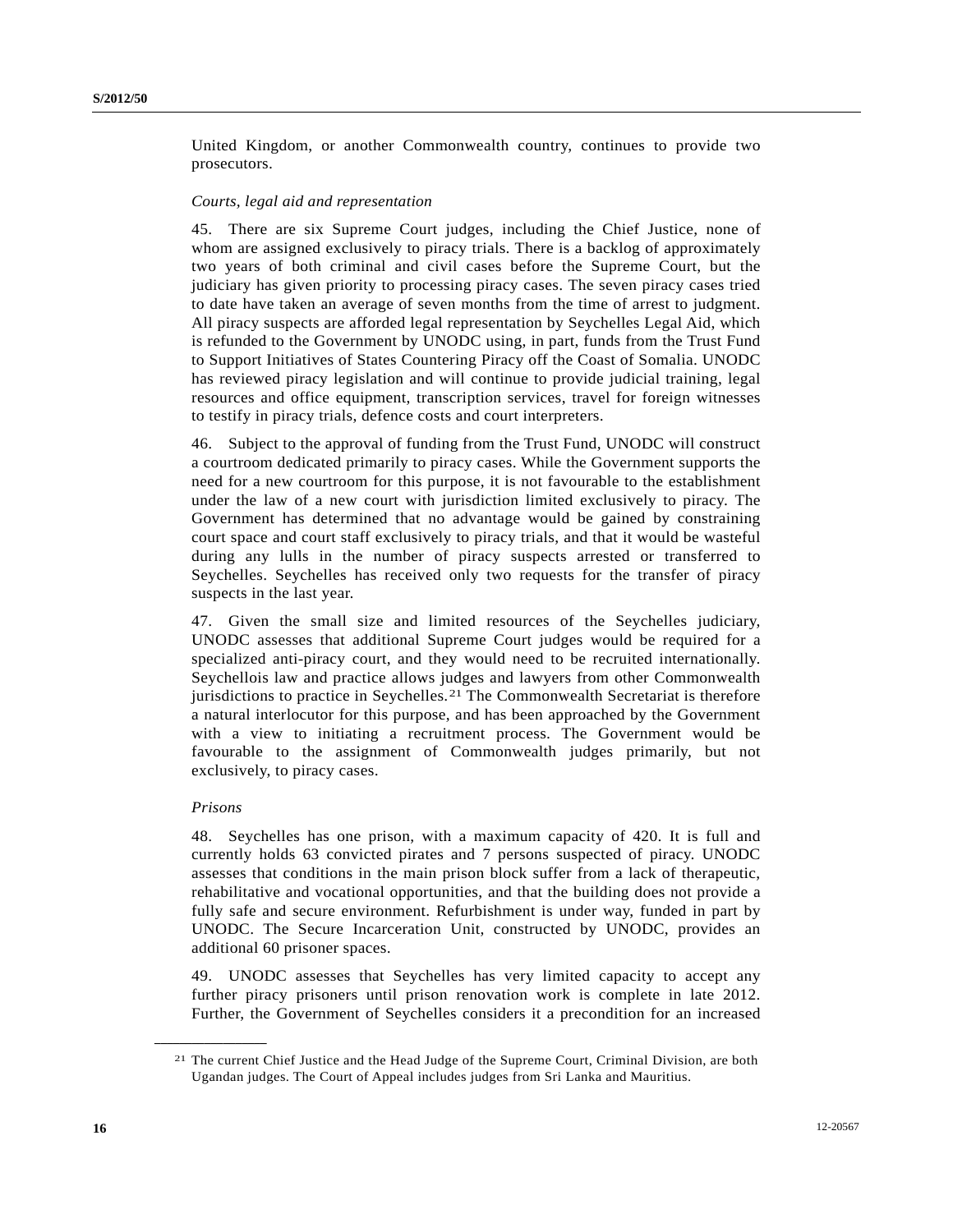role in piracy prosecutions that there be a functional repatriation option for convicted pirates to be transferred to Somalia. If the prisoner transfer arrangements with "Puntland" and "Somaliland" become effective in practice, and when the prison building work in Somalia is complete, Seychelles would have physical capacity to hold more suspected and convicted pirates.

## *Potential capacity, timeline and costs of a specialized anti-piracy court*

50. UNODC estimates that the two internationally recruited prosecutors and two additional Supreme Court judges could increase the number of cases heard per year to a maximum of 24. The addition of an extra courtroom for the Supreme Court, increasing the number of courtrooms to three, would raise the capacity to hold trials to a maximum of 48 cases per year. However, in practice, this maximum number would be limited by the availability of prison spaces to hold suspects on remand. UNODC estimates that, subject to prisoner transfer arrangements with Somalia becoming effective, the Seychelles prison could hold up to 100 piracy suspects at a time. This would allow approximately 15 to 20 cases per year, assuming an average seven-month stay in prison for each suspect.

51. UNODC estimates that, subject to funding availability, the additional assistance for all four areas set out above could be provided within 12 months. This would include the construction of a new secure courtroom for the Supreme Court,<sup>[22](#page-16-0)</sup> and recruitment of the necessary additional judges and administrative staff. The cost of increasing the capacity to conduct investigations consists of a \$120,000 one-off cost for a secure exhibit room and \$500,000 in annual costs. The \$500,000 in annual costs breaks down as follows: \$150,000 for training; \$80,000 for forensic support; \$50,000 for information technology equipment; \$20,000 consumable stores, such as evidence-handling equipment; \$140,000 for the training coordinator mentor; and \$60,000 for logistics. Approximately 30 per cent of the annual costs for 2012 are already funded by UNODC.

52. The most feasible options for the funding of two additional Supreme Court judges would be either: (a) recruitment from Commonwealth countries where candidates would find the Seychelles salary attractive, in which case the \$3,800 per month costs of each post would be reimbursed to the Government by UNODC; or (b) recruitment from Commonwealth countries where candidates would not find the Seychelles salary attractive, in which case, the most workable solution would be provision gratis by the sending Government.

53. The cost of defence lawyers would amount to approximately \$7,700 per case, which would be provided by UNODC through the legal aid fund of Seychelles. Two locally recruited court administration staff would cost \$12,000 per annum each. Transcription costs for 24 trials would be \$80,000. Interpretation costs for 24 trials would be, at most, \$200,000, allowing for 2 trials running simultaneously, each with two interpreters. Witness travel costs for 24 trials would be \$120,000.

54. The building work and other improvements at the Seychelles prison would take 12 months, and costs are estimated at \$500,000, of which UNODC has already received half. The annual costs of providing transport to and from court, additional medical resources for prisoners, and therapeutic, rehabilitative and vocational opportunities at the prison, would be in the region of \$250,000.

<span id="page-16-0"></span><sup>22</sup> Depending on an outstanding decision to be taken by the Board of the Trust Fund.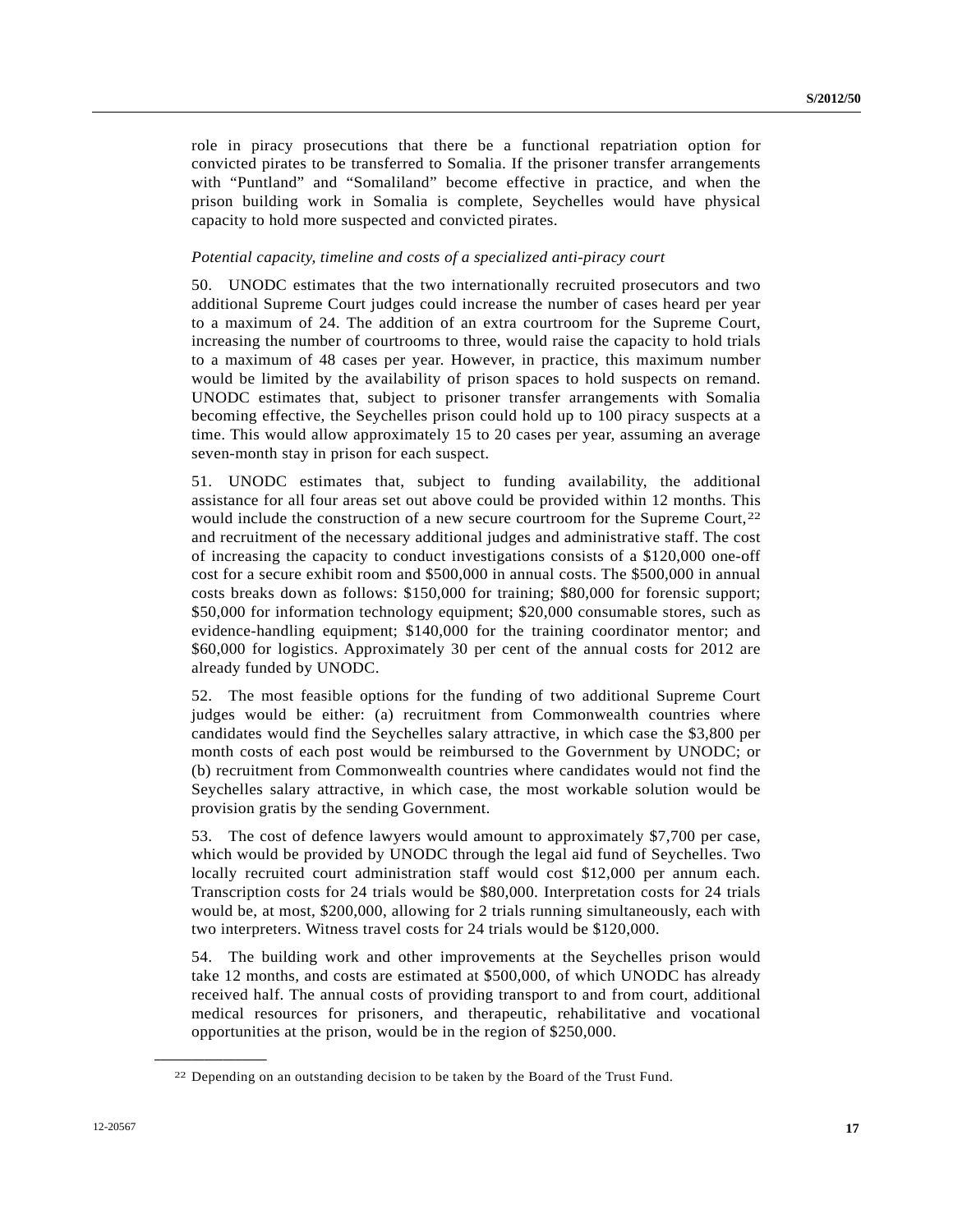## *Transfers of suspects, evidence and those convicted*

55. The Government of Seychelles has entered into arrangements with the European Union, the United States, the United Kingdom and Denmark to accept suspected pirates for prosecution. There have been eight piracy cases to date. Twenty-nine suspected pirates, in three of the cases, were transferred to Seychelles by naval States. The remaining 41 suspects were arrested by Seychelles authorities. In practice, the handover of suspects from warships to the Seychelles authorities has been straightforward. The terms of these arrangements vary a little, but generally concern the respective rights and responsibilities of the naval State and Seychelles, the treatment, prosecution and trial of the suspect in accordance with international human rights standards, and a requirement that the naval State give its consent before the suspect is transferred either for trial or imprisonment in a third State.

56. UNODC has assisted Seychelles authorities to draft guidance on the procedural and evidential requirements for piracy prosecutions. That guidance is the basis upon which naval forces transfer evidence to the Seychelles police force. The transfer arrangements are straightforward, and consist of a single policeman being assigned to receive the transfer of evidence, which is carried out manually. Initial problems associated with the gathering of evidence by naval forces and its transfer to the regional prosecuting States, in particular Kenya and Seychelles, have been overcome through the use of the guidance.<sup>[2](#page-17-0)3</sup>

57. The Government of Seychelles has entered into an agreement with the Transitional Federal Government, and memorandums of understanding with the authorities of "Puntland" and "Somaliland", for the transfer of convicted persons to prisons in "Puntland" and "Somaliland". As set out in the section above concerning Somalia, each proposed transfer under these arrangements requires a request to be made by the Seychelles authorities and the agreement of the relevant Somali authorities. Concerns have been raised<sup>[2](#page-17-1)4</sup> about the lack of any such transfers to date, and the release of a large number of piracy prisoners in "Somaliland". In a recent statement, the "Somaliland" authorities reconfirmed their commitment to receiving transfers of convicted pirates under the memorandum of understanding with Seychelles (see para. 36 above). To become effective, these arrangements also require the completion of construction of suitable prison spaces in "Puntland" and "Somaliland".

## **C. Kenya**

<span id="page-17-1"></span><span id="page-17-0"></span>**\_\_\_\_\_\_\_\_\_\_\_\_\_\_\_\_\_\_** 

#### *Legal framework*

58. Kenya has a common law legal system. Section 371 of the Merchant Shipping Act 2009, read in conjunction with section 369, covers the offence of piracy and armed robbery, and was drafted with assistance from UNODC. It reflects the definition and jurisdiction over piracy offences set out in article 101 of the United Nations Convention on the Law of the Sea, read in conjunction with article 58(2), and incorporates offences such as hijacking, as contained in the Convention for the

<sup>23</sup> See the broader discussion of evidentiary matters, including the issue of the attendance of witnesses, and possible use of evidence by video link, in the report of the Secretary-General of 15 June 2011 (S/2011/360).

<sup>24</sup> During discussions in Working Group 2 of the Contact Group.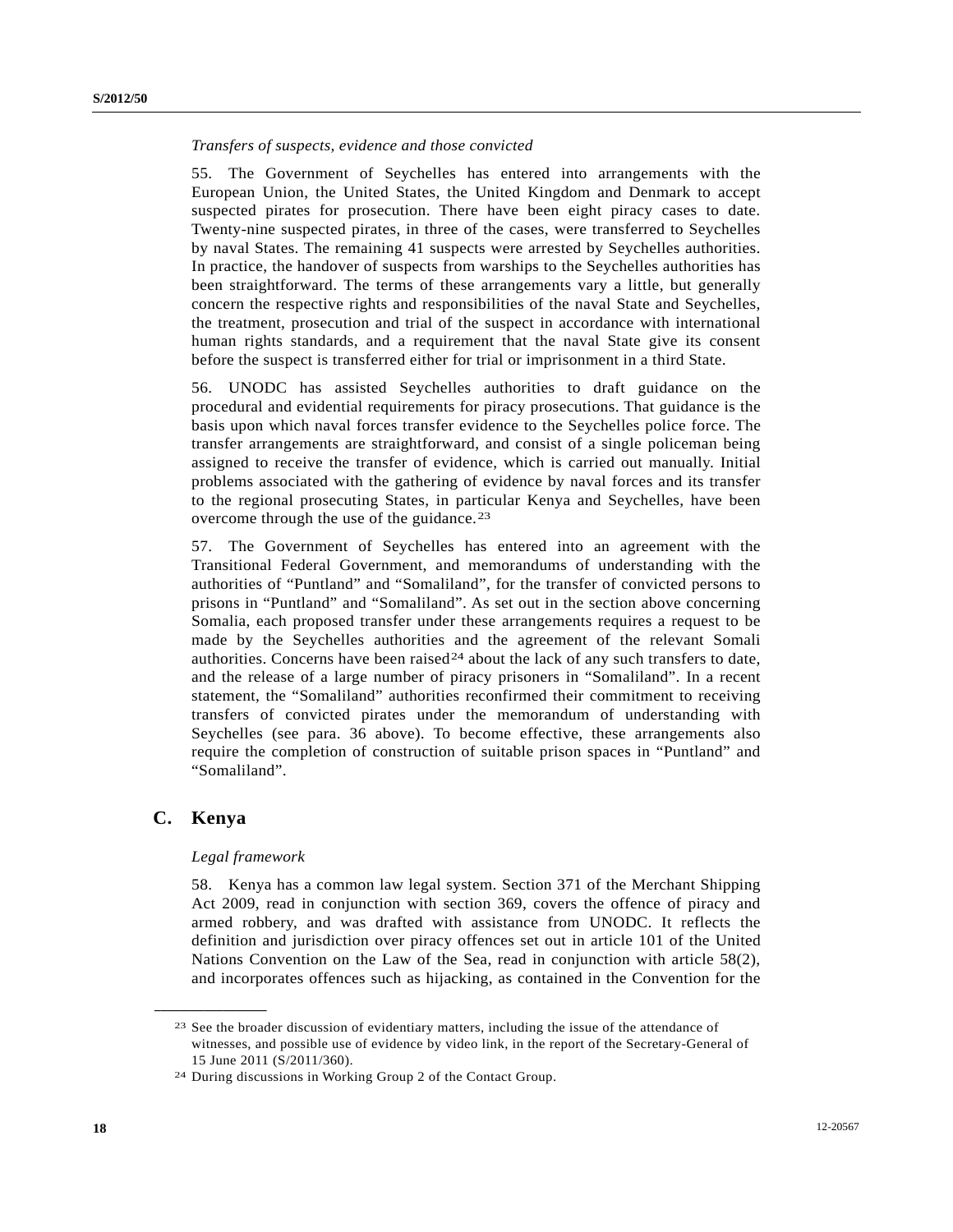Suppression of Unlawful Acts against the Safety of Maritime Navigation. This legislation is the basis for charges in five cases currently before the Kenyan courts. It includes the offences of inciting or intentionally facilitating an act of piracy. It does not prevent an individual from being charged with attempting or conspiring to commit, aiding or abetting, counselling or procuring an act of piracy. UNODC, in cooperation with the Director of Public Prosecutions of Kenya, has proposed amendments to the Merchant Shipping Act which would expand the law to include those offences. The proposed amendments are currently under consideration by the Kenyan authorities.

59. The Merchant Shipping Act 2009 repealed the piracy provisions under section 69 of the Penal Code 1963. The repealed provisions are the basis for charges in five older piracy cases that are ongoing before the Kenyan courts. A High Court decision in November 2010 held that Kenyan courts do not have jurisdiction to hear piracy offences under that section, and all five older cases are therefore awaiting appeal.

60. Kenya's jurisdiction over piracy offences extends to acts committed anywhere on the high seas, and does not require a connection to Kenya, such as the nationality of the ship attacked, the perpetrators or the crew. The provisions of the Criminal Procedure Code of Kenya have proved adequate to support piracy trials and have not needed amendment. Naval forces transferring suspects to Kenya have for some time requested provision to allow naval witnesses to give their evidence by video link. A recent decision by the Magistrates Court suggests that civilian witnesses can give evidence by video link in cases where they are afraid to appear in person. This procedure will be followed for the first time in January 2012, with UNODC equipment linking a witness in Iran to the court in Mombasa.

## *Current capacity, assistance received and further assistance necessary for a specialized anti-piracy court*

61. Kenya has been requested and agreed to accept one transfer case involving 24 suspects in the last 12 months. Seven piracy cases have been prosecuted over three years, resulting in one acquittal (of 17 suspects) and six convictions (of a total of 50 pirates). Another 10 cases (involving 93 suspects) are being prosecuted.

## *Investigations*

62. Investigations by the Kenya police are carried out by the Criminal Investigation Division in Mombasa, and, although there is no designated counterpiracy team, the investigations are in practice carried out by the same two or three officers each time. While there are some investigative skill challenges, no piracy case thus far has failed owing to the quality of police work. Extensive support, training and mentoring has been provided by EU NAVFOR, UNODC, INTERPOL and bilateral donors, including Germany, the United States and the United Kingdom. UNODC assistance to the police has included training, mentoring and construction, including of a secure evidence room. Mentoring has focused on investigation skills, file preparation and review of piracy files for use in court.

63. The Mombasa Criminal Investigation Division would welcome the placement of a permanent international police adviser in Mombasa, and UNODC has identified a candidate who could be in post by 1 March 2012. The Division's offices in Mombasa need refurbishment to provide a modern, well-equipped environment for effective investigations. Further investigations training is required in interviewing,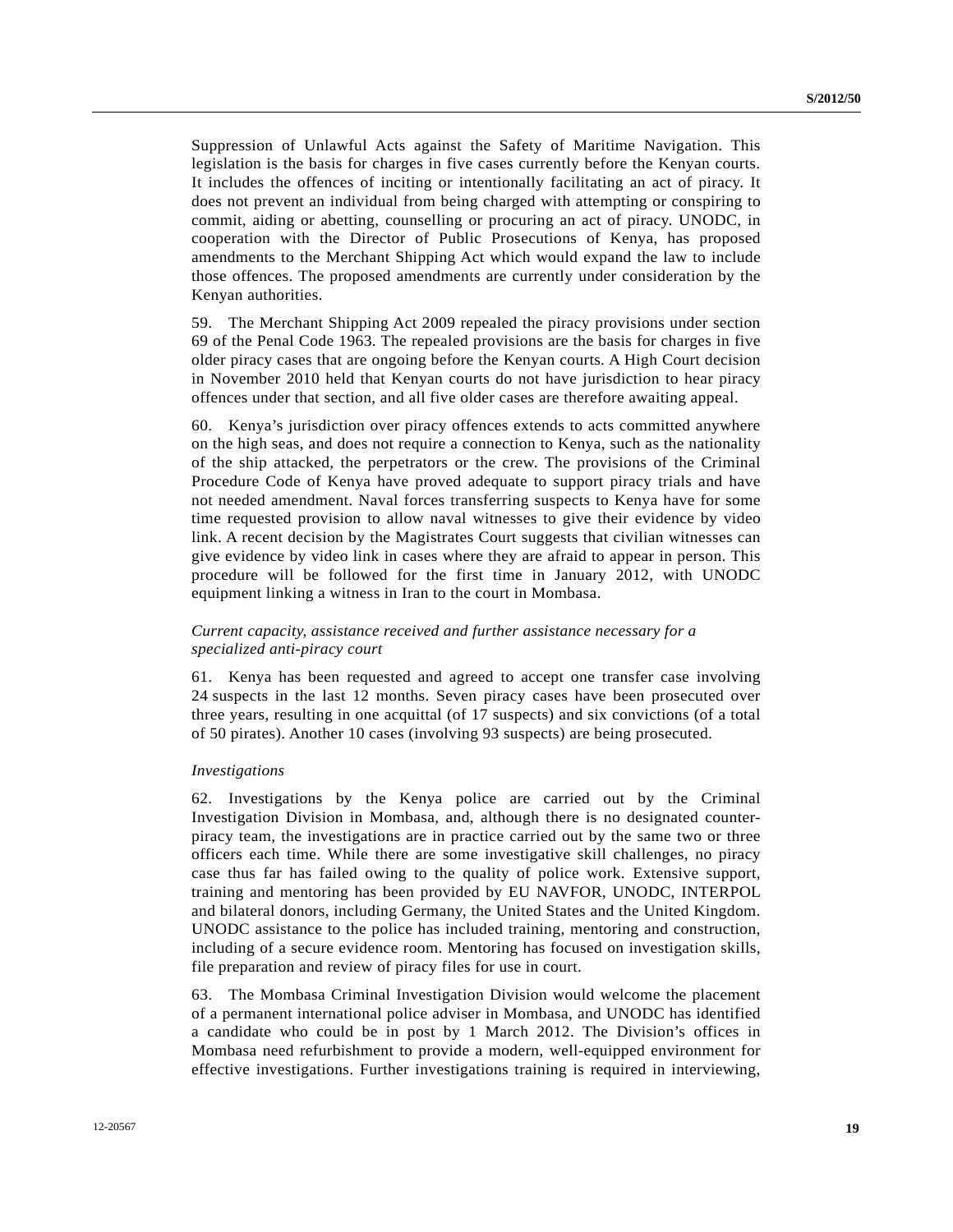statement taking and investigative technologies. The armoury in Mombasa is in a state of disrepair, and requires rebuilding to hold weapons sufficient for security for an increased number of cases.

## *Prosecution*

64. The Director of Public Prosecutions of Kenya has prosecuted seven piracy cases over three years. Seven prosecutors out of a total of 70 are assigned to piracy cases, but they also carry out other prosecutions. UNODC has provided training in law of the sea and naval operations, equipped the offices of the Director of Public Prosecutions in Nairobi and Mombasa, provided an office car and funded travel for prosecutors to attend court and meetings of Working Group 2 of the Contact Group.

65. UNODC will be providing further training, and will be meeting travel costs and equipping the Mombasa prosecution office. Additional prosecutors will be required in Mombasa in order to increase the number of piracy cases that can be prosecuted. They could be recruited either nationally or internationally. Although consideration could be given to assigning additional prosecutors exclusively to piracy cases, this would raise questions in a jurisdiction where there are some challenges regarding delays in the hearing of criminal trials.[25](#page-19-0) While the law in Kenya[26](#page-19-1) allows the Chief Justice to admit as advocates legal practitioners that are entitled to appear before the superior courts of Commonwealth countries, the law also requires such advocates to appear with a Kenyan advocate, and they are prohibited from signing or filing pleadings in court. There is a practice of foreign advocates appearing in the Kenyan courts, but consultations suggest that this may be permitted only if a specific need for foreign advocates is demonstrated.

## *Courts, legal aid and representation*

66. The Magistrates Court in Mombasa is the court of first instance for piracy cases. Appeals are heard by the High Court in Mombasa, and they can go on to the Court of Appeal in Nairobi. Ten magistrates are assigned to hear piracy trials, but not exclusively piracy trials. UNODC has constructed a secure courtroom adjacent to Shimo La Tewa prison, 12 km north of Mombasa, where most of the suspected pirates are held on remand.

67. Kenya has prioritized piracy cases in the trial schedules before its courts, and there are 10 cases currently ongoing. The seven completed piracy cases have taken an average of 17 months from arrest to judgement. All piracy suspects are afforded legal representation on request through a Kenyan non-governmental organization, funded by UNODC. UNODC assesses that trials are conducted in accordance with international standards.[27](#page-19-2) UNODC further assesses that there is unlikely to be support for the creation of new courts with jurisdiction exclusive to piracy, as it is not apparent that there would be an advantage to be gained by constraining court space and staff to piracy trials at times when there may be insufficient trials to fully occupy them.

68. If there were to be an increase in the number of piracy cases, additional magistrates would be required in Mombasa to avoid causing further delays in

<span id="page-19-1"></span><span id="page-19-0"></span><sup>25</sup> Kenya has undertaken judicial and prosecutorial reforms aimed at reducing delays. 26 Section 11 of the Advocates Act.

<span id="page-19-2"></span><sup>27</sup> The Chief Justice of Kenya acknowledges that there are challenges regarding delays in trials.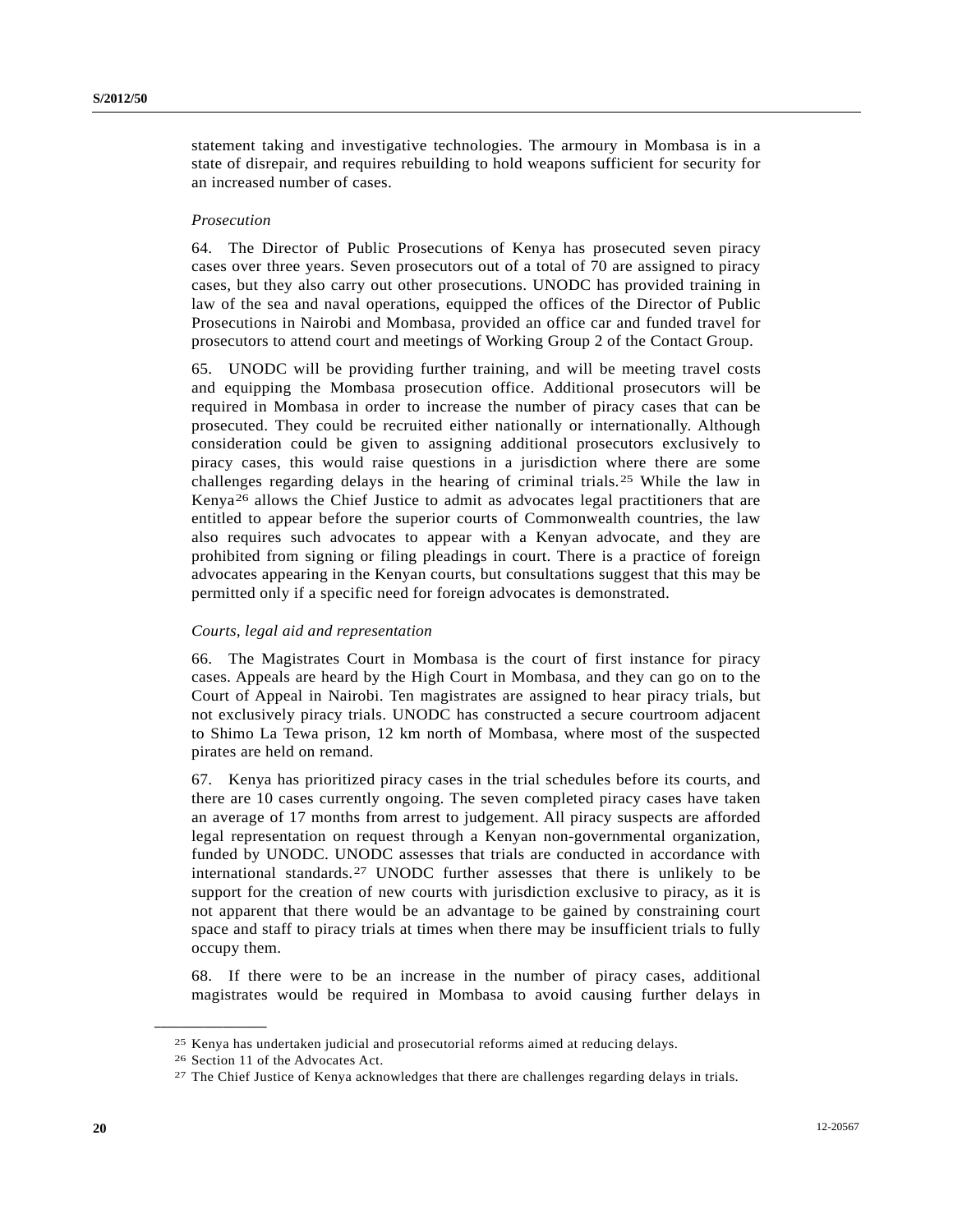non-piracy cases. They could be recruited either nationally or internationally. Kenyan law allows for the recruitment of magistrates and high court judges from other Commonwealth or common law jurisdictions. There is a practice of such foreign judges sitting in Kenyan courts, but consultations suggest that a specific necessity for this in relation to piracy trials would need to be shown. An extra piracy caseload would also necessitate additional court administration staff, interpretation and court security and would involve costs for travel of foreign witnesses to testify.

#### *Prisons*

69. Somali suspects awaiting trial in Kenya are held at Shimo La Tewa prison, which holds approximately 100 piracy suspects. Kenyan prisons have around 50,000 prisoners incarcerated (43 per cent of them on remand) and capacity for around 22,000. Shimo La Tewa is itself 300 per cent over capacity. Any additional Somali piracy suspects would therefore exacerbate the situation. Solutions might include the construction of additional cells, or considering possible means to reduce the existing prison population, while ensuring that piracy suspects are not given special treatment, which would be inconsistent with the Government's efforts to transform the judicial, prosecution and prison system under the new Constitution.

70. Of the 93 prison establishments in Kenya, support has been provided, or is currently being provided, to 6 prisons that have been designated to accommodate Somali pirates and suspects, including Shimo La Tewa. UNODC has improved water storage, sanitation and food preparation facilities, and provided staff training and medical, recreational, educational and other equipment. An additional piracy caseload may require only a modest number of additional prison cells, or the need for prison space may be met through a reduction in the existing prison population, subject to the important caveat referred to above.

### *Projected capacity, timeline and costs of a specialized anti-piracy court*

71. If the number of officers handling piracy investigations were increased to five, and assistance provided as set out above, it is estimated that Kenya police could investigate up to 24 piracy cases per year. Provision of an additional eight prosecutors, with paralegal support, would be needed to prosecute that number of cases per year. An additional two magistrates could handle a maximum of 12 cases in 12 months each, or 24 cases per year. If sufficient magistrates and court staff were available, the single courtroom built by UNODC adjacent to Shimo La Tewa prison would be capable of handling a maximum of 12 cases per year. The remaining 12 additional cases would therefore need to be heard in the main courtroom in Mombasa.

72. It is estimated that up to 200 prison spaces could be made available every six months if it were possible to reduce remand and convicted prisoner populations as referred to above. This would likely be sufficient to enable the additional 24 trials to take place. Kenya does not have a prisoner transfer agreement with Somalia, and, if that remains the case, the capacity to achieve a maximum of 24 cases per year would be dependent on making national prison places available.

73. Increasing the capacity of investigations, as set out above, would take about 12 months. Construction costs would be: the new armoury (\$160,000) and a purpose built Criminal Investigation Division office (which is likely to cost \$400,000). UNODC currently has no funding for these activities. Annual costs would consist of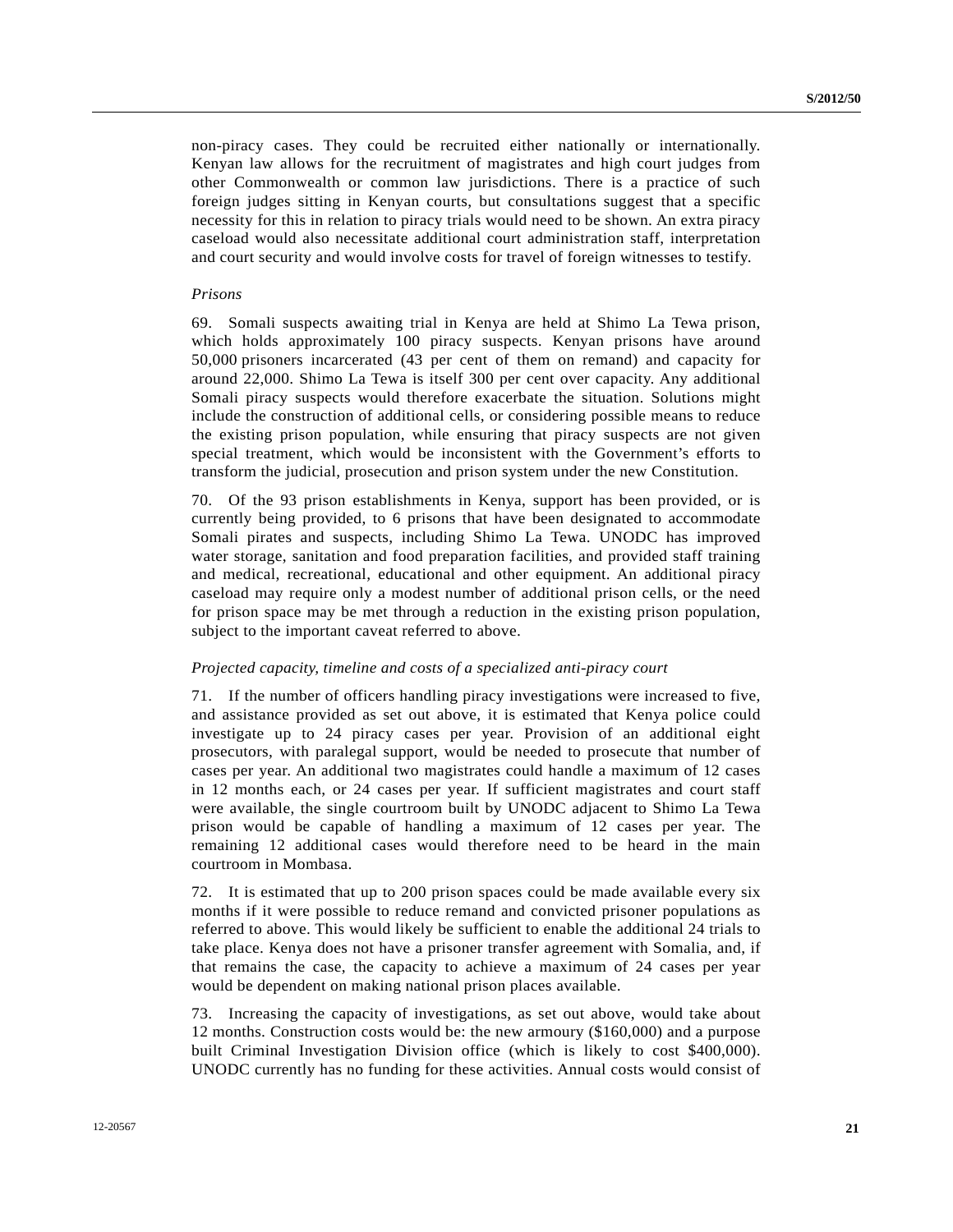mentoring (\$160,000) and training of investigators (\$100,000). UNODC currently has funding for approximately 25 per cent of these activities. INTERPOL also has some funding to assist.

74. With financing in place, and subject to the agreement of the Kenyan authorities, it would take a minimum of six months to recruit the additional domestic or international prosecutors and make them operational. Paralegals could be recruited in around three months. Eight national prosecutors paid \$500 per month would each cost \$48,000 per annum (including training). Internationally recruited prosecutors/advisers would be likely to cost around \$160,000 each per annum (including travel and training). Four local paralegals would be sufficient, paid at \$250 per month, resulting in a total annual cost of \$12,000. Annual training and logistical support would be in the region of \$150,000.

75. With adequate funding and the agreement of the Kenyan authorities, it would take approximately one year to recruit the necessary additional magistrates and court administration staff. The most workable options for the funding of magistrates would be: (a) recruitment nationally or from Commonwealth or common law countries where candidates would find the Kenyan salary attractive, in which event, UNODC would reimburse the \$1,400 per month for each magistrate to the Government; or (b) recruitment from Commonwealth or common law countries where candidates may not find the Kenyan salary attractive, in which case, the most workable solution would be for the judges to be provided gratis by their home country.

76. Increasing the provision of UNODC funding to a Kenyan legal aid non-governmental organization for defence representation would cost \$5,000 per case, totalling \$120,000 per annum. Logistical support, including interpretation, witness travel to court and training averages \$20,000 per case, totalling, at the most, \$480,000 per annum.

77. Routine training and logistical support to the prisons is in place. The recruitment of staff to assist in reducing the prison population would take six months. There would be a one-off cost of the construction of a fully equipped 15-bed crisis care unit at Shimo La Tewa of approximately \$250,000. Annual costs would be: logistical, medical and training support to the six Kenyan prisons (around \$500,000); staffing and operating costs for the crisis care unit (\$40,000); and the possible programmes to help reduce remand and convicted prisoner populations (around \$200,000).

## *Transfers of suspects, evidence and prisoners*

78. In 2009, the Government of Kenya signed agreements with the European Union, the United States, the United Kingdom, Canada, China and Denmark, to accept suspected pirates for prosecution. The Government of Kenya withdrew from those agreements in March 2010, but continues to accept piracy suspects for prosecution on a case-by-case basis and to apply the provisions of the former agreements for such transfers. Forty-four suspects have been accepted on that basis. The agreements vary a little, but they generally contain provisions concerning the respective rights and responsibilities of the naval State and Kenya, the treatment, prosecution and trial of the suspect in accordance with international human rights standards, a prohibition of the application of the death penalty, and a requirement that the naval State give its consent before the suspect is transferred either for trial or imprisonment in a third State.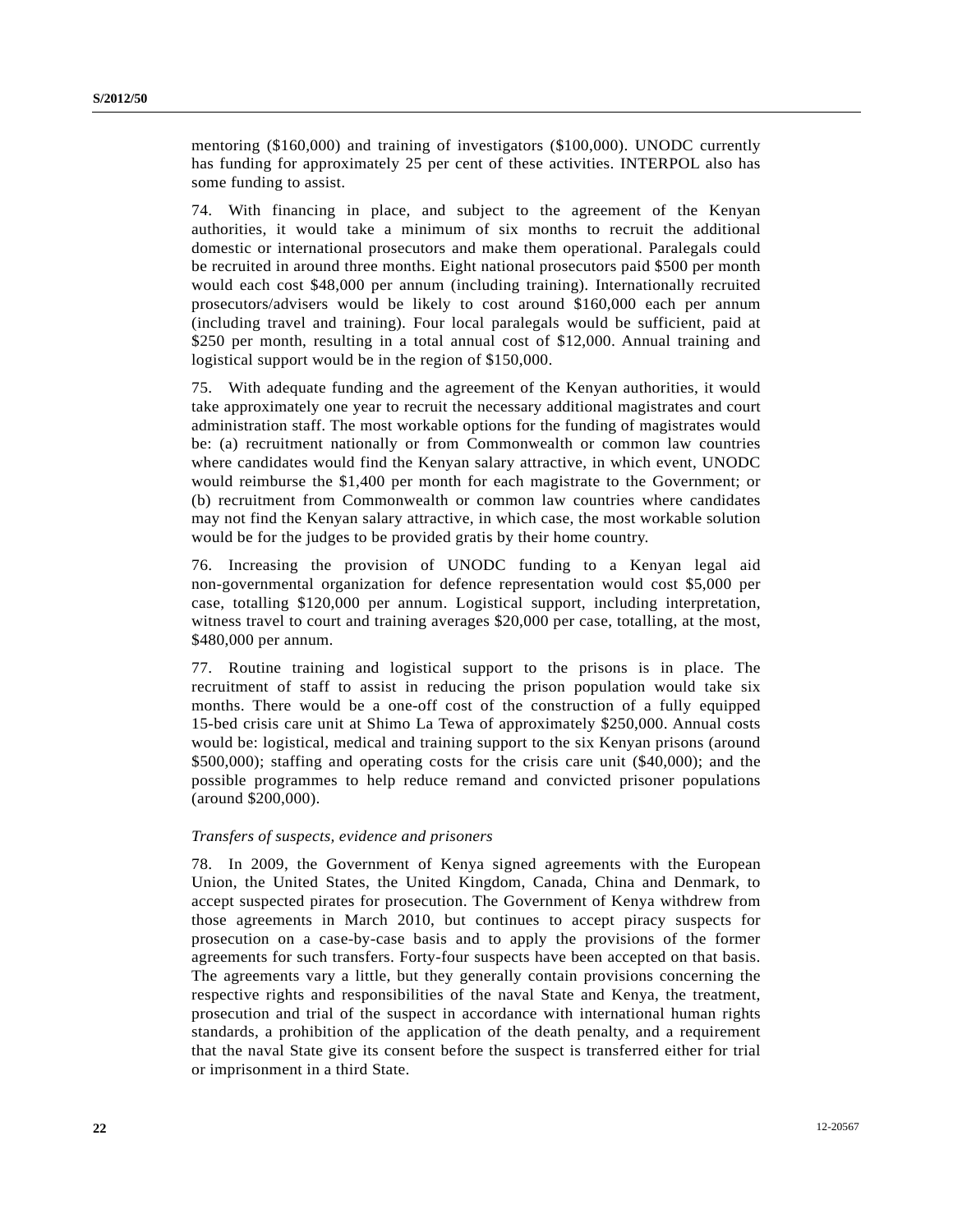79. Handovers of suspects from warships to the Kenya police, supported by UNODC police advisers and the EU NAVFOR liaison officer in Mombasa, have been straightforward and have not given rise to legal difficulties. Kenya has accepted the one case it was requested to receive in the last 12 months, but UNODC considers that renewal of the various agreements may increase certainty for the naval States of being able to transfer suspects.

80. To assist naval States in gathering evidence for transfer to Kenya, UNODC, EU NAVFOR and the Combined Maritime Forces worked with the Kenyan authorities to draft guidelines on their procedural and evidential requirements. The guidance note was published in July 2009, and has been successfully used by naval States. Transfers of evidence have proved straightforward and have not led to difficulties before the Kenyan courts. The Secretary-General understands that Kenya has not to date approached the Somali authorities with a view to negotiating prisoner transfer agreements.

## **D. Mauritius**

<span id="page-22-0"></span>**\_\_\_\_\_\_\_\_\_\_\_\_\_\_\_\_\_\_** 

#### *Legal framework*

81. During consultations, the Government emphasized that it had adopted a set of measures to effectively combat the spread of piracy in the Indian Ocean.[28](#page-22-0) Mauritius criminal law derives from both common and civil law systems. On 13 December 2011, the Mauritius parliament adopted the Piracy and Maritime Violence Act, which is expected to come into force in January 2012. It reflects the definition of and jurisdiction over piracy, as set out in articles 101 and 105 of the United Nations Convention on the Law of the Sea, read in conjunction with article 58(2). Section 3 of the Act defines piracy and the offences of inciting or intentionally facilitating acts of piracy. These provisions could potentially allow for the investigation and prosecution of foreign nationals involved in organizing or financing piracy. Such prosecutions would be dependent on the home State extraditing the suspects to Mauritius.<sup>[29](#page-22-1)</sup> The Act specifically provides for the transfer of suspects by the European Union or States for prosecution, for the possibility of witnesses statements to be admitted in evidence in the absence of the witness and for the transfer of convicted persons. UNODC considers that the rules of procedure and evidence set out in the Criminal Procedure Act are a suitable basis on which to prosecute piracy offences.

## *Current capacity, international assistance provided and further international assistance needed for a specialized anti-piracy court*

82. On 14 July 2011, Mauritius entered into an agreement with the European Union defining the conditions and modalities for the transfer of suspected pirates and any seized property. No transfers have yet taken place, and no piracy trials have yet been conducted in Mauritius, pending completion of guidelines for the transfer

<sup>28</sup> At the regional level, Mauritius hosted the Second Regional Ministerial Conference on Piracy in October 2010, in which a regional strategy and a regional plan of action were adopted, to be implemented over 15 years at a cost of €25 million. Mauritius will also second a representative to work in the Regional Anti-Piracy Prosecution and Intelligence Coordination Centre to be opened in Seychelles.

<span id="page-22-1"></span><sup>29</sup> Rather than under transfer arrangements for suspected pirates apprehended at sea by naval forces.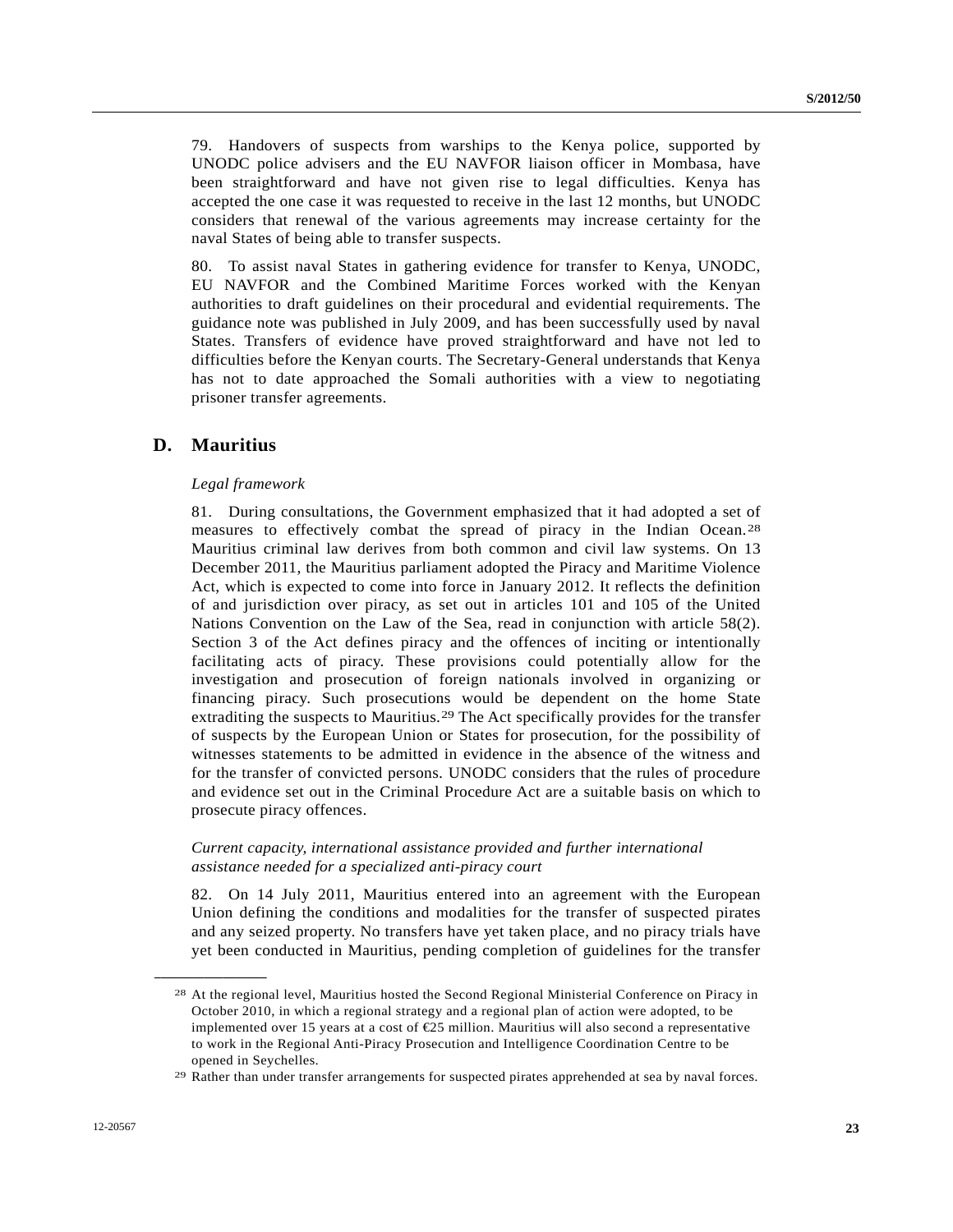of suspects being developed with the assistance of UNODC. Until the laws and procedures of Mauritius have been tested through transfers of suspects from naval forces, it is difficult to assess with certainty what additional assistance would be required for a specialized anti-piracy court. Nevertheless, UNODC considers that the joint European Union/UNODC programme set out below would provide the necessary capacity.

## *Investigations*

83. UNODC assesses that the Mauritius police is a well-structured, resourced and managed organization. There are a total of 838 Criminal Investigation Division officers, including 320 in the Central Criminal Investigation Division in Port Louis. There are 20 Criminal Investigation Division officers in the anti-piracy unit. They have not yet been engaged in the investigation of piracy cases, apart from one investigator who has been seconded to the Seychelles police for six months to assist with their piracy investigations. Mauritius police investigators have been trained in the investigation of piracy cases, and have attended a number of UNODC regional exchanges to learn how piracy investigations have been carried out in other regional States. Mauritius criminal analysts took part in INTERPOL/UNODC training concerning the analysis of information obtained from convicted pirates.

84. A joint European Union/UNODC programme has been developed to provide support over an 18-month period. It envisages mentoring and training for the police and coastguard, an additional investigator to support piracy investigations, renovation of the police facilities at Port Louis and financial support for transportation, interviewing, custodial and other related costs. Interpretation and mentoring support would also likely be required for piracy investigations.

### *Prosecutions*

85. The Director of Public Prosecutions of Mauritius has not carried out any piracy prosecutions to date, but has agreed to set up a dedicated unit of prosecutors to try piracy cases. UNODC has begun training and mentoring, as well as drafting guidelines for the handover of piracy suspects and evidence by naval States. It has also provided funding for prosecutors to attend meetings of Working Group 2 of the Contact Group on Piracy off the Coast of Somalia, and the shadowing of a United Kingdom prosecutor conducting piracy trials in Seychelles. Further financial support will include covering expenses for the attendance of foreign civilian witnesses at piracy trials and enhanced security arrangements in the Supreme Court.

86. Additional prosecutors would be required to handle the added caseload, but UNODC judges that Mauritius lawyers are trained to a high standard, and there would not be a need to recruit internationally. Two, or sometimes three, prosecutors are assigned to important criminal cases, and UNODC believes that a certain number of prosecutors could be assigned exclusively to handling piracy cases. Mauritius law allows for foreign law firms and lawyers to be registered and to work in Mauritius, and the Chief Justice has the discretion to allow foreign lawyers to take cases before the courts.

#### *Courts, including legal aid and representation*

87. Piracy cases would be heard before judges of the Supreme Court or before magistrates of the Intermediate Court. The Mauritius courts are well staffed and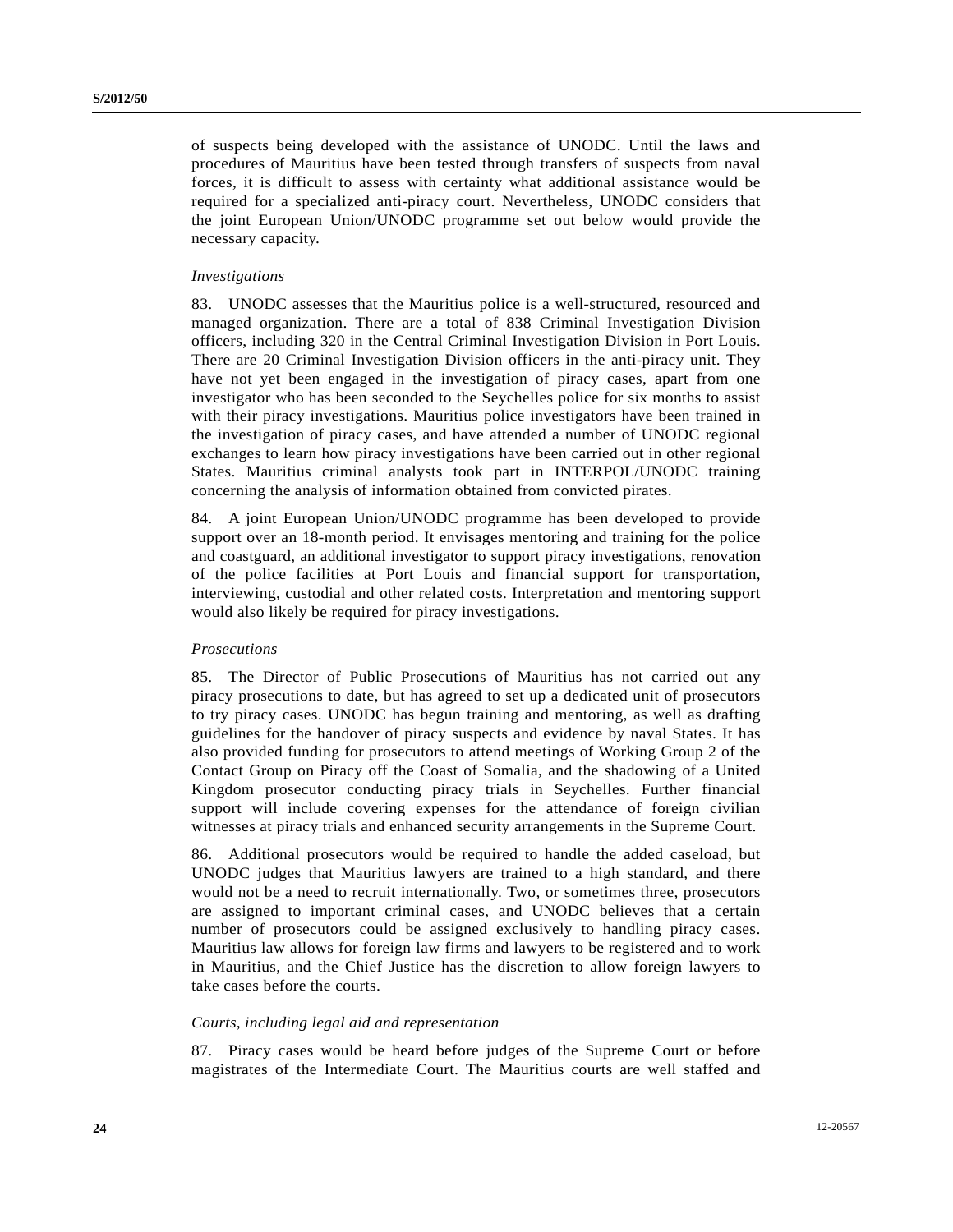managed, and UNODC assesses that trials are in accordance with international standards, although there is a significant backlog of cases, mostly civil, but also some criminal. UNODC assesses that Mauritius has perhaps the best developed criminal justice system in the region and would be well placed to deliver substantial prosecuting capability. The Government has stated that a new courtroom is required if piracy trials are to continue beyond the 18 months of the European Union/ UNODC joint programme. The Government sees no advantage in establishing a new court with jurisdiction exclusive to piracy, which would constrain court space and court staff to piracy trials.

88. Support would be required for the recruitment of additional judges. UNODC assesses that Mauritius judges are of a high professional standard, and it would not be necessary to recruit internationally. Although participation by foreign judges would be compatible with the law, there is in practice no tradition of accepting foreign judges in the Mauritius courts. The extra caseload would probably necessitate additional court administration staff.

#### *Prisons*

89. The Mauritius prisons are generally overcrowded, but UNODC assesses that they otherwise meet international standards. Accommodation has been identified for up to 30 piracy suspects at Beau Bassin prison. The European Union and UNODC have agreed to fund and/or refurbish part of this prison to standards similar to those for Mauritian prisoners to make some derelict cells suitable for occupation by convicted Somali pirates. Training for 20 senior prison officers has been provided. The joint European Union/UNODC programme would enable improvements to the Beau Bassin prison, drafting work to harmonize the Prison Act, regulations, standing orders and international requirements under which the prisons operate, and further training for prison officers.

90. The Government of Mauritius has indicated a need for additional prison space to allow it to accept further piracy suspects. They have funding for this project, and at this stage are considering where best to locate the new prison facility. The funding may provide for up to 200 prison spaces. The additional prison capacity, along with continued training and management development support for prison officers, are likely to be prerequisites for accepting piracy cases for prosecution. However, given space constraints, and for humanitarian reasons, Mauritius is considering the possibility of negotiating agreements with the Somali authorities for the transfer of convicted pirates.

### *Projected capacity, timeline and costs of a specialized anti-piracy court*

91. The joint European Union/UNODC programme will support six trials of up to 10 suspects in each trial, over the 18 months of the programme from 1 September 2011. A team of two prosecutors could accept up to 12 cases per annum. A single judge would be able to handle around 12 cases per year. The Chief Justice estimates that, with the new courtroom, two new judges and the necessary support described above, Mauritius could handle 24 cases per year. Once new prison capacity is available, there will be potential for up to 150 piracy suspects to be held. Although the capacity envisaged is 24 cases per year, it should be noted that after about 20 cases, depending on the number of accused per case, the new prison would be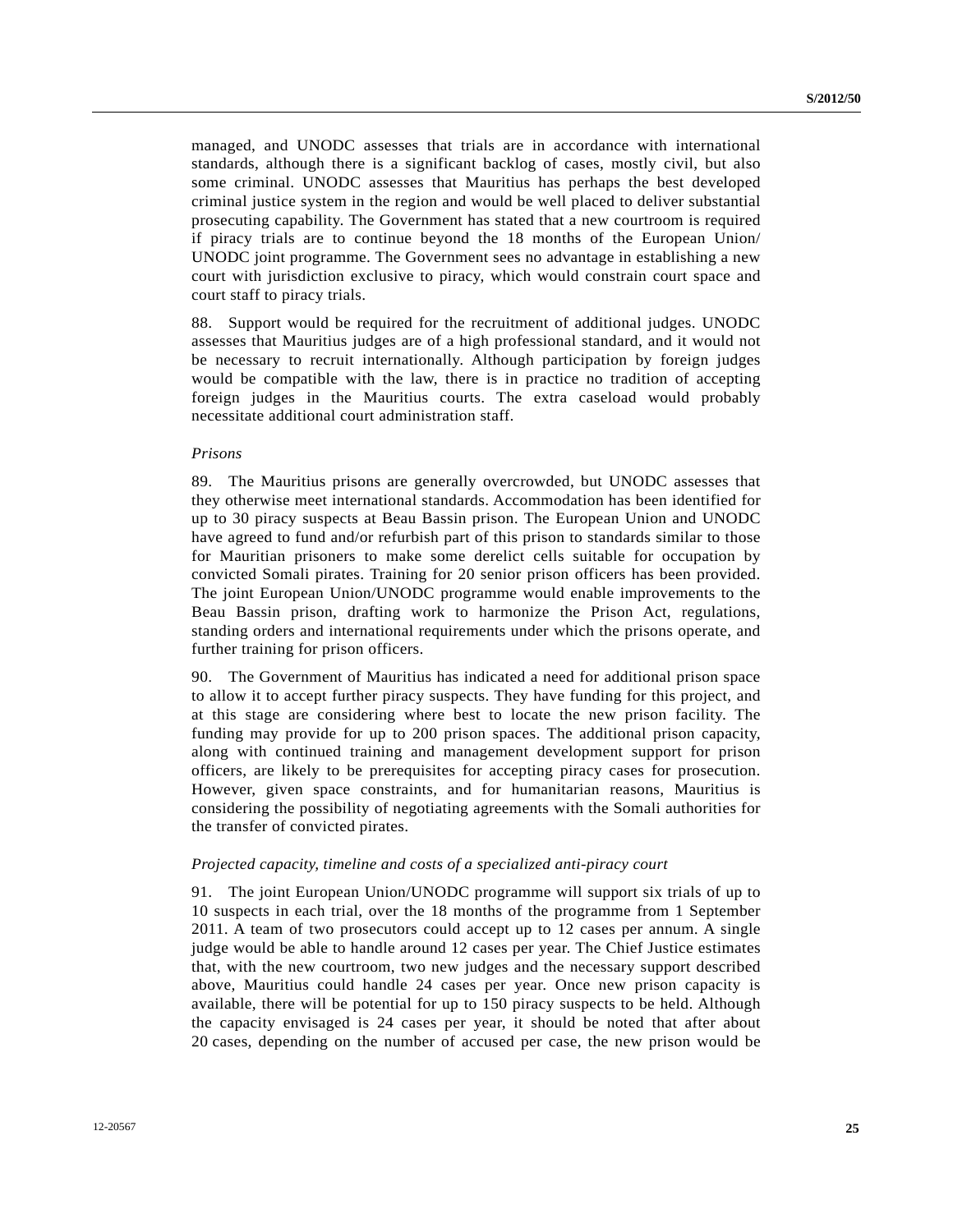full, and prosecutions could only continue on the basis of a functioning prisoner transfer arrangement with Somalia.

92. If Mauritius were willing to take on these piracy prosecutions, it is estimated that a programme of assistance for the police could be developed and implemented in 12 months. Investigative support, including logistics, is likely to cost no more than \$200,000 per year. It would take approximately six months to recruit additional prosecutors. Prosecutors in Mauritius are paid approximately \$2,000 per month, including benefits. Therefore, two prosecutors for 12 months would cost \$48,000. Other logistical assistance, including training and travel, would cost no more than \$100,000 per year.

93. It is estimated that a programme of assistance to the courts could be developed and implemented in approximately 12 months. It would take about 12 months to construct a courtroom and recruit the necessary judges and court staff. Judges are paid approximately \$60,000 per year, including benefits. Court administration staff are paid approximately \$7,200 per year, including benefits. The cost of legal aid for piracy cases in Mauritius is still under negotiation between the defence lawyers and the judiciary, but is likely to be between \$6,000 and \$10,000 per case. Transcription costs for 24 trials would cost approximately \$66,500, and witness travel expenses approximately \$116,500. Interpretation costs for 24 trials would be \$300,000, allowing for two trials running simultaneously, each with two interpreters.

94. It is estimated that it would take 18 months to complete the new prison facility. The other support required could be provided within six months. Financing for construction of a new prison is already secured. It is estimated that other training and management development support would cost no more than \$200,000 per annum. It is not known at this stage whether Mauritius would request assistance with staff and prison running costs.

95. In summary, total annual costs would amount to \$1.4 million as follows: police (\$200,000); four prosecutors (\$96,000); logistical and training support (\$100,000); two judges (\$120,000); two administrative staff (\$14,400); legal aid for 24 cases (\$240,000); transcription (\$66,400); witness travel (\$116,500); interpretation allowing for two trials running simultaneously each with two interpreters (\$300,000); prisons (\$200,000).[3](#page-25-0)0

## *Transfer of suspects, evidence and prisoners*

96. The Government of Mauritius has signed an agreement with the European Union to accept for prosecution persons suspected of committing piracy on the high seas off the territorial seas of Mauritius, Madagascar, the Comoros, Seychelles and Reunion Island. The Government interprets this as being limited to their exclusive economic zones. This agreement therefore does not cover the principal pirate operating areas, and ideally would be expanded to cover a greater geographical area. It is important to note that Mauritius is distant from the areas of the ocean most heavily affected by piracy. Transferring suspects by naval ship may therefore delay their initial appearance in court, and could reduce naval resources in the area of naval operations. Transferring suspects by air via a State closer to the area of naval operations would require an agreement between Mauritius and the transiting

<span id="page-25-0"></span><sup>30</sup> These figures assume that Mauritius would cover police and prison staff costs.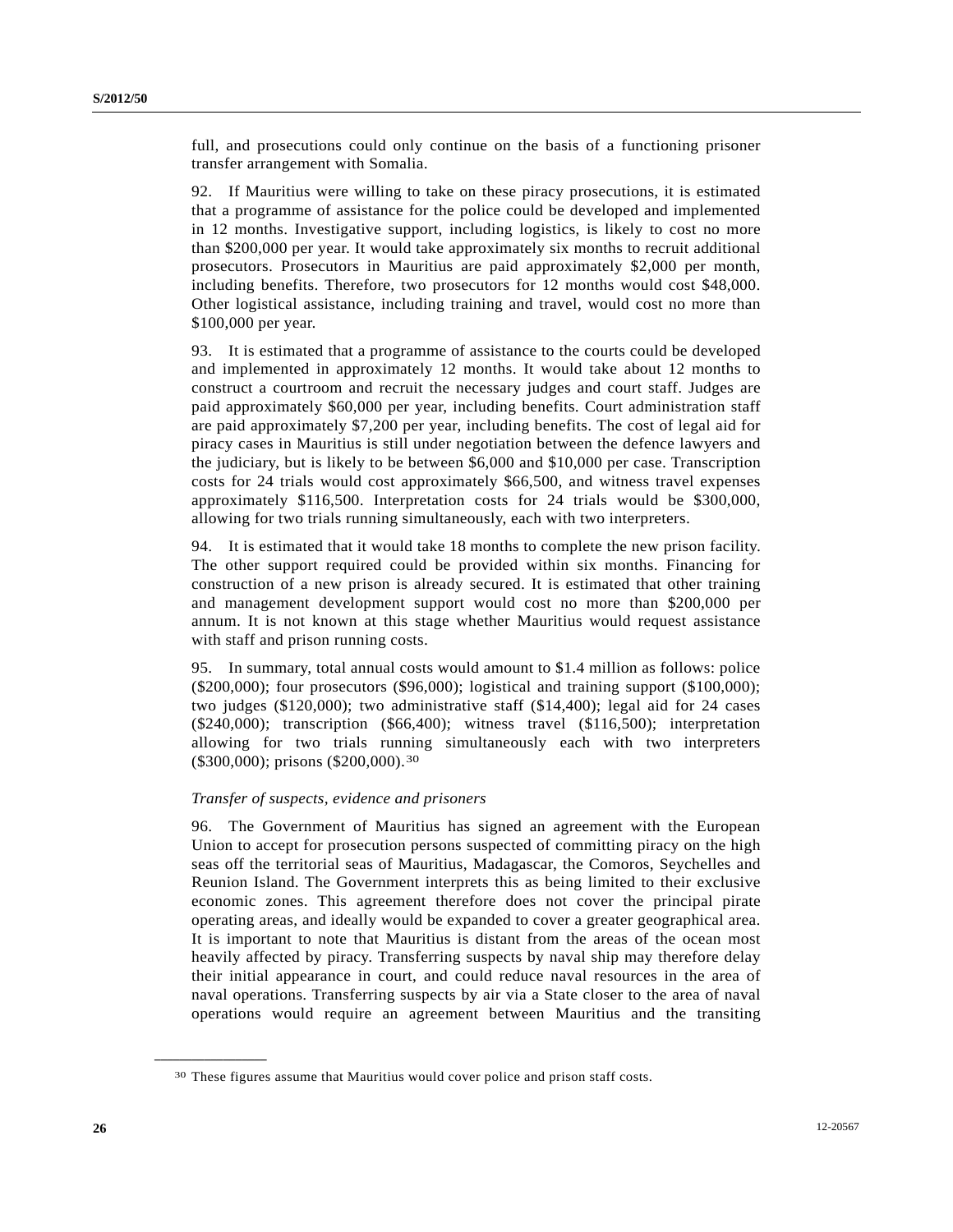$State(s)$ , and would require logistical, and possibly financial, support. It would take at least six months to negotiate the necessary agreement(s).

97. UNODC has assisted the Mauritius police to establish guidance for the transfer of evidence, and experience of similar guidance in Kenya and Seychelles suggests that transfers of evidence to Mauritius would be straightforward. Mauritius is considering the possibility of negotiating agreements with the Somali authorities for the transfer of convicted pirates. The Chairman of Working Group 2 of the Contact Group is assisting in this process.

## **E. United Republic of Tanzania**

#### *Legal framework*

98. The United Republic of Tanzania has a common law legal system and has two pieces of legislation establishing piracy as a criminal offence: the Penal Code 1945 and the Merchant Shipping Act 2003. The Penal Code was amended in May 2010 to reflect the definition of, and jurisdiction over, piracy set out in article 101 and article 105 of the United Nations Convention on the Law of the Sea, read in conjunction with article 58(2). Section 66 of the Penal Code defines piracy and provides for the inchoate offences of inciting or intentionally facilitating an act of piracy. It sets a maximum penalty of life imprisonment. Sections 22 and 23 of the Penal Code also provide for the offences of enabling or aiding, aiding or abetting, counselling or procuring joint offenders in the prosecution of a common purpose and acts of omission, but not attempt to commit an offence.

99. Section 66 of the Penal Code specifically contemplates the possibility of prosecuting suspected pirates arrested by foreign navies, specifying that a special arrangement between the arresting State or agency and the United Republic of Tanzania is necessary where the pirate ship is not registered in the United Republic of Tanzania.[31](#page-26-0) Any such agreement would need to take into consideration whether the accused persons are suspected of murder, in addition to piracy, as murder carries the death penalty in the United Republic of Tanzania.

100. Section 341 of the Merchant Shipping Act also prohibits piracy. It was amended in May 2010 to criminalize acts of piracy. It also reflects the definition of, and jurisdiction over, piracy offences set out in article 101 and article 105 of the Convention, read in conjunction with article 58(2). Section 341 defines piracy and provides for the offences of inciting or intentionally facilitating an act of piracy. Both the Penal Code and Merchant Shipping Act provide for the offence of inciting or intentionally facilitating acts of piracy. In addition, as mentioned above the Penal Code provides for the offences of enabling or aiding, aiding or abetting, counselling or procuring joint offenders in prosecution of a common purpose and acts of omission, but not attempt to commit an offence. Prosecutions for these offences would be dependent on the law of the extraditing State, as well as that of the United Republic of Tanzania.

<span id="page-26-0"></span><sup>31</sup> These amendments were made under the Written Laws (Miscellaneous Amendments) (No. 2) Act, 2010, 20 April 2010.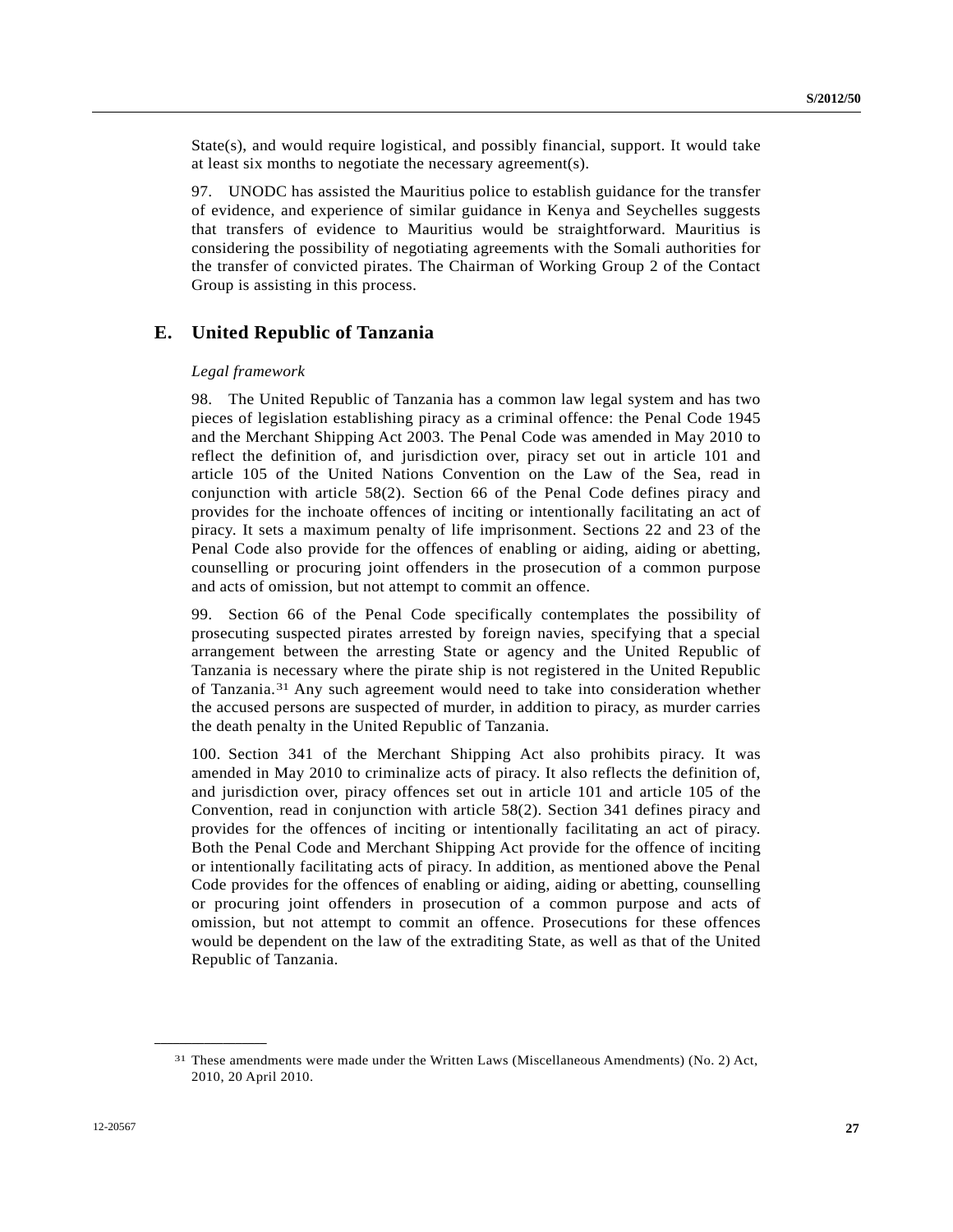101. Procedure and evidence are dealt with in the Criminal Procedure Act 1985 and the Evidence Act 1967. UNODC considers that the rules of procedure and evidence should be a satisfactory basis on which to conduct piracy prosecutions.

## *Current capacity, international assistance provided and further international assistance needed for a specialized anti-piracy court*

102. The United Republic of Tanzania has not yet conducted any piracy prosecutions. At the moment there are two pending cases, which are at the investigation stage. Until the laws and procedures of the United Republic of Tanzania have been tested through trials of piracy cases, it will be difficult to assess the kind of international assistance that would be required for a specialized anti-piracy court. The Government is actively engaged with the European Union in the negotiation of an agreement for the transfer of suspected pirates for prosecution. In the event of conclusion of that agreement, UNODC will deliver the joint European Union/UNODC programme of assistance set out below, and considers that this would provide the necessary capacity for a specialized anti-piracy court.

## *Investigations*

103. Tanzanian police officers have taken part in counter-piracy training, including UNODC training in Mombasa, the INTERPOL/UNODC training programme for the analysis of information received from convicted pirates, and counter-piracy training organized by the United States in Mombasa, Kenya.

104. A joint European Union/UNODC programme of assistance to the United Republic of Tanzania with both short-term (up to 18 months) and medium-term (18 months to three years) elements has been proposed and the Government is considering it. It will be implemented if and when an agreement is concluded between the United Republic of Tanzania and the European Union for the transfer of piracy suspects. The short-term programme envisages a package of training and mentoring for the police and coastguard in investigative techniques, evidence handling and the conduct of complex investigations. UNODC would also refurbish the central police station and detention cells, enhance the police forensic scenes of crime unit facility and provide essential investigative equipment.

#### *Prosecution*

105. There are 305 prosecutors in the United Republic of Tanzania, including 32 senior attorneys, who have been organized in five specialized units. At the moment, the unit that would be responsible for prosecuting piracy cases has 10 senior attorneys. Tanzanian prosecutors have attended a number of UNODC training courses and are familiar with the experiences of other regional States engaged in piracy prosecutions. The short-term European Union/UNODC programme envisages a package of training and mentoring for prosecutors, participation in conferences and meetings of Working Group 2 of the Contact Group on Piracy off the Coast of Somalia, support for the drafting of evidence handover guidance, and provision of library and other essential resources.

## *Courts, including legal aid and defence representation*

106. The Tanzanian High Court comprises 61 judges in 13 locations. Dar es Salaam and Tanga would be the most appropriate locations for hearing piracy cases, given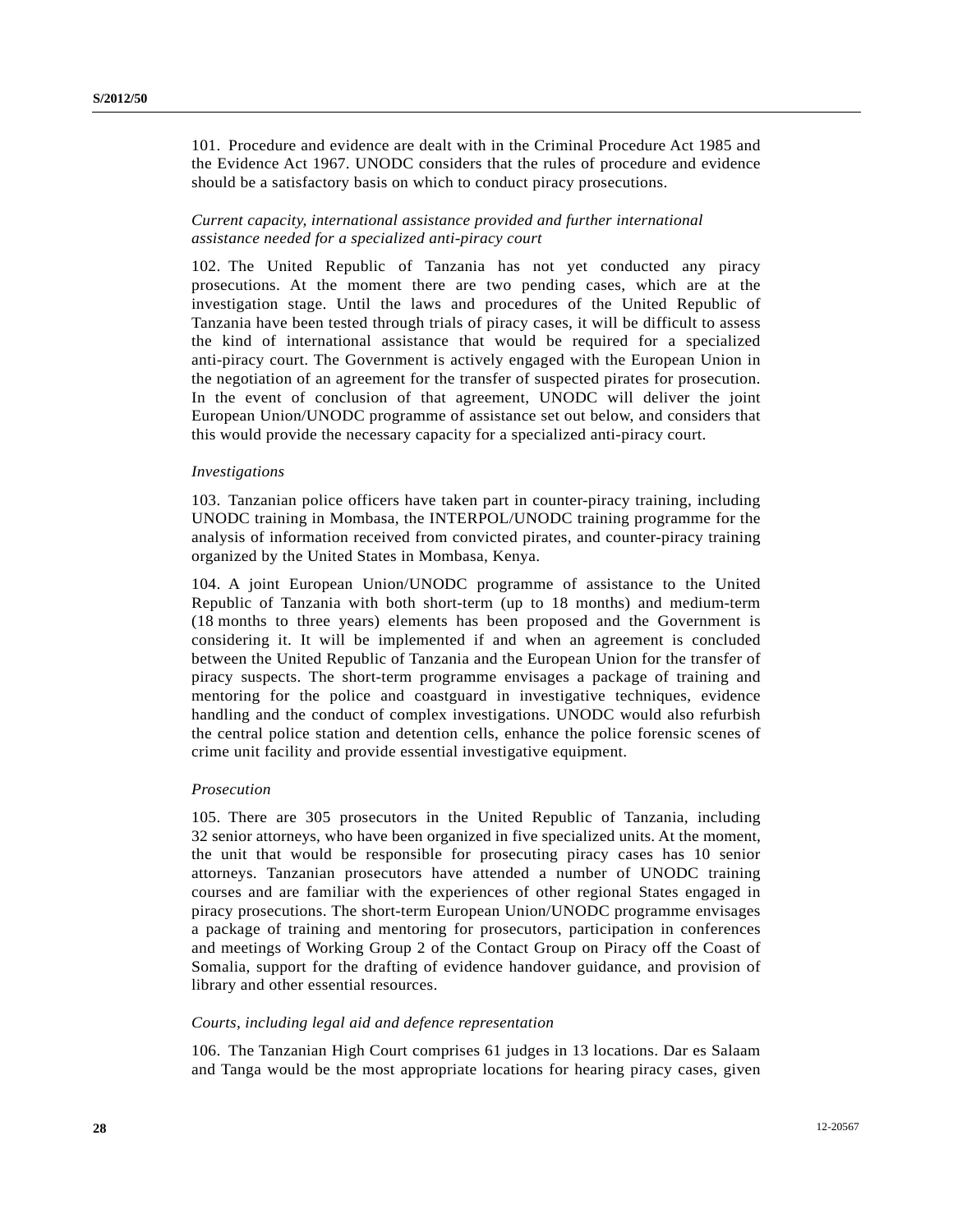their port facilities and high security prisons. UNODC assesses that, although the judges are of a high professional standard, they would be likely to benefit from training in law of the sea, and piracy trials specifically. The High Court has a large backlog of cases, which could take two to five years to complete. The judiciary is trying to streamline procedures to reduce these delays. The Registry in Dar es Salaam has begun reviewing and reforming the case management systems, including with the assistance of an internationally recruited legal adviser. A few Tanzanian judges have attended UNODC regional exchanges and are familiar with the issues associated with piracy trials.

107. The short-term European Union/UNODC programme envisages training and mentoring support to the judiciary, specialized training in the law of the sea and cross-border investigations, attendance at conferences and courses, support for the cost of travel for foreign witnesses to testify in piracy trials, provision of legal representation for suspects at trials, provision of interpretation and transcription services for piracy trials, improvement of the High Court facilities and infrastructure, including the prisoner holding capacity and storage area for exhibits, provision of secure docks in the Supreme Court, and procurement of additional court security services, essential legal resources and materials, as well as video link technology.

#### *Prisons*

108. The United Republic of Tanzania has 38,000 prisoners in a system designed for fewer than 30,000. The prison service has identified a 72-space discrete unit at the Ukonga Prison in Dar es Salaam which could be remodelled for use as accommodation for Somali piracy suspects. UNODC anticipates that, for the United Republic of Tanzania to be prepared to play a role in piracy prosecutions, they would either seek assistance to create additional prison spaces or assistance to reduce their current prisoner population, or both. Two Tanzanian senior prison officers have attended UNODC regional learning exchanges and are familiar with the issues associated with the custody of Somali piracy suspects.

109. Based on the assumption that Ukonga Prison would be used, the short-term European Union/UNODC programme envisages refurbishment and rehabilitation of prison cells, training of prison staff, provision of essential equipment, including medical supplies and recreational resources, provision of material for prisoner clothing, purchase of plates, cups, serving utensils, bedding, blankets and mattresses, provision of vehicles for prison management and transport of inmates from prison to court and provision of radio communications equipment and humane restraints.

### *Projected capacity, timeline and costs of a specialized anti-piracy court*

110. The joint European Union/UNODC programme would provide capacity to hear five piracy cases per year. The international assistance set out in the short-term joint European Union/UNODC programme would be delivered over an 18-month period, and the long-term programme over three years. The estimated total cost is approximately \$2 million. The commencement of the programme will be dependent on consideration by the United Republic of Tanzania of the programme proposal and a decision whether to enter into a transfer agreement with the European Union.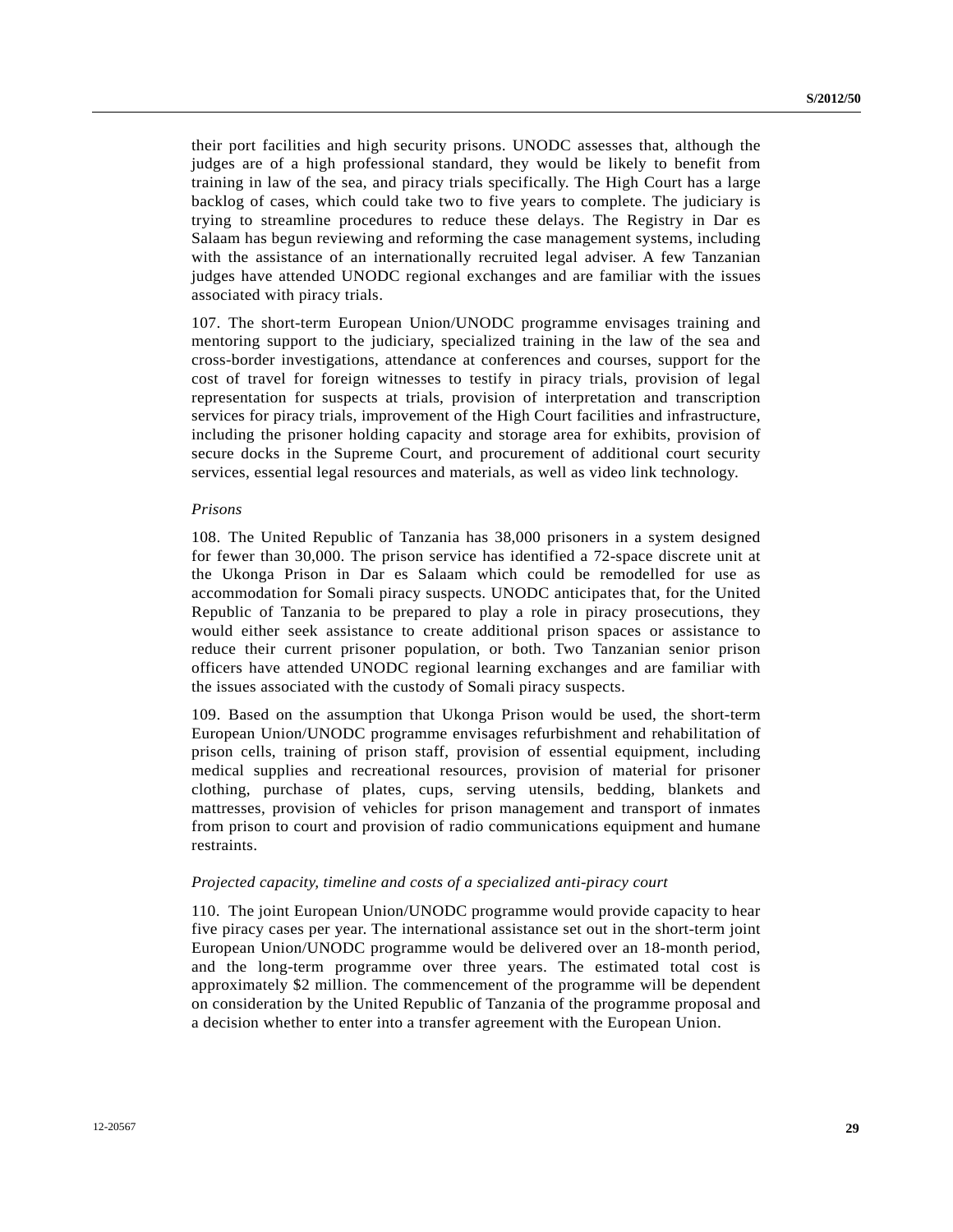## *Transfers of suspects, evidence and those convicted*

111. The United Republic of Tanzania has no existing arrangements to receive piracy suspects and evidence from naval States, nor does it have prisoner transfer arrangements with Somalia. However, arrangements to receive suspects and evidence could be put in place without difficulty or delay. The Government is engaged in negotiation of a transfer agreement with the European Union and is considering the joint European Union/UNODC proposal.

# **IV. Detailed implementation proposals**

112. The first step before planning the caseload capacities of specialized anti-piracy courts in the region and a regional prosecution centre would be to assess, with the assistance of the naval coalitions and other naval States active in the repression of piracy off the coast of Somalia, the anticipated number of piracy suspects that are likely to be transferred to States in the region. Projects to increase the capacities of regional jurisdictions should be matched to the anticipated workload. A second important preliminary step is to ensure that work is funded and under way to increase prison capacity, primarily in "Puntland" and "Somaliland", but also in the regional States. Otherwise, the lack of sufficient prison space for piracy suspects on remand and convicted pirates may restrict the caseload capacity of the specialized anti-piracy courts that are the subject of this report.

113. Subject to the above considerations, the suggested detailed implementation proposals for the specialized anti-piracy courts are set out below in two sections measures of a general nature, and a country-by-country list of specific implementation steps.

## **A. Measures of a general nature**

114. Measures of a more general nature to be considered by the Security Council, UNDP, UNODC and other relevant international organizations, as appropriate, would include the following:

 (a) The Security Council would encourage those regional States which have yet to enter into agreements with naval States and organizations for the transfer of piracy suspects to do so as a matter of priority;

 (b) The Security Council would call upon States where the financiers, planners and organizers of piracy off the coast of Somalia are believed to be (see S/2011/360, annex IV) to investigate, prosecute or extradite such individuals to States willing and able to conduct prosecutions;

 (c) The Security Council would call upon the relevant Somali authorities, "Puntland" and "Somaliland" to consider the urgent adoption of the legislation necessary for the effective prosecution of those suspected of piracy, consistent with the provisions of the United Nations Convention on the Law of the Sea;

 (d) The Security Council would urge the relevant Somali authorities, "Puntland" and "Somaliland" to ensure that arrangements for the transfer of those convicted in other jurisdictions to Somalia for imprisonment become operationally effective at the earliest opportunity;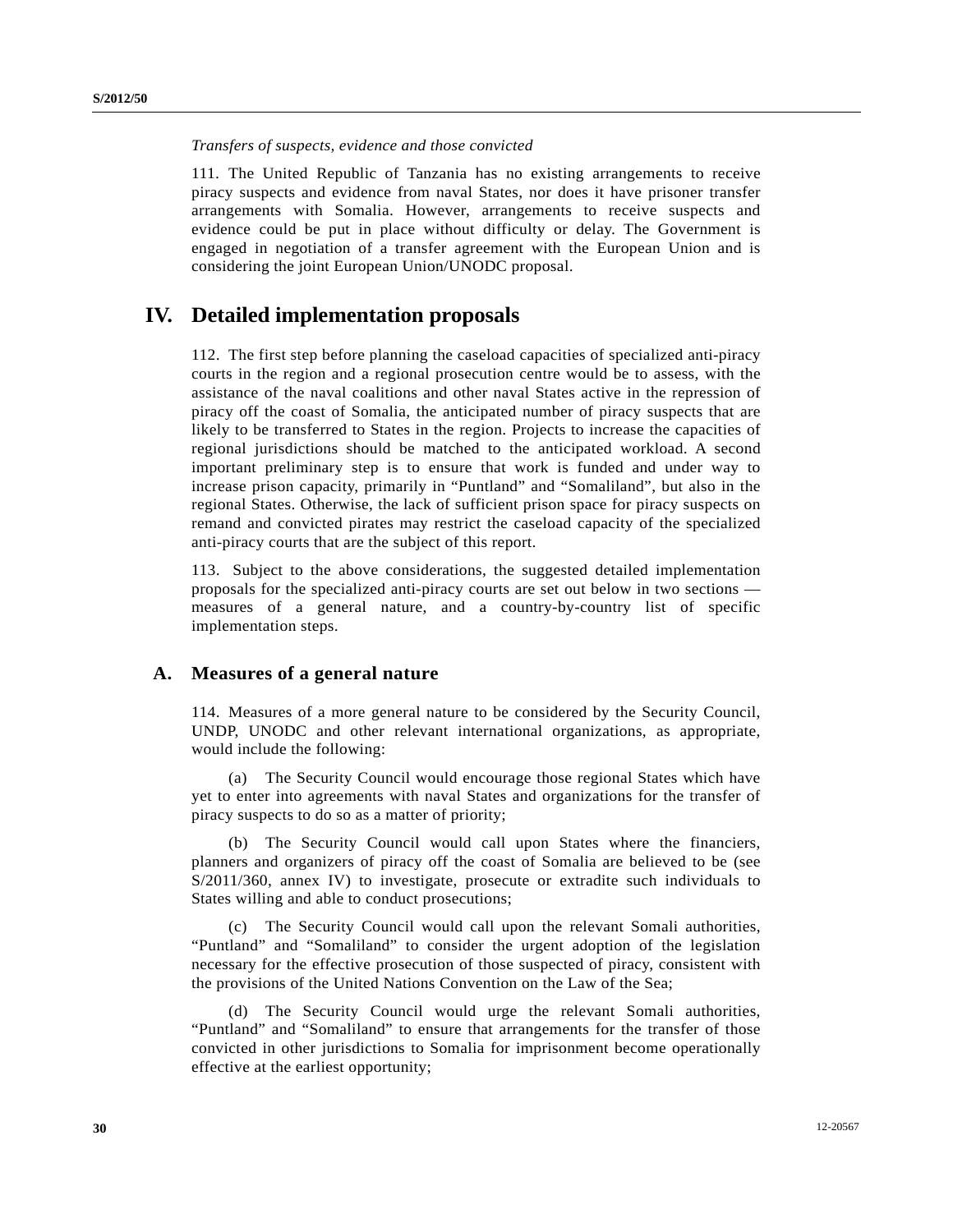(e) The Security Council would encourage further donations to the Trust Fund to Support Initiatives of States Countering Piracy off the Coast of Somalia, including from the shipping industry and flag States, so that the proposed assistance by UNDP and UNODC to regional States referred to in this report can go ahead as planned;

 (f) UNDP and UNODC would discuss and obtain the agreement (to the extent not already obtained) of the relevant authorities for projects engaging their police, marine police, prosecution services and courts to increase trial capacity to 24 trials per year each in "Puntland", "Somaliland" (UNDP), Seychelles, Kenya and Mauritius, and five cases per year in the United Republic of Tanzania (UNODC);

 (g) UNODC would discuss and obtain the agreement (to the extent not already obtained) of the relevant authorities for projects to increase prison capacities, most urgently in "Puntland" and "Somaliland", but also in Seychelles, Kenya, the United Republic of Tanzania and Mauritius;

 (h) UNDP and UNODC would assist with recruitment of the necessary judges, prosecutors, police and other legal professionals, and recruit the necessary international experts, as set out in the present report;

 (i) In recruiting international experts to participate, assist and mentor in "Puntland" and "Somaliland", UNDP would actively consider the use of legal professionals and experts from the Somali diaspora, and to that end, contact the Somali Law Council and the Council of Somali Organizations<sup>[32](#page-30-0)</sup> for names and contact details of willing and available individuals;

UNDP and UNODC, in their projects with regional States, would look actively at the possibility of including capacity-building for the investigation and prosecution of those suspected of crimes of financing, planning or organizing acts of piracy;

 (k) UNDP and UNODC would continue to develop guidance on the procedural and evidentiary requirements of "Puntland", "Somaliland" (UNDP) and the regional States engaged in, or considering playing a role in, piracy prosecutions (UNODC);

 (l) UNODC, in cooperation with the Chairman of Working Group 2 of the Contact Group on Piracy off the Coast of Somalia, would assist the authorities of Somalia, "Puntland" and "Somaliland", to negotiate prisoner transfer arrangements with States in the region engaged in the prosecution of piracy suspects, or considering doing so.

## **B. Specific measures**

<span id="page-30-0"></span>**\_\_\_\_\_\_\_\_\_\_\_\_\_\_\_\_\_\_** 

115. Specific measures to be taken by UNDP and UNODC in relation to each country situation are set out in the paragraphs below.

<sup>32</sup> Based in London; see S/2011/360, annex III, sect. B.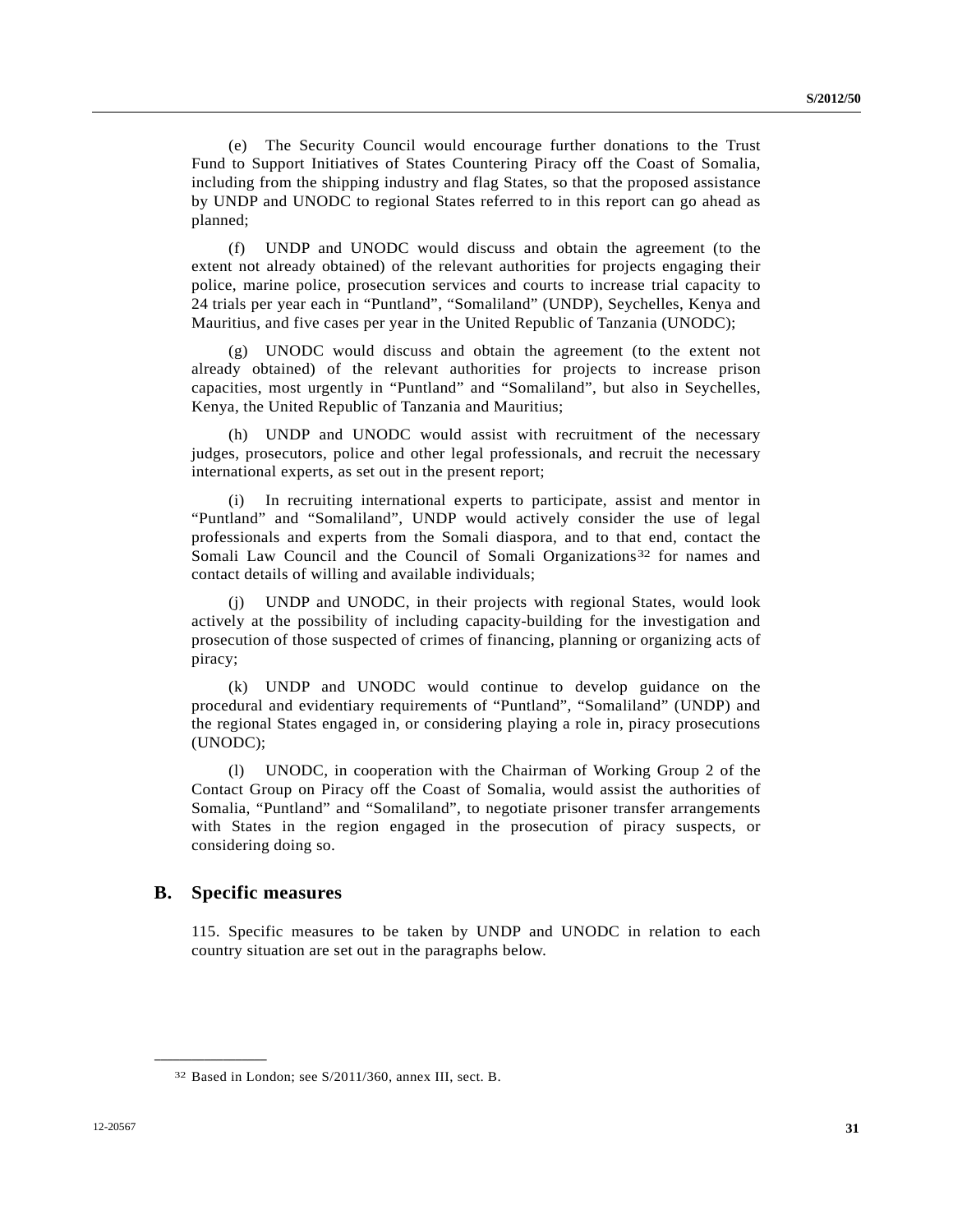## **1. Somalia**

## **(a) "Puntland"**

116. UNDP would:

(a) Recruit an international UNDP staff member to be stationed in Boosaaso;

 (b) Provide expert assistance and guidance for the amendment of key legislation and its translation into Somali;

 (c) Support, in partnership with Somali as well as international law faculties, legal training programs for the judiciary, the prosecution and law academics;

 (d) Recruit international experts to provide advanced Criminal Investigation Division training and specialized training for prosecutors in the Attorney-General's Office;

 (e) Provide for the refurbishment of the Criminal Investigation Division offices, including a basic forensic capacity;

Complete construction and equipping of the police headquarters in Garoowe and establishment of the model police station in Boosaaso;

 (g) Provide for the construction and equipping of a further three model police stations;

 (h) Assist the Criminal Investigation Division to establish a national crime directorate;

 (i) Provide expert assistance to draft a police act, regulations and a code of conduct;

 (j) Provide specialized training and mentoring to the police and prosecutors in conduct, oversight and the handling of complaints;

 (k) Procure basic police equipment, including a biometric registration system and uniforms;

(l) Conduct a maritime policing needs assessment;

 (m) Procure vehicles and office equipment, including information technology, and forensic equipment;

 (n) Procure enhanced security for courtrooms, witnesses, prosecutors, judges and other legal professionals;

(o) Support the recruitment of an additional 12 prosecutors;

 (p) Provide for the refurbishment of the Attorney-General's Offices in Garoowe and Boosaaso;

 (q) Recruit international experts to train and mentor prosecutors to establish a case-management system and to regulate conduct and address complaints;

Recruit international experts to train and mentor judges and judicial support staff and the High Judicial Council in matters of judicial oversight and complaints;

(s) Fund legal representation for defendants through the legal aid scheme;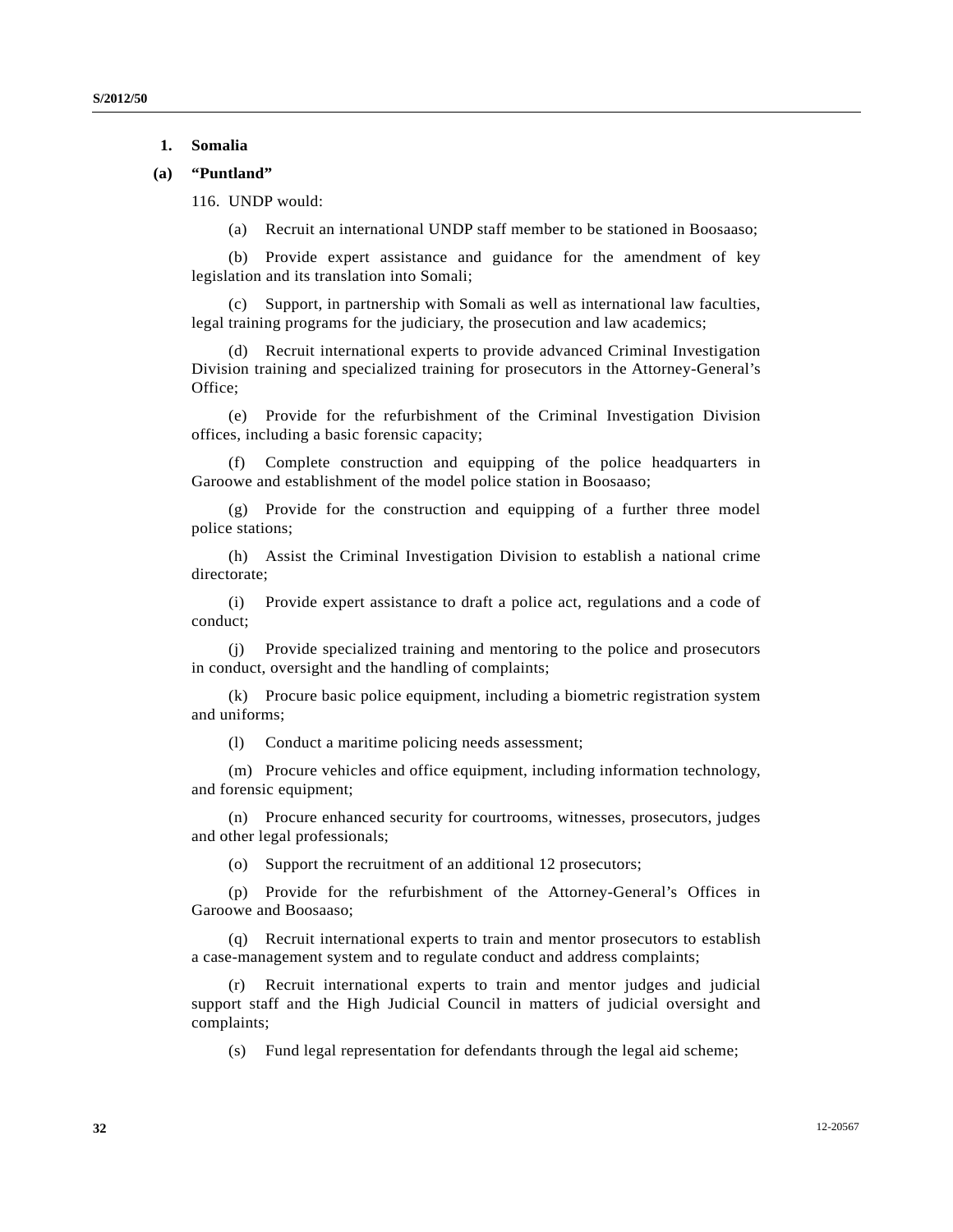(t) Assist the courts to put case-management and case-tracking systems in place;

 (u) Procure video-link equipment and train court staff in its use for witnesses to give evidence remotely;

(v) Recruit international experts to monitor trials.

117. UNODC would:

(a) Provide for the construction of a dedicated court to hear piracy cases;

(b) Continue the rehabilitation and expansion of Boosaaso prison;

 (c) Provide for the construction of prison headquarters and a training academy in Garoowe;

 (d) Continue to use international experts to train and mentor prison staff at Boosaaso and Qardho prisons;

(e) Provide expert assistance for the implementation of the new Prison Law;

 (f) Use its international experts to provide continued monitoring and mentoring at Garoowe prison.

#### **(b) "Somaliland"**

118. UNDP would:

 (a) Support the revision of key legislation, including the Somali Penal Code and Code of Criminal Procedure;

 (b) Recruit international experts to provide advanced Criminal Investigation Division training and specialized training for prosecutors in the Attorney-General's Office;

 (c) Provide for the refurbishment of the Criminal Investigation Division offices, including a basic forensic capacity;

 (d) Assist the Criminal Investigation Division to establish a national crime directorate;

 (e) Provide expert assistance to implement the Police Act and to develop regulations and a code of conduct;

 (f) Provide specialized training and mentoring to the police and prosecutors in conduct, oversight and the handling of complaints;

 (g) Procure basic police equipment, including office equipment and information technology and forensic equipment;

 (h) Provide for the construction of an Attorney-General's Office in Boroma and Berbera;

 (i) Procure vehicles and office equipment, including information technology, and forensic equipment;

 (j) Procure enhanced security for courtrooms, witnesses, prosecutors, judges and other legal professionals;

(k) Support the recruitment of an additional 10 prosecutors;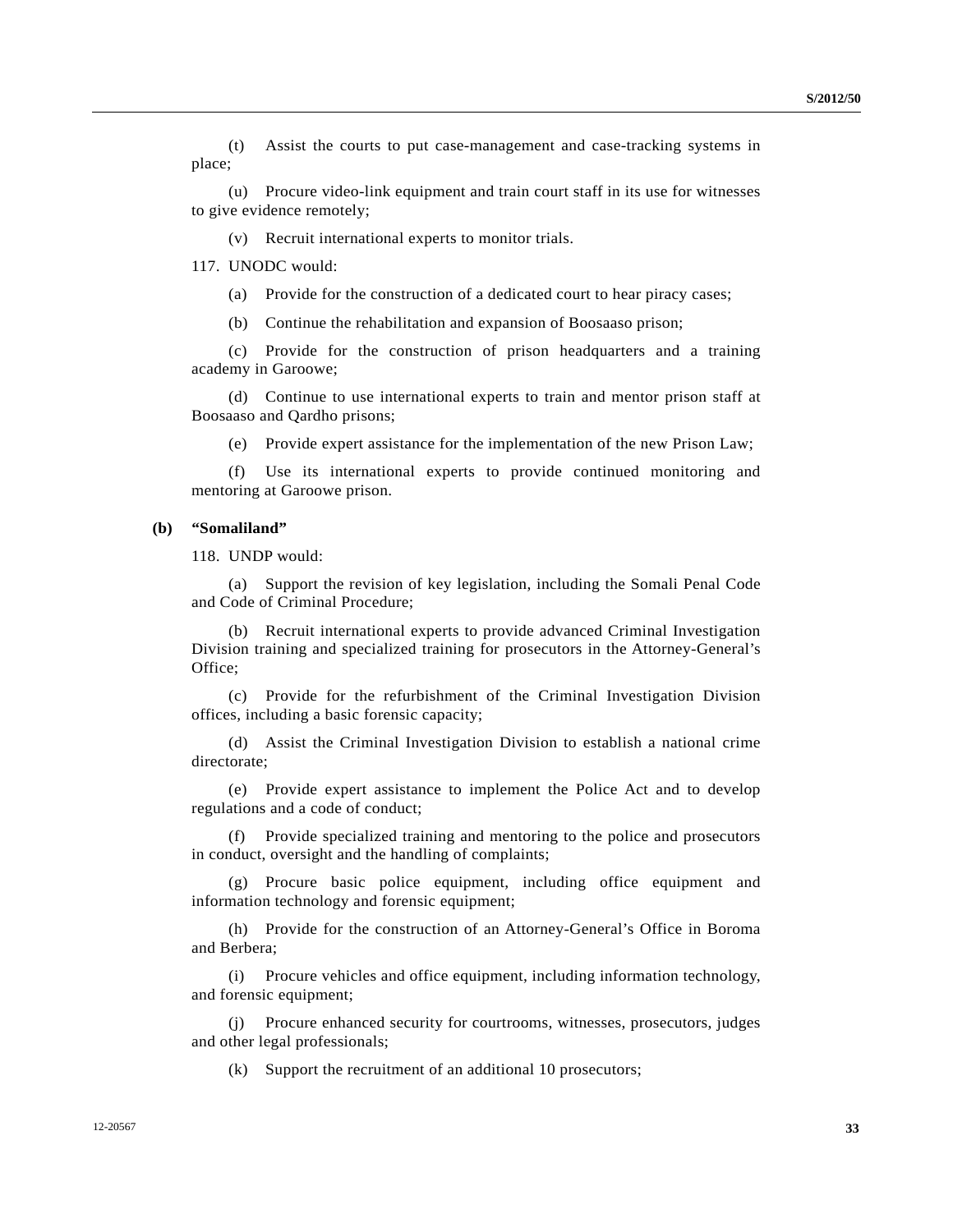(l) Recruit international experts to train and mentor prosecutors to establish a case-management system and to regulate conduct and address complaints;

 (m) Recruit international experts to train and mentor judges and judicial support staff and the High Judicial Council in matters of judicial oversight and complaints;

(n) Fund legal representation for defendants through the legal aid scheme;

 (o) Assist the courts to put case-management and case-tracking systems in place;

 (p) Procure video-link equipment and train court staff in its use for witnesses to give evidence remotely;

(q) Recruit international experts to continue the monitoring of trials.

119. UNODC would:

 (a) Procure the construction and refurbishment work necessary to provide additional spaces at Mandera, Berbera and Gabiley prisons;

 (b) Use its international experts to train, mentor and continue to monitor prison conditions at those prisons;

 (c) Discuss with the Government the possibility of use of prison space at Hargeysa for convicted pirates transferred from other jurisdictions.

#### **2. Seychelles**

120. UNODC would:

 (a) Assist the Criminal Investigation Division to restructure its investigative capacity and provide training and mentoring through international Criminal Investigation Division experts;

 (b) Support the construction and equipping of the Regional Anti-Piracy Prosecution and Intelligence Coordination Centre;

(c) Provide for the construction and equipping of a dedicated piracy court;

 (d) Support the recruitment internationally of two additional Supreme Court judges and additional judicial support staff;

 (e) Procure police vehicles and office furniture and equipment, including information technology equipment for case management and digital evidence processing;

 (f) Provide training and mentoring through international experts to increase forensic skills;

- (g) Procure forensic laboratory equipment;
- (h) Provide for the construction of a secure exhibit storage facility;
- (i) Recruit additional translators (Creole to English);

 (j) Fund travel and provide training for prosecutors, and provide further basic office and information technology equipment;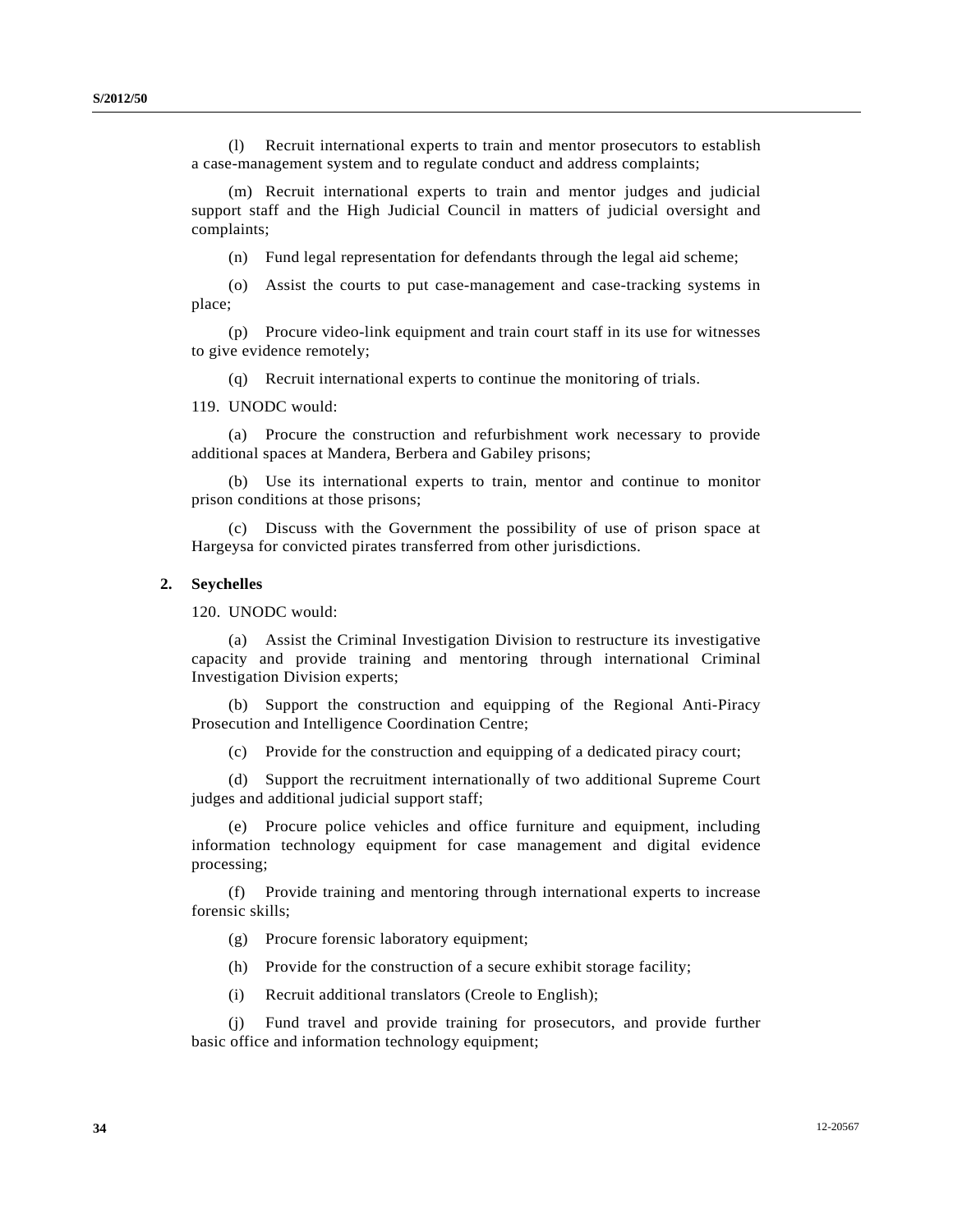(k) Provide training and mentoring for judges and basic office equipment and legal resources;

(l) Continue to fund the travel of foreign witnesses to give evidence at trials;

 (m) Continue to fund transcription services, defence representation and interpretation;

 (n) Fund the refurbishment of the prison to provide rehabilitative and educational opportunities and to improve safety;

(o) Continue to train and mentor prison staff.

#### **3. Kenya**

121. UNODC would:

 (a) Continue training and logistical support to the Criminal Investigation Division and consider recruiting an international police adviser to be stationed in Mombasa;

(b) Support the recruitment of an additional five investigators;

 (c) Provide for the refurbishment and equipping of the Mombasa Central Investigation Division offices;

(d) Provide for the rebuilding of the police armoury in Mombasa;

 (e) Continue its training and mentoring through international experts in interviewing, statement taking and police technologies;

 (f) Provide further training and mentoring to prosecutors through international experts;

 (g) Support the recruitment of an additional eight prosecutors and paralegal assistance;

 (h) Support the recruitment of an additional two magistrates and additional judicial support staff;

 (i) Continue to support the training and mentoring of judges and support staff and their attendance at key meetings and conferences;

 (j) Procure and support security for courtrooms, judges and other legal professionals;

(k) Continue to fund legal representation through the legal aid fund;

(l) Continue to provide training and mentoring to prison staff;

 (m) Carry out an audit of the prison population with a view to reducing the number of prisoners on remand and those convicted but held beyond the duration of their sentence;

(n) Support the provision of psychiatric care for Somali prisoners.

#### **4. Mauritius**

122. UNODC would:

(a) Provide for the renovation of police facilities at Port Louis;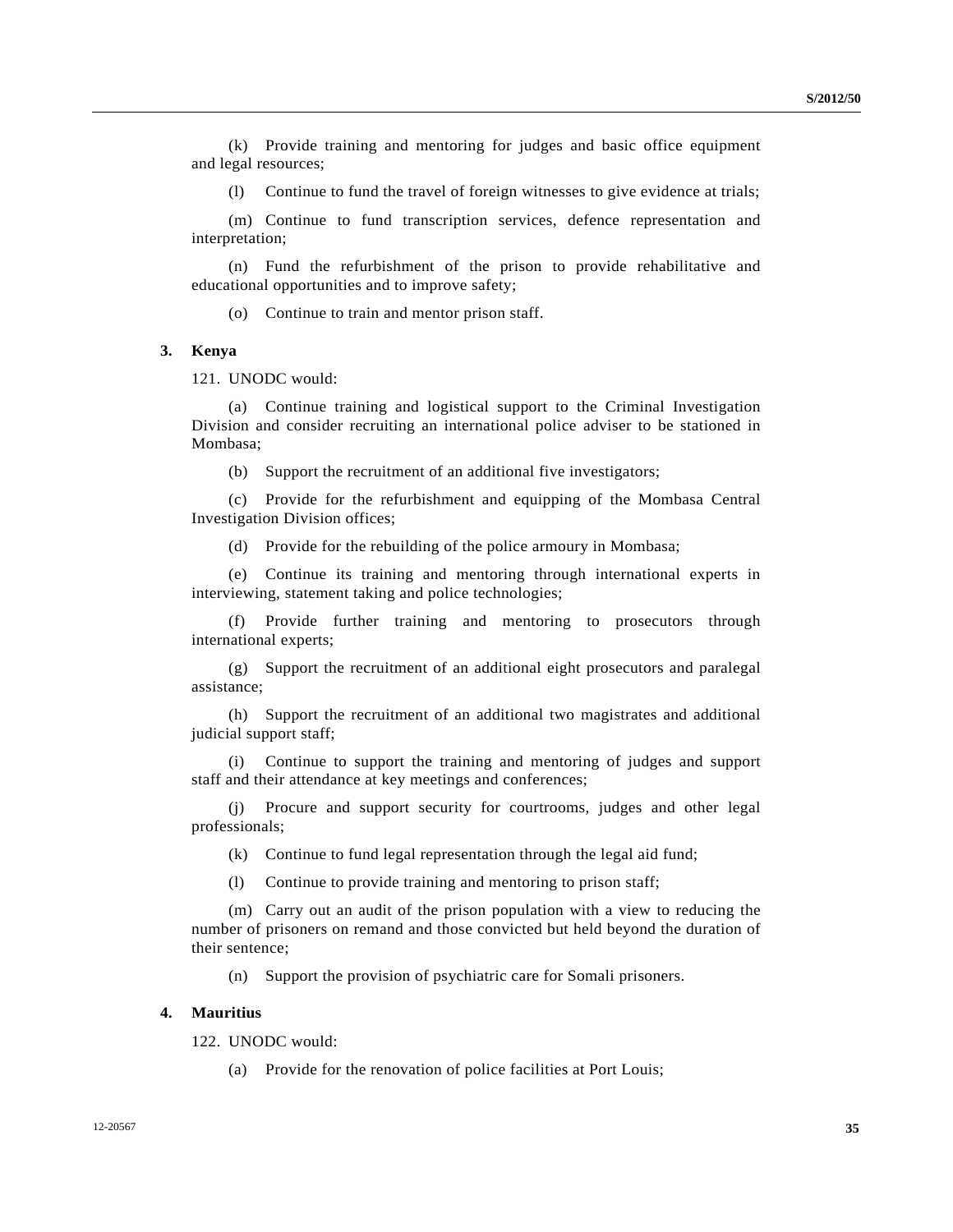(b) Continue to provide international assistance to the police;

 (c) Provide training and mentoring in investigative techniques through international experts for the police and coastguard;

 (d) Support the police with the additional interviewing, transportation and custodial requirements;

 (e) Support the recruitment nationally of an additional four prosecutors and two judges;

 (f) Fund the attendance of prosecutors at training courses and meetings of Working Group 2 of the Contact Group and the shadowing of prosecutors in other jurisdictions;

(g) Provide legal library resources;

 (h) Organize a meeting of police, prosecutors and the naval forces to develop guidance on the handing over of suspects and evidence;

 (i) Fund and facilitate the participation of key legal professionals in international meetings and conferences;

(j) Provide for renovation work at Beau Bassin prison;

 (k) Provide expert assistance to harmonize the Prison Act and regulations with international requirements;

 (l) Provide expert assistance to the prison authorities to develop a strategic framework for the running of the prisons;

(m) Support the overseas training of a small number of senior prison officers;

 (n) Consider with the Government the possibilities for the construction of a new prison facility in the longer term.

#### **5. United Republic of Tanzania**

123. Subject to the agreement of the Tanzanian authorities to accept the transfer of piracy suspects, UNODC would:

 (a) Provide for the upgrading of facilities at the central police station, including the evidence storage facility, and renovation of cells at the police custodial premises;

 (b) Provide a package of training, mentoring and monitoring of the police and the coastguard, including in investigative techniques and evidence handling;

 (c) Provide expert assistance for the preparation of guidance for the handing over of evidence;

 (d) Support learning exchange programmes with other jurisdictions in the region;

 (e) Procure basic police equipment, including evidence bags and forensic and digital photography equipment;

 (f) Provide advanced Criminal Investigation Division training and mentoring through international experts;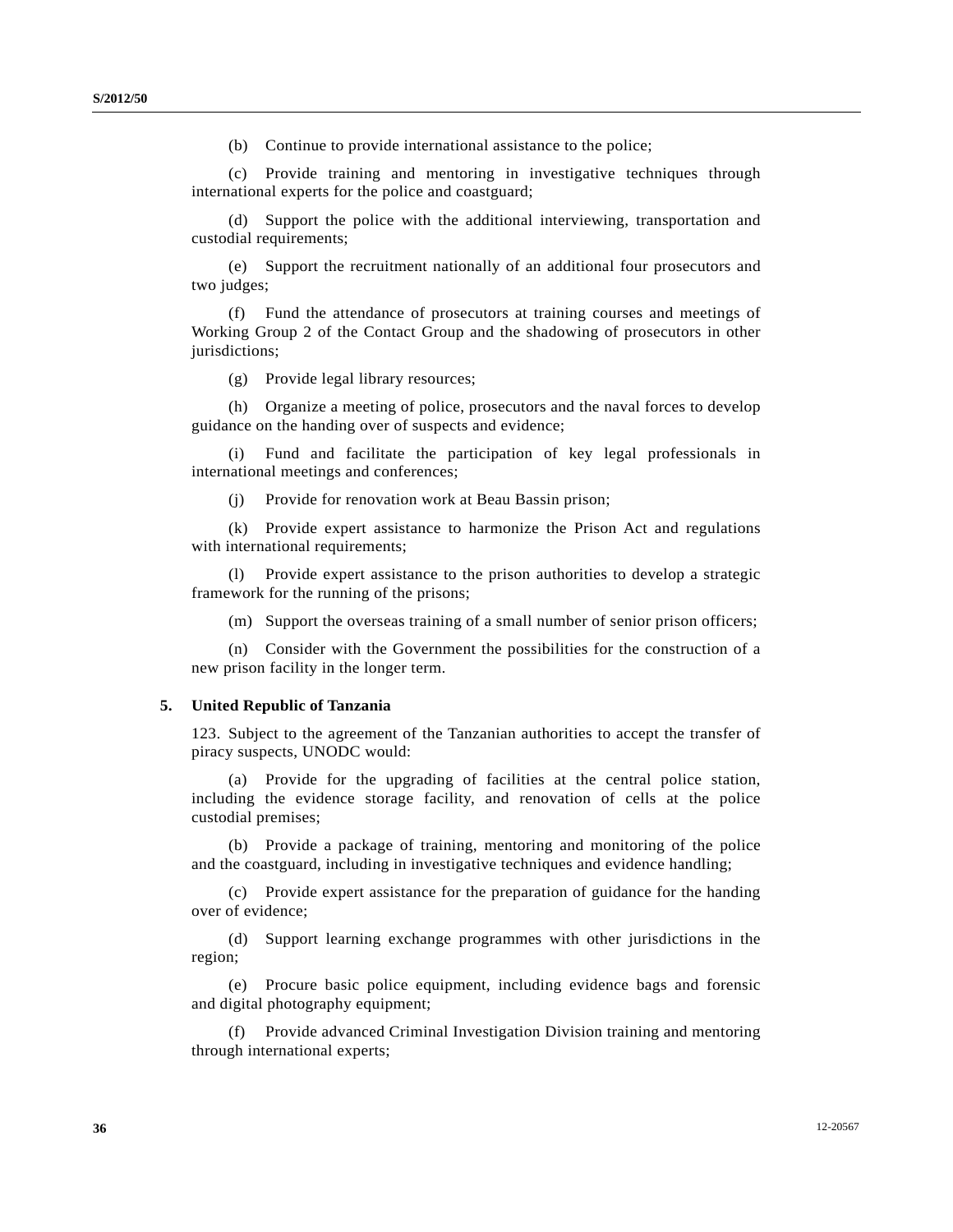(g) Provide specialized training and mentoring to prosecutors through international experts;

 (h) Provide specialized training and mentoring to judges through international experts, and fund the attendance of judges overseas to shadow piracy trials;

 (i) Provide advanced training by international experts for judges in the law of the sea and cross-border investigations;

 (j) Fund learning exchanges and attendance at international meetings and conferences for investigators, prosecutors and judges;

(k) Fund travel for foreign witnesses to attend trials;

(l) Fund legal representation for defendants;

(m) Support transcription and interpretation services;

 (n) Provide for improvements to court holding areas and exhibit storage facilities;

 (o) Procure security services for courtrooms, witnesses, judges and other legal professionals;

 (p) Provide training and mentoring of prison staff through international experts;

(q) Provide expert assistance to review and amend prison regulations;

 (r) Procure basic equipment, including medical supplies, and resources for rehabilitative and educational opportunities.

## **V. Conclusions**

124. Consultations demonstrate that a great deal of work is under way to assist the regional States conducting piracy prosecutions and those considering doing so. If further international assistance were provided and the other matters set out in the present report are implemented, the projection is that in two years, Somalia, Kenya, Seychelles, Mauritius and the United Republic of Tanzania collectively could conduct a maximum of 125 piracy prosecutions per year in accordance with international standards, involving up to 1,250 suspects. This would be a very significant contribution to combating piracy off the coast of Somalia, and would be greater than the total number of suspects prosecuted globally to date (see the table in paragraph 10 above).

125. As a first step, an assessment, with the assistance of the naval coalitions and other States active in naval operations, could be useful to help to determine the number of piracy incidents in which the suspects have been apprehended but released, and the reasons underlying the releases. This information may assist both the Security Council and the Contact Group in their consideration of the most effective measures to combat piracy off the coast of Somalia, and assist regional States and the United Nations to determine the likely demand for prosecution capacity in the region for the foreseeable future.